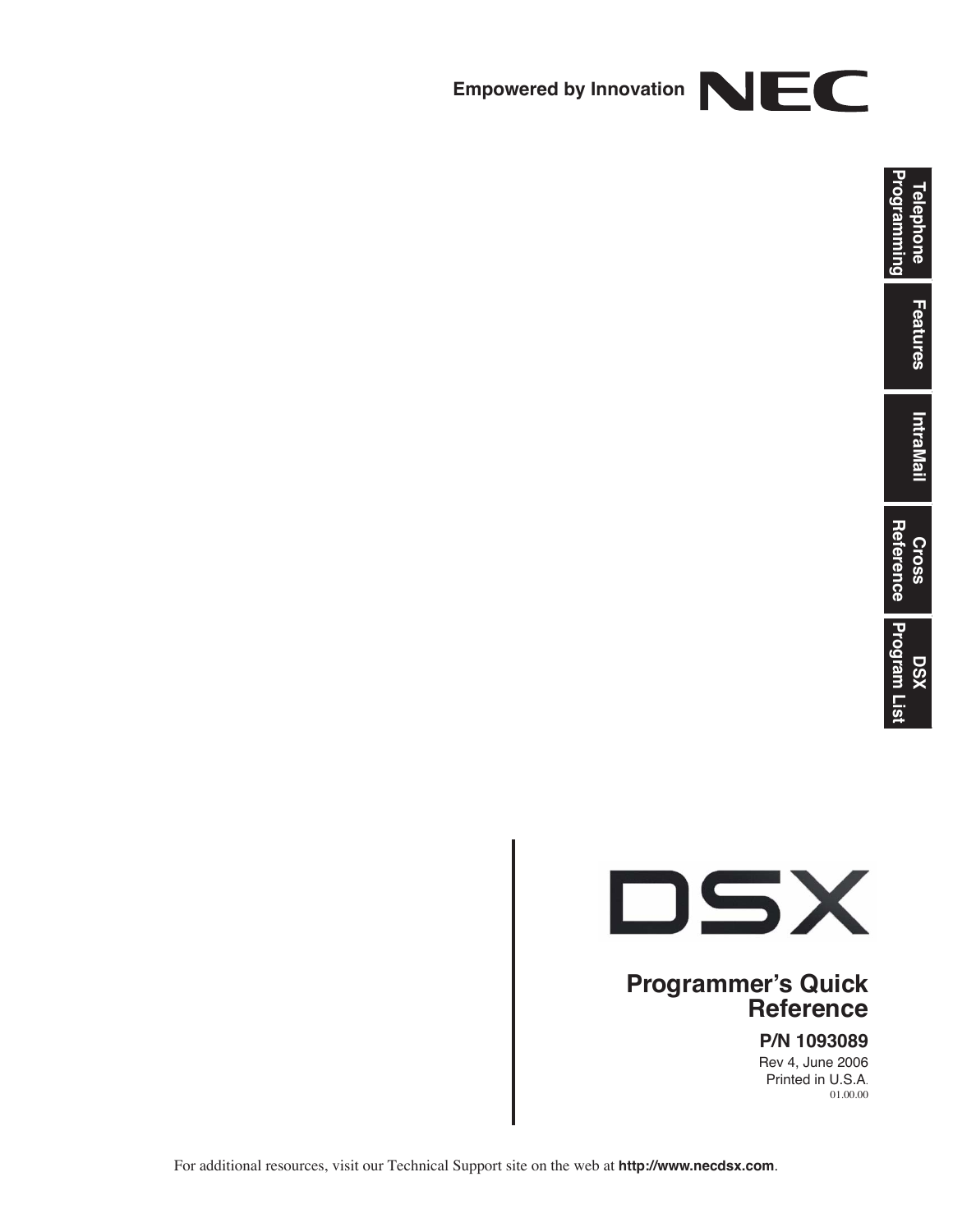This manual has been developed by NEC Unified Solutions, Inc. It is intended for the use of its customers and service personnel, and should be read in its entirety before attempting to install or program the system. Any comments or suggestions for improving this manual would be appreciated. Forward your remarks to:

> **NEC Unified Solutions, Inc.** 4 Forest Parkway Shelton, CT 06484 **www.necunifiedsolutions.com**

Nothing contained in this manual shall be deemed to be, and this manual does not constitute, a warranty of, or representation with respect to, any of the equipment covered. This manual is subject to change without notice and NEC Unified Solutions, Inc. has no obligation to provide any updates or corrections to this manual. Further, NEC Unified Solutions, Inc. also reserves the right, without prior notice, to make changes in equipment design or components as it deems appropriate. No representation is made that this manual is complete or accurate in all respects and NEC Unified Solutions, Inc. shall not be liable for any errors or omissions. In no event shall NEC Unified Solutions, Inc. be liable for any incidental or consequential damages in connection with the use of this manual. This document contains proprietary information that is protected by copyright. All rights are reserved. No part of this document may be photocopied or reproduced without prior written consent of NEC Unified Solutions, Inc.

> ©2006 by NEC Unified Solutions, Inc. All Rights Reserved. Printed in U.S.A.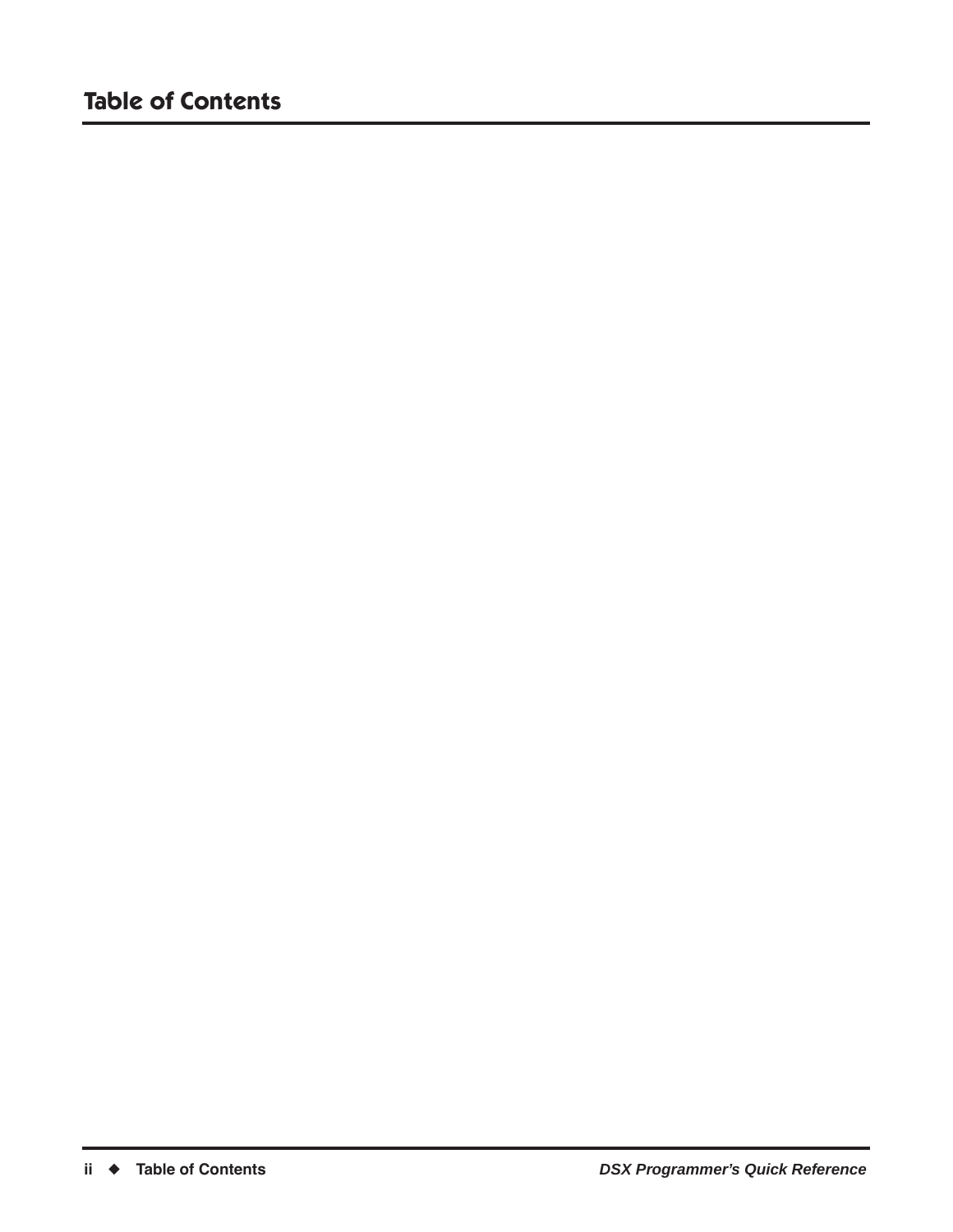# **Telephone Programming**

### <span id="page-4-1"></span><span id="page-4-0"></span>**Entering the Programming Mode**

|                      | <b>Entering the Programming Mode</b>                                                                                                                            |  |  |
|----------------------|-----------------------------------------------------------------------------------------------------------------------------------------------------------------|--|--|
| From any DSX keyset: |                                                                                                                                                                 |  |  |
| 1.                   | Press <b>INTERCOM</b> .                                                                                                                                         |  |  |
| 2.                   | Dial $\#^*\#^*$ .                                                                                                                                               |  |  |
| 3.                   | Enter the system password.<br>• 0000 = System Administrator 1 (level 1)<br>• 9999 = System Administrator 2 (level 2)<br>• 632379 (NECDSX) = Installer (level 3) |  |  |
| 4.                   | Press HOLD.                                                                                                                                                     |  |  |
| 5.                   | See Navigating through Telephone Programming on the next page for more.                                                                                         |  |  |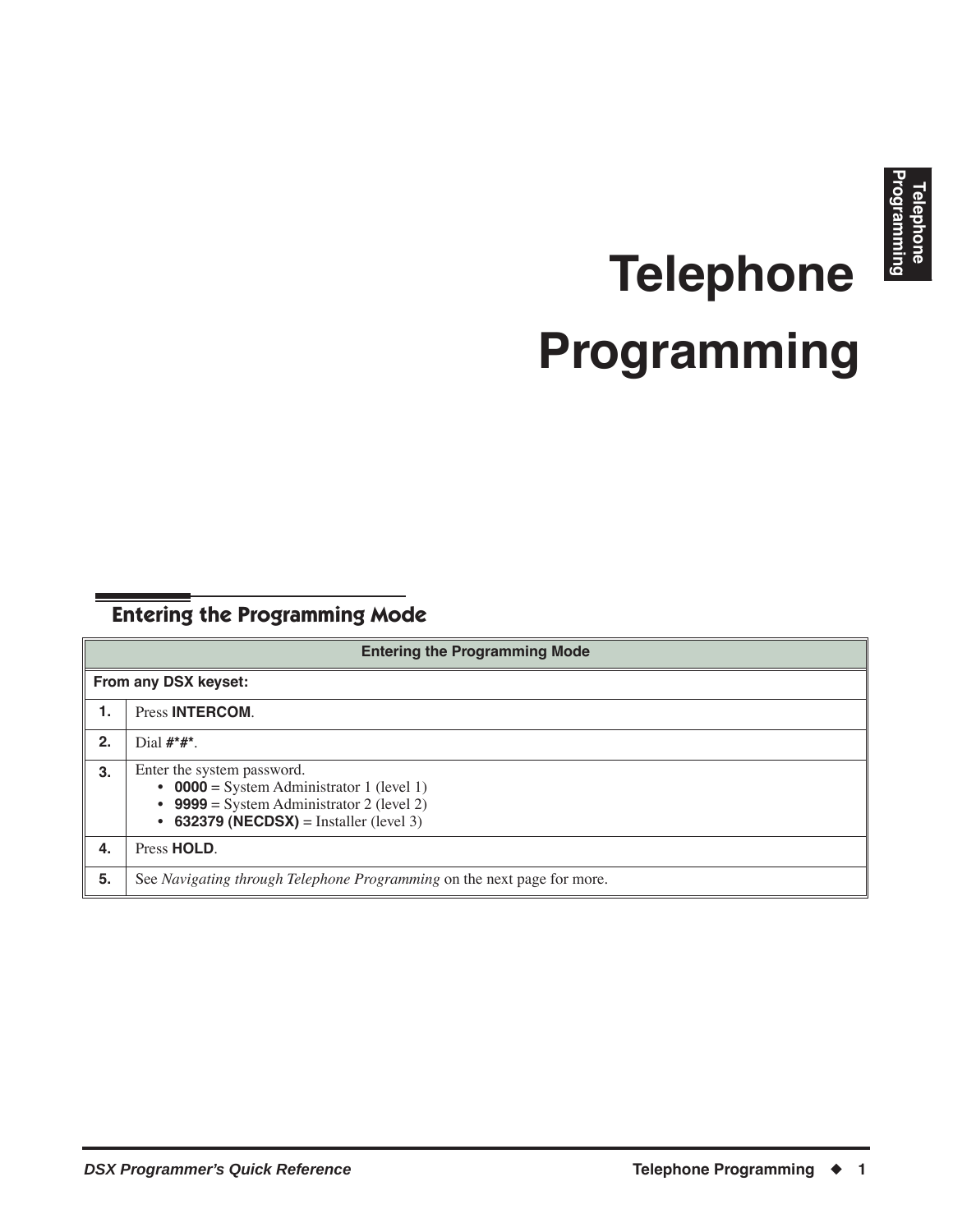#### <span id="page-5-0"></span>**Navigating through Telephone Programming**

Use the following guidelines when using the DSX telephone programming.



#### **Navigation (Line 1)**

Use this line to select the program, option, port, extension, or table you want to customize. After entering the programming mode and selecting a program (e.g. 2104-01), *Navigation* (line 1) shows:

- The program (**2104**) and option number (**01**).
- The port's extension number if any (**Ext-300**)
- The station, line, COS, or table number (**Sta-001**).

|                               | <b>Navigation (Line 1)</b><br>$\tilde{I}$ = Soft Key                                                                                                                               |                                                                                                                                 |  |  |
|-------------------------------|------------------------------------------------------------------------------------------------------------------------------------------------------------------------------------|---------------------------------------------------------------------------------------------------------------------------------|--|--|
|                               |                                                                                                                                                                                    | To advance to the option line (for editing data):                                                                               |  |  |
| 1.                            | While the option is flashing $(e.g., 01$ in the above example), press $HOLD$ twice.<br>• Pressing Volume up and Volume down will scroll through the options for the selected port. |                                                                                                                                 |  |  |
|                               |                                                                                                                                                                                    | To select another extension and advance to the option line (for entering data):                                                 |  |  |
| 1.                            |                                                                                                                                                                                    | While the option is flashing (e.g., 01 in the above example), press $HOLD +$ Enter extension number + $HOLD$ .                  |  |  |
|                               |                                                                                                                                                                                    |                                                                                                                                 |  |  |
|                               |                                                                                                                                                                                    | To navigate by extension or station instead of option:                                                                          |  |  |
| 1.                            | While the option is flashing (e.g., 01 in the above example), press [>>] or TRANSFER.<br>• Select either the extension number or station port.                                     |                                                                                                                                 |  |  |
| 2.                            | Press Volume Up and Volume Down to scroll through the same option for stations or extensions, depending on<br>which you selected.                                                  |                                                                                                                                 |  |  |
| 3.                            | Press [Select] or <b>HOLD</b> to advance (drill down to) the option.                                                                                                               |                                                                                                                                 |  |  |
|                               |                                                                                                                                                                                    |                                                                                                                                 |  |  |
| <b>Key Options</b>            |                                                                                                                                                                                    |                                                                                                                                 |  |  |
| <b>HOLD</b><br>o۳<br>[Select] |                                                                                                                                                                                    | Advance (drill down to) Options.                                                                                                |  |  |
|                               | <b>SPEAKER</b>                                                                                                                                                                     | Sequentially back up (and out) of programming.<br><b>SPEAKER</b> normally flashes green. In the data entry mode it flashes red. |  |  |
| [Back]                        |                                                                                                                                                                                    | Sequentially back up (and out) of programming.                                                                                  |  |  |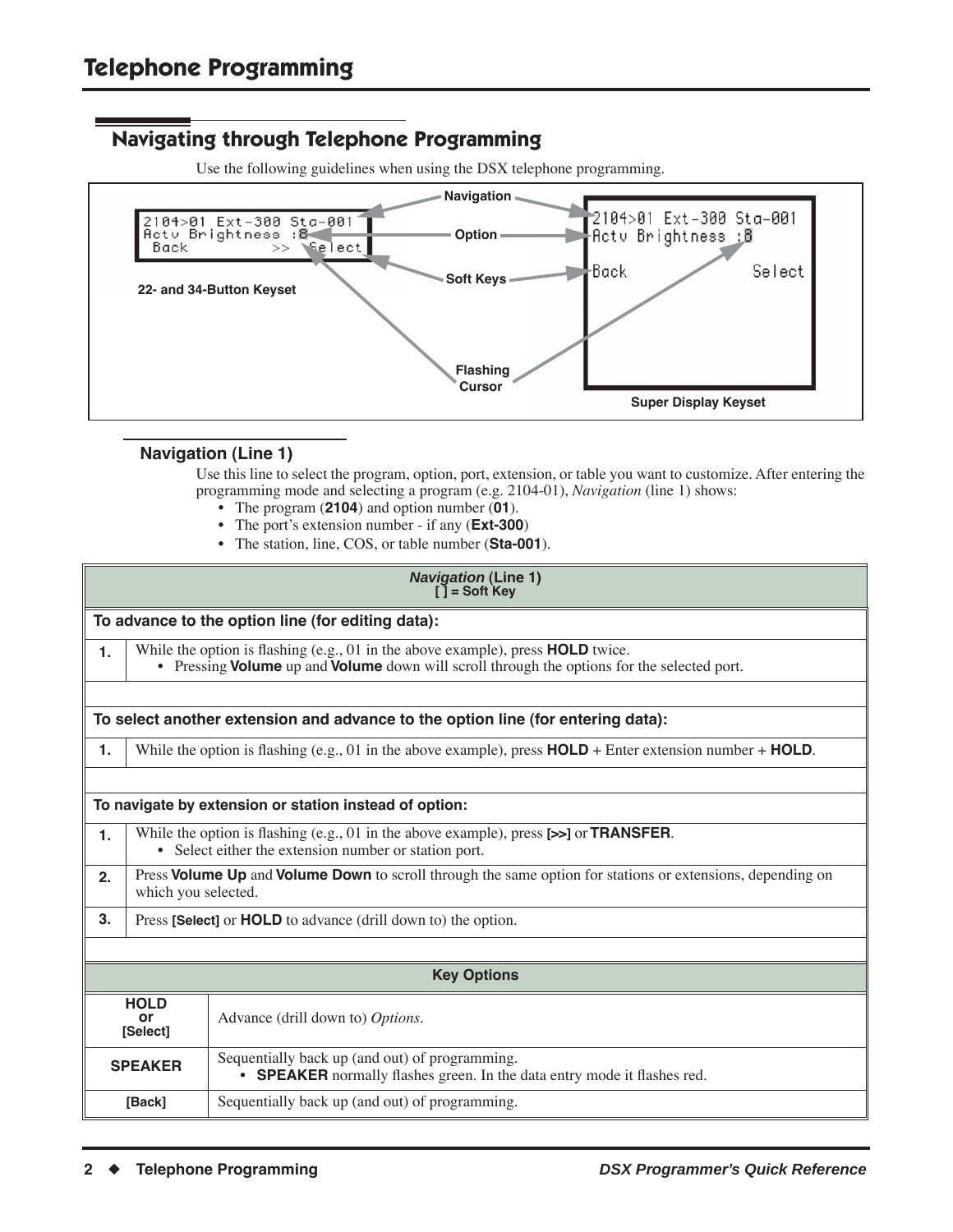

#### **Option (Line 2)**

Use this line to enter data for the option selected. *Option* (line 2) shows:

- The option selected (**Actv Brightness**).
- The current setting (**8**).

|                              | <b>Option (Line 2)</b><br>$[ ] =$ Soft Key |                                                                                                                                                                                                                                                             |                                                                                                                                                                                                                                                                                                                                                                                                                                                                                                                                                                                                                                                                          |  |
|------------------------------|--------------------------------------------|-------------------------------------------------------------------------------------------------------------------------------------------------------------------------------------------------------------------------------------------------------------|--------------------------------------------------------------------------------------------------------------------------------------------------------------------------------------------------------------------------------------------------------------------------------------------------------------------------------------------------------------------------------------------------------------------------------------------------------------------------------------------------------------------------------------------------------------------------------------------------------------------------------------------------------------------------|--|
|                              |                                            |                                                                                                                                                                                                                                                             | To enter new data for the option selected:                                                                                                                                                                                                                                                                                                                                                                                                                                                                                                                                                                                                                               |  |
| $\mathbf{1}$ .               |                                            | Do one of the following.                                                                                                                                                                                                                                    |                                                                                                                                                                                                                                                                                                                                                                                                                                                                                                                                                                                                                                                                          |  |
|                              | a.                                         |                                                                                                                                                                                                                                                             | For alphanumeric entries (such as a timer value), enter the value + <b>HOLD</b> or [Select].                                                                                                                                                                                                                                                                                                                                                                                                                                                                                                                                                                             |  |
|                              | $\mathbf b$ .                              |                                                                                                                                                                                                                                                             | For list (fixed-choice) entries, do one of the following:                                                                                                                                                                                                                                                                                                                                                                                                                                                                                                                                                                                                                |  |
|                              |                                            | Press the Feature Key (if illuminated) for the option you want.<br>j<br>• The key for the currently programmed entry is green - all other selections are red.<br>• If there are more than 12 choices for an option, Feature Key selection is not available. |                                                                                                                                                                                                                                                                                                                                                                                                                                                                                                                                                                                                                                                                          |  |
|                              |                                            | ji.                                                                                                                                                                                                                                                         | Dial the entry number.                                                                                                                                                                                                                                                                                                                                                                                                                                                                                                                                                                                                                                                   |  |
|                              |                                            | iii.                                                                                                                                                                                                                                                        | Press Volume up ot Volume to scroll through the available entries.                                                                                                                                                                                                                                                                                                                                                                                                                                                                                                                                                                                                       |  |
|                              |                                            |                                                                                                                                                                                                                                                             |                                                                                                                                                                                                                                                                                                                                                                                                                                                                                                                                                                                                                                                                          |  |
|                              |                                            |                                                                                                                                                                                                                                                             | <b>Key Options</b>                                                                                                                                                                                                                                                                                                                                                                                                                                                                                                                                                                                                                                                       |  |
| <b>HOLD</b><br>or<br>[Enter] |                                            |                                                                                                                                                                                                                                                             | Initially after entering data, it returns you to the same option. Subsequent presses do one of the following:<br>• If the option is selected in the <i>Navigation</i> line, advances to the next option.<br>- Subsequent presses eventually return you to the Navigation line for the program's first option.<br>• If a port, COS, or table is selected in the <i>Navigation</i> line, advances to the item of same type.<br>- Subsequent presses eventually return you to the first port, COS, or table.<br>• If an extension is selected in the Navigation line, advances to the next extension.<br>- Subsequent presses eventually return you to the first extension. |  |
|                              | <b>SPEAKER</b>                             | Sequentially back up (and out) of programming.<br>• SPEAKER normally flashes green. In the data entry mode it flashes red.                                                                                                                                  |                                                                                                                                                                                                                                                                                                                                                                                                                                                                                                                                                                                                                                                                          |  |
|                              | [Back]                                     | Sequentially back up (and out) of programming.                                                                                                                                                                                                              |                                                                                                                                                                                                                                                                                                                                                                                                                                                                                                                                                                                                                                                                          |  |
|                              | <b>CLEAR</b>                               | Does one of the following while editing alphanumeric entries:<br>• Clears character to the right (except at beginning and end of line).<br>• At beginning of line, erases entire entry.<br>• At end of line, becomes a backspace key                        |                                                                                                                                                                                                                                                                                                                                                                                                                                                                                                                                                                                                                                                                          |  |
|                              | <b>CHECK</b>                               |                                                                                                                                                                                                                                                             | Restore the previous entry,                                                                                                                                                                                                                                                                                                                                                                                                                                                                                                                                                                                                                                              |  |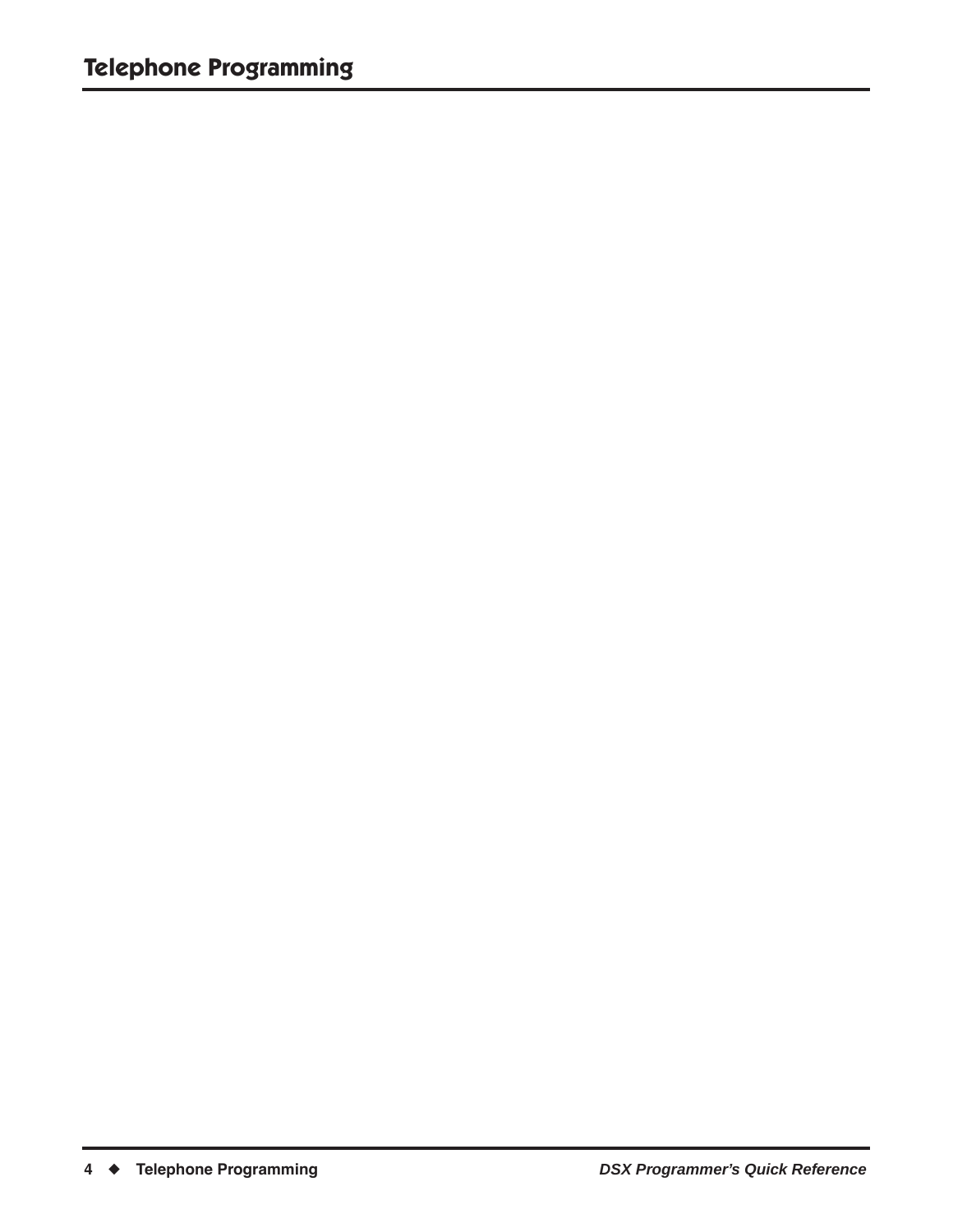<span id="page-8-0"></span>

| DSX Programmer's Quick Reference - Features (Page 1 of 19) |                                                                        |                                                                                                                                                                                                                                                                   |
|------------------------------------------------------------|------------------------------------------------------------------------|-------------------------------------------------------------------------------------------------------------------------------------------------------------------------------------------------------------------------------------------------------------------|
| <b>Feature</b>                                             | <b>Description</b>                                                     | Programming                                                                                                                                                                                                                                                       |
| A                                                          |                                                                        |                                                                                                                                                                                                                                                                   |
| <b>Account Codes</b>                                       | Categorize and/or restrict outside<br>calls.                           | <b>General Account Code Programming</b><br>1551-02: Account Codes in Speed Dial<br>1551-01: # to enter Account Code<br>1551-03: Hide Account Codes<br>2121-[01-24]: 26 for Account Code key<br>2402-[01-60]: 26 for DSS Console Account Code key                  |
|                                                            |                                                                        | <b>Forced Account Codes</b><br>2101-01: Extension Class of Service<br><b>1412-04:</b> Enable Forced Account Codes<br>1412-06: Account Codes for Toll Calls Only<br>1551-04: Account Code Toll Restriction Level<br>3111-01: Disable Forced Account Codes per line |
|                                                            |                                                                        | Verified Account Codes<br>2101-04: Extension Class of Service<br><b>1412-05:</b> Enable Verified Account Codes<br><b>36xx:</b> Verified Account Codes Table                                                                                                       |
| Operation:                                                 | Answer or place call + Acct Code [Acct] + Dial Code + Acct Code [Acct] |                                                                                                                                                                                                                                                                   |
| <b>Attendant Position</b>                                  | The system's call processing focal<br>point.                           | <b>1501-01:</b> Number of operators<br>1502-01: Operator 1<br>1502-02: Operator 2<br>1502-03: Operator 3<br>1502-04: Operator 4<br>2114-03: Station's Operator Assignment                                                                                         |
| Operation:                                                 | <b>INTERCOM</b> + $Dial$ 0.                                            |                                                                                                                                                                                                                                                                   |
| <b>Auto Redial</b>                                         | Auto Redial can periodically retry an<br>outside number.               | 1602-06: Repeat Redial Timer<br>1602-07: Repeat Redial Busy Timer                                                                                                                                                                                                 |
| Operation:                                                 | Place call and hear busy $+$ Auto Redial [Alnd]                        |                                                                                                                                                                                                                                                                   |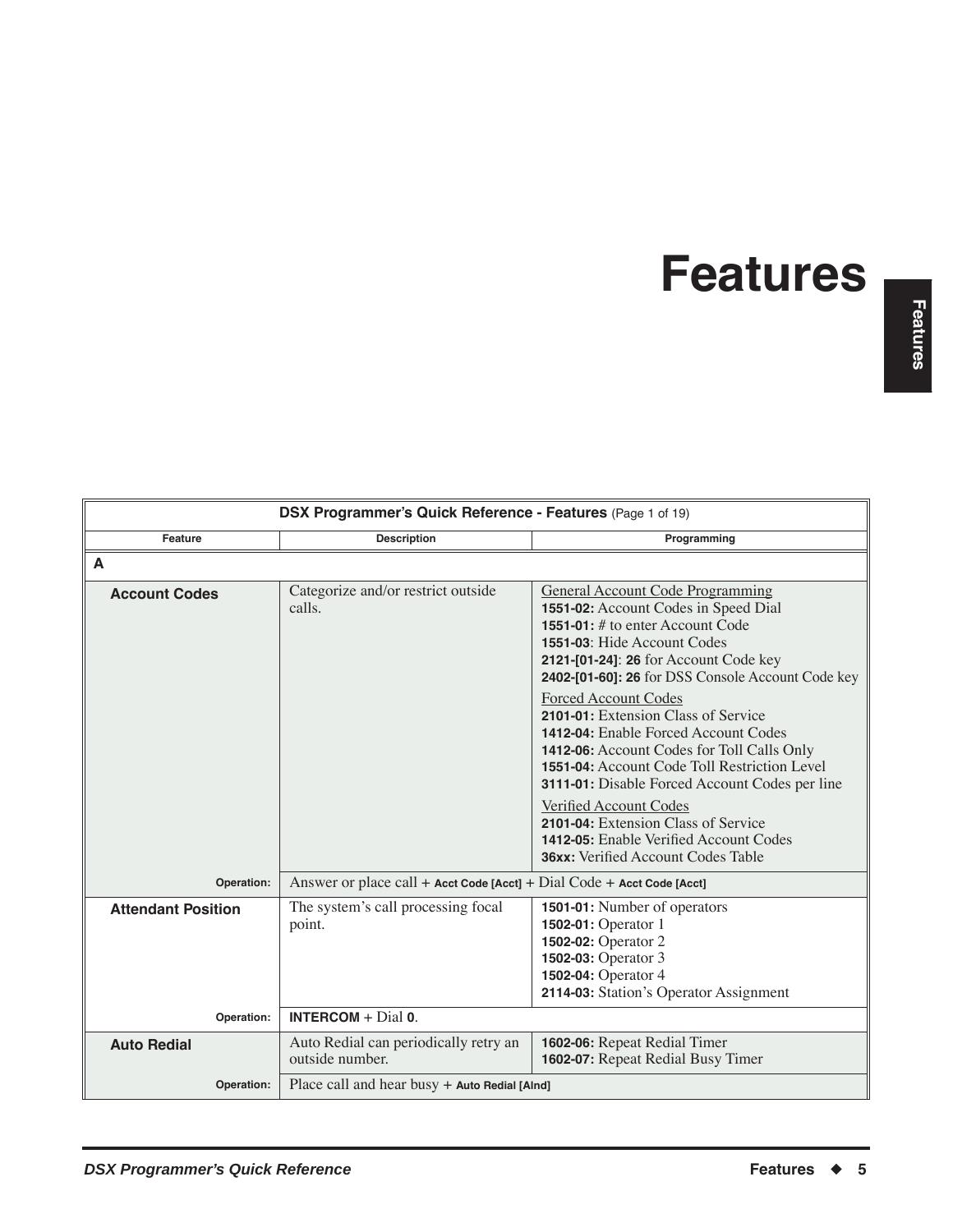| DSX Programmer's Quick Reference - Features (Page 2 of 19) |                                                             |                                                                                                                                                                                                                                                                                                                                                                                                                      |
|------------------------------------------------------------|-------------------------------------------------------------|----------------------------------------------------------------------------------------------------------------------------------------------------------------------------------------------------------------------------------------------------------------------------------------------------------------------------------------------------------------------------------------------------------------------|
| Feature                                                    | <b>Description</b>                                          | Programming                                                                                                                                                                                                                                                                                                                                                                                                          |
| <b>Automatic Handsfree</b>                                 | Place or answer a call Handsfree by<br>just pressing a key. | 1512-01: Enable system-wide<br>2112-01: Enable for extension                                                                                                                                                                                                                                                                                                                                                         |
| Operation:                                                 | Automatic when you press the key.                           |                                                                                                                                                                                                                                                                                                                                                                                                                      |
| B                                                          |                                                             |                                                                                                                                                                                                                                                                                                                                                                                                                      |
| <b>Background Music</b>                                    | Broadcast music through the tele-<br>phone speaker.         | 1521-03: Select music source<br>2111-02: Allow for extension                                                                                                                                                                                                                                                                                                                                                         |
| Operation:                                                 | Press HOLD to turn BGM on and off.                          |                                                                                                                                                                                                                                                                                                                                                                                                                      |
| <b>Barge In</b>                                            | In an emergency, get through to a co-<br>worker right away. | 2102-01: Extension Class of Service<br>1402-02: Enable Barge In<br>1401-03: Enable Privacy to block Barge In                                                                                                                                                                                                                                                                                                         |
| Operation:                                                 | Call busy extension or line + Barge In [More + Barg]        |                                                                                                                                                                                                                                                                                                                                                                                                                      |
| C                                                          |                                                             |                                                                                                                                                                                                                                                                                                                                                                                                                      |
| <b>Call Coverage Keys</b>                                  | Cover a co-worker's calls from your<br>own extension.       | 2121-[01-24]: 06 for Immediate Ring Call Coverage<br>key<br>2121-[01-24]: 07 for No Ring Call Coverage key<br>2121-[01-24]: 08 for Delay Ring Call Coverage key<br>2402-[01-60]: 06 for DSS Console Immediate Ring<br>Call Coverage key<br>2402-[01-60]: 07 for DSS Console No Ring Call<br>Coverage key<br>2402-[01-60]: 08 for DSS Console Delay Ring Call<br>Coverage key<br>1604-02: Call Cover Delay Ring Timer |
| Operation:                                                 | Press key to answer or place call to covered extension.     |                                                                                                                                                                                                                                                                                                                                                                                                                      |
| <b>Call Forwarding</b>                                     | Redirect calls to another extension.                        | 2102-01: Extension Class of Service<br>1406-02: Enable Internal Call Forwarding<br>1601-03: Call Forward No Answer Timer<br>2102-04: Programming Access Level<br>2121-[01-24]: 27 for Call Forwarding key<br>2402-[01-60]: 27 for DSS Console Call Forwarding<br>key                                                                                                                                                 |
| Operation:                                                 |                                                             | <b>INTERCOM</b> + $*3$ + Select Type + Select Destination + 2 (all calls) or 8 (outside calls only)                                                                                                                                                                                                                                                                                                                  |
| <b>Call Forwarding Off</b><br><b>Premises</b>              | A user can reroute their calls to an<br>off-site location.  | 2102-01: Extension Class of Service<br>1406-01: Enable Call Forwarding Off-Premises<br>1406-02: Enable Internal Call Forwarding<br>2111-09: Enable Personal Speed Dial<br>3103-04: Enable Tandem Calls<br>215x: Enter Personal Speed Dial numbers                                                                                                                                                                    |
| Operation:                                                 |                                                             | <b>INTERCOM</b> + $*3 + 3 +$ Select, store or view + 2 (all calls) or 8 (outside calls only)                                                                                                                                                                                                                                                                                                                         |
| <b>Call Timer</b>                                          | Keep track of time on the phone.                            | 2121-[01-24]: 16+1 for Manual Call Timer key,<br>16+2 for Automatic Call Timer key                                                                                                                                                                                                                                                                                                                                   |
| Operation:                                                 |                                                             | Starts automatically (automatic timer key) or press to start (manual timer key)                                                                                                                                                                                                                                                                                                                                      |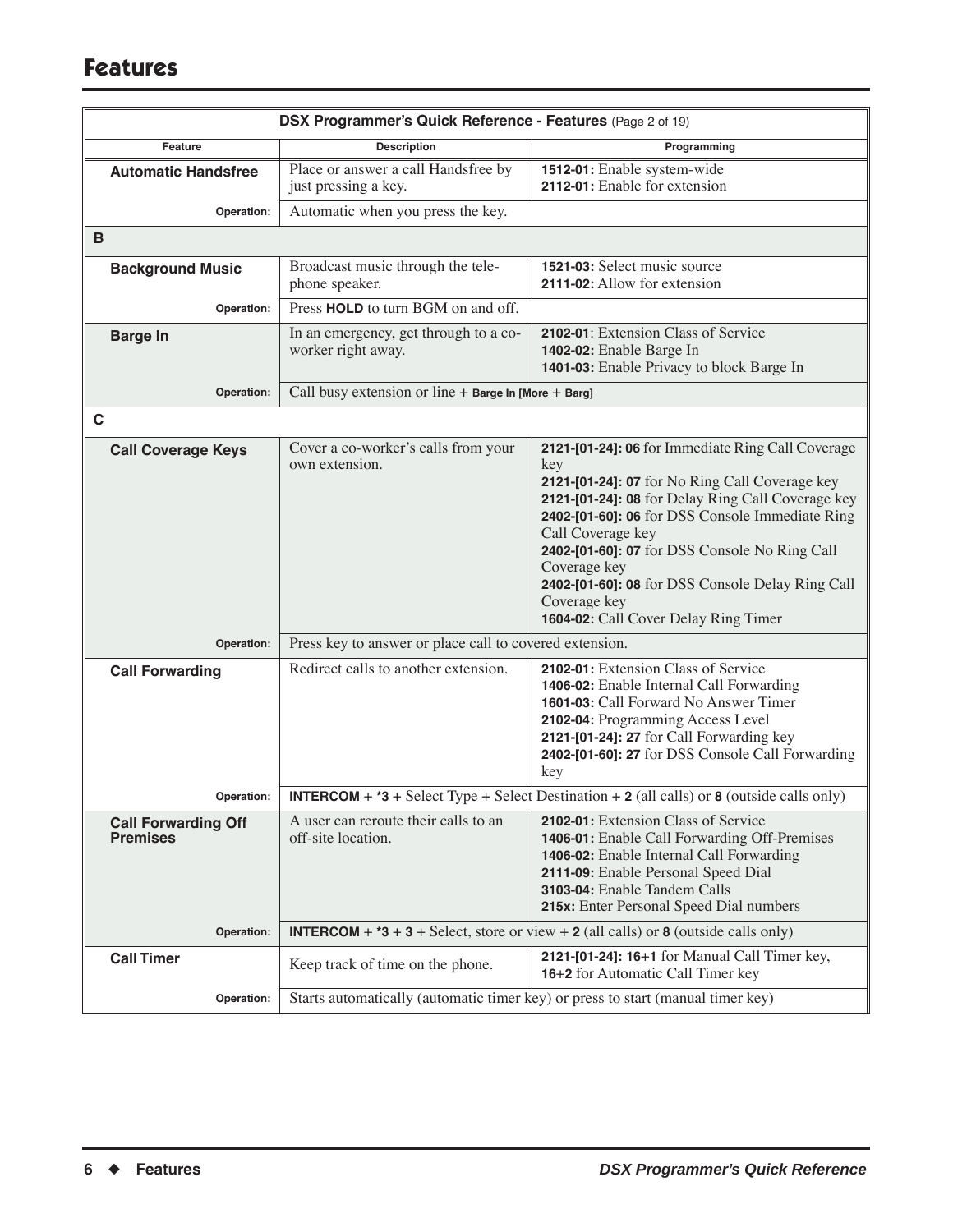| DSX Programmer's Quick Reference - Features (Page 3 of 19) |                                                                       |                                                                                                                                                                                                                                                                                                                                                                                                                                                                                                                                                                                                                                                                                                                                                                                                                                                       |
|------------------------------------------------------------|-----------------------------------------------------------------------|-------------------------------------------------------------------------------------------------------------------------------------------------------------------------------------------------------------------------------------------------------------------------------------------------------------------------------------------------------------------------------------------------------------------------------------------------------------------------------------------------------------------------------------------------------------------------------------------------------------------------------------------------------------------------------------------------------------------------------------------------------------------------------------------------------------------------------------------------------|
| Feature                                                    | <b>Description</b>                                                    | Programming                                                                                                                                                                                                                                                                                                                                                                                                                                                                                                                                                                                                                                                                                                                                                                                                                                           |
| <b>Call Waiting / Camp-On</b>                              | Helps users know when they have<br>additional calls waiting.          | 2102-01: Extension Class of Service<br>1402-03: Camp-On to Busy Extension<br>1512-02: Call Waiting Tones (system-wide)<br>2116-01: Off Hook Signaling for incoming Inter-<br>com Calls<br>1401-03: Privacy blocks Camp On                                                                                                                                                                                                                                                                                                                                                                                                                                                                                                                                                                                                                             |
| Operation:                                                 | Call busy extension + Dial 2                                          |                                                                                                                                                                                                                                                                                                                                                                                                                                                                                                                                                                                                                                                                                                                                                                                                                                                       |
| <b>Callback</b>                                            | Leave a Callback request at a busy<br>extension for a return call.    | 2102-01: Extension Class of Service<br>1402-03: Camp-On to Busy Extension<br>1512-02: Call Waiting Tones (system-wide)<br>2116-01: Off Hook Signaling for incoming Inter-<br>com Calls<br>1401-03: Privacy blocks Camp On                                                                                                                                                                                                                                                                                                                                                                                                                                                                                                                                                                                                                             |
| Operation:                                                 | Call busy extension + Dial $2 +$ Hang up + Answer the Callback ring   |                                                                                                                                                                                                                                                                                                                                                                                                                                                                                                                                                                                                                                                                                                                                                                                                                                                       |
| <b>Caller ID</b>                                           | Displays phone number and optional<br>name for incoming outside call. | <b>Basic Setup</b><br>3121-01: Set line's Caller ID type<br>2102-01: Extension Class of Service<br>1404-01: Caller ID Display<br>1404-04: Caller ID Display Separator<br>3131:01: Pass Caller ID to Voice Mail<br>Second Call Caller ID<br>1404-02: Second Call Caller ID<br>2116-03: Off Hook Signaling for Incoming Outside<br>Calls<br>Third Party Caller ID<br>1404-03: Third Party Caller ID                                                                                                                                                                                                                                                                                                                                                                                                                                                     |
| Operation:                                                 | Operation is automatic if enabled.                                    |                                                                                                                                                                                                                                                                                                                                                                                                                                                                                                                                                                                                                                                                                                                                                                                                                                                       |
| <b>Caller ID Logging</b>                                   | Store a caller's name and number for<br>each review and redialing.    | <b>Setting Up Caller ID Callbacks</b><br>3711-01: Caller ID Callback Route Type<br>3711-01: Caller ID Callback Route, or<br>3711-01: Caller ID Callback Group<br>3712-01: Initialize Caller ID Dial Treatment Tables<br>3713-[01-16]: Home Area Code Table<br><b>Caller ID Logging Types</b><br><b>2117-01:</b> Caller ID Logging Type<br>2117-01: Caller ID Log Size<br>2117-01: Caller ID Log Group<br>3112-[01-08]: Caller ID Group Membership<br>3701-[01-08]: Caller ID Logging Group Size<br><b>Local Calling and Exception Lists</b><br>3712-02: 10-Digit Local Calls<br>3712-03: Home Area Code Exception List Type<br>3714-[01-96]: Home Area Code Exception List Table<br>3715-[01-96]: Foreign Area Code Exception List<br>Table<br><b>Additional Options</b><br>9013-01: Initialize Caller ID Logs<br>2102-01: Extension Class of Service |
| Operation:                                                 | <b>Calls xx [CLxx]</b> + Follow soft keys                             |                                                                                                                                                                                                                                                                                                                                                                                                                                                                                                                                                                                                                                                                                                                                                                                                                                                       |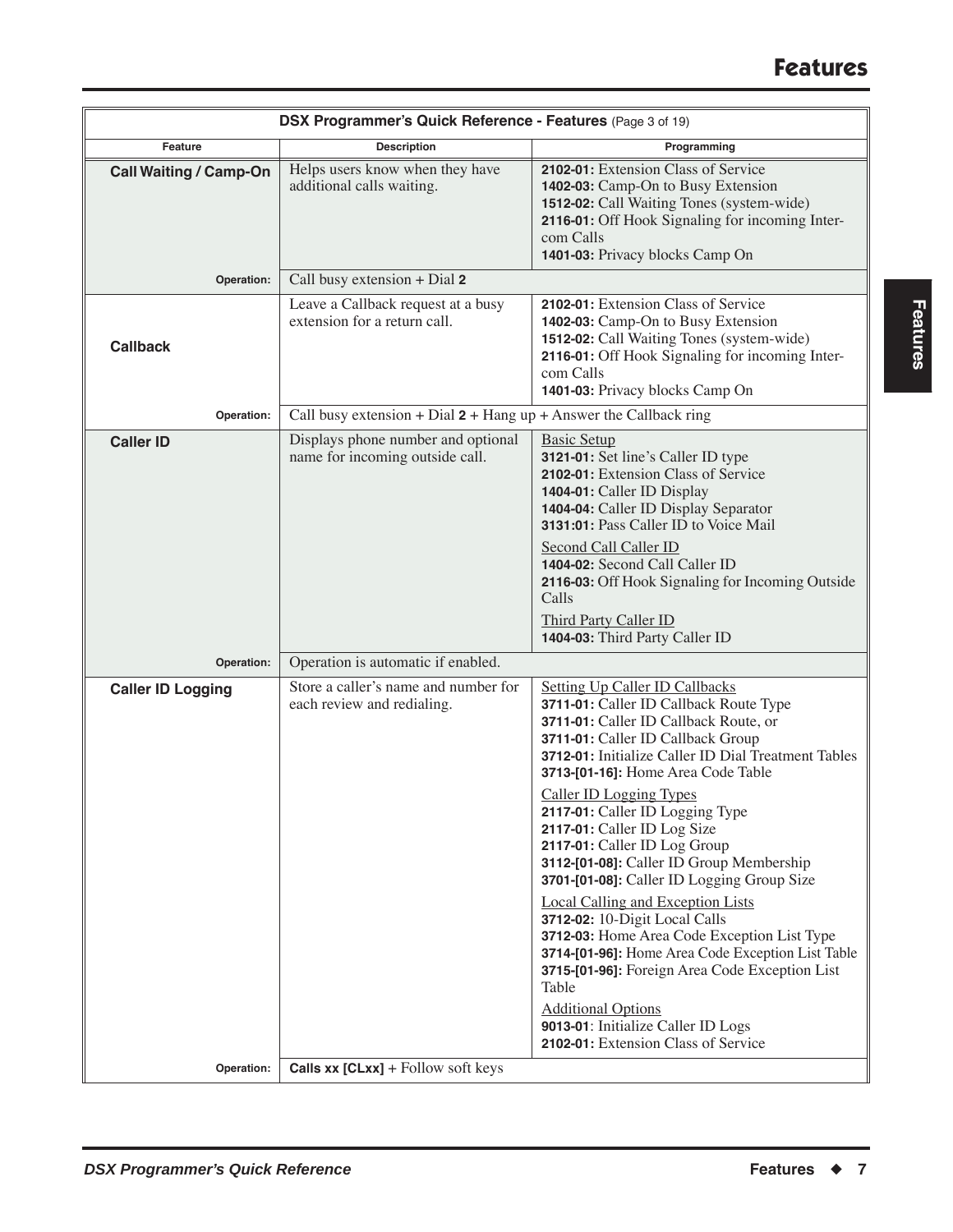| DSX Programmer's Quick Reference - Features (Page 4 of 19) |                                                                     |                                                                                                                                                                                                                                                                                                                                                                                                                                                                                                                                                                                                                                                                                                                                                       |
|------------------------------------------------------------|---------------------------------------------------------------------|-------------------------------------------------------------------------------------------------------------------------------------------------------------------------------------------------------------------------------------------------------------------------------------------------------------------------------------------------------------------------------------------------------------------------------------------------------------------------------------------------------------------------------------------------------------------------------------------------------------------------------------------------------------------------------------------------------------------------------------------------------|
| Feature                                                    | <b>Description</b>                                                  | Programming                                                                                                                                                                                                                                                                                                                                                                                                                                                                                                                                                                                                                                                                                                                                           |
| <b>Central Office Calls,</b><br><b>Answering</b>           | Outside calls ring and can be<br>answered at system extensions.     | <b>Basic Programming</b><br>3101-01: Line Type<br>3101-03: DTMF Dialing<br>3103-03: Loop Length<br>2131-[01-64]: Line Access<br>2132-[01-64]: Line Ringing<br>Setting Up Line and Loop Keys<br>2121-[01-24]: 01 for Switched Loop key<br>2121-[01-24]: $02 +$ Line Group for Fixed Loop key<br><b>2121-[01-64]: 03</b> + Line number $(1-64)$ for line key<br><b>2402-[01-64]: 03</b> + Line number $(1-64)$ for DSS<br>Console line key<br><b>Setting Up Transmit and Receive Gain</b><br>3103-01: Transmit Gain<br>3103-02: Receive Gain                                                                                                                                                                                                            |
| Operation:                                                 |                                                                     | Lift handset + (Without Ringing Line Preference) Press flashing line or loop key                                                                                                                                                                                                                                                                                                                                                                                                                                                                                                                                                                                                                                                                      |
| <b>Central Office Calls,</b><br><b>Placing</b>             | Place outside calls from a keyset<br>using a variety of methods.    | <b>Basic Programming</b><br>3101-01: Line Type<br>3101-03: DTMF Dialing<br>3103-03: Loop Length<br>2131-[01-64]: Line Access<br><b>Access Code Options</b><br><b>1301-09:</b> Setting up single (9) or 2-digit (90-98)<br>access<br>2113-01: Dial 9 Group for extensions<br>2111-06: Line Dial Up $(\#9 + \text{line number})$<br>2102-01: Extension Class of Service<br>1402-06: Direct Line Access<br>Line and Loop Keys<br>2121-[01-24]: 01 for Switched Loop key<br>2121-[01-24]: $02 +$ Line Group for Fixed Loop key<br><b>2121-[01-64]: 03</b> + Line number $(1-64)$ for line key<br><b>2402-[01-64]: 03</b> + Line number $(1-64)$ for DSS<br><b>Setting Up Transmit and Receive Gain</b><br>3103-01: Transmit Gain<br>3103-02: Receive Gain |
| Operation:                                                 | 98), or <b>INTERCOM</b> then #9 and line extension number (101-164) | Press line key, INTERCOM then line extension number $(101-164)$ , INTERCOM then 9 (or 90-                                                                                                                                                                                                                                                                                                                                                                                                                                                                                                                                                                                                                                                             |
| <b>Class of Service</b>                                    | Customize features and options for<br>extensions and outside lines. | <b>140x:</b> Extension Class of Service options<br><b>141x:</b> Line Class of Service options                                                                                                                                                                                                                                                                                                                                                                                                                                                                                                                                                                                                                                                         |
| Operation:                                                 | None                                                                |                                                                                                                                                                                                                                                                                                                                                                                                                                                                                                                                                                                                                                                                                                                                                       |
| D                                                          |                                                                     |                                                                                                                                                                                                                                                                                                                                                                                                                                                                                                                                                                                                                                                                                                                                                       |
| <b>Delayed Ringing</b>                                     | Helps co-workers cover each other's<br>calls.                       | 2132-[01-64]: Line Ringing<br>1604-01: Delayed Ring Timer                                                                                                                                                                                                                                                                                                                                                                                                                                                                                                                                                                                                                                                                                             |
| Operation:                                                 | None                                                                |                                                                                                                                                                                                                                                                                                                                                                                                                                                                                                                                                                                                                                                                                                                                                       |
| <b>Dial Tone detection</b>                                 | Set up the system to detect CO dial<br>tone.                        | 3111-03: Dial Tone Detection                                                                                                                                                                                                                                                                                                                                                                                                                                                                                                                                                                                                                                                                                                                          |
| Operation:                                                 | None                                                                |                                                                                                                                                                                                                                                                                                                                                                                                                                                                                                                                                                                                                                                                                                                                                       |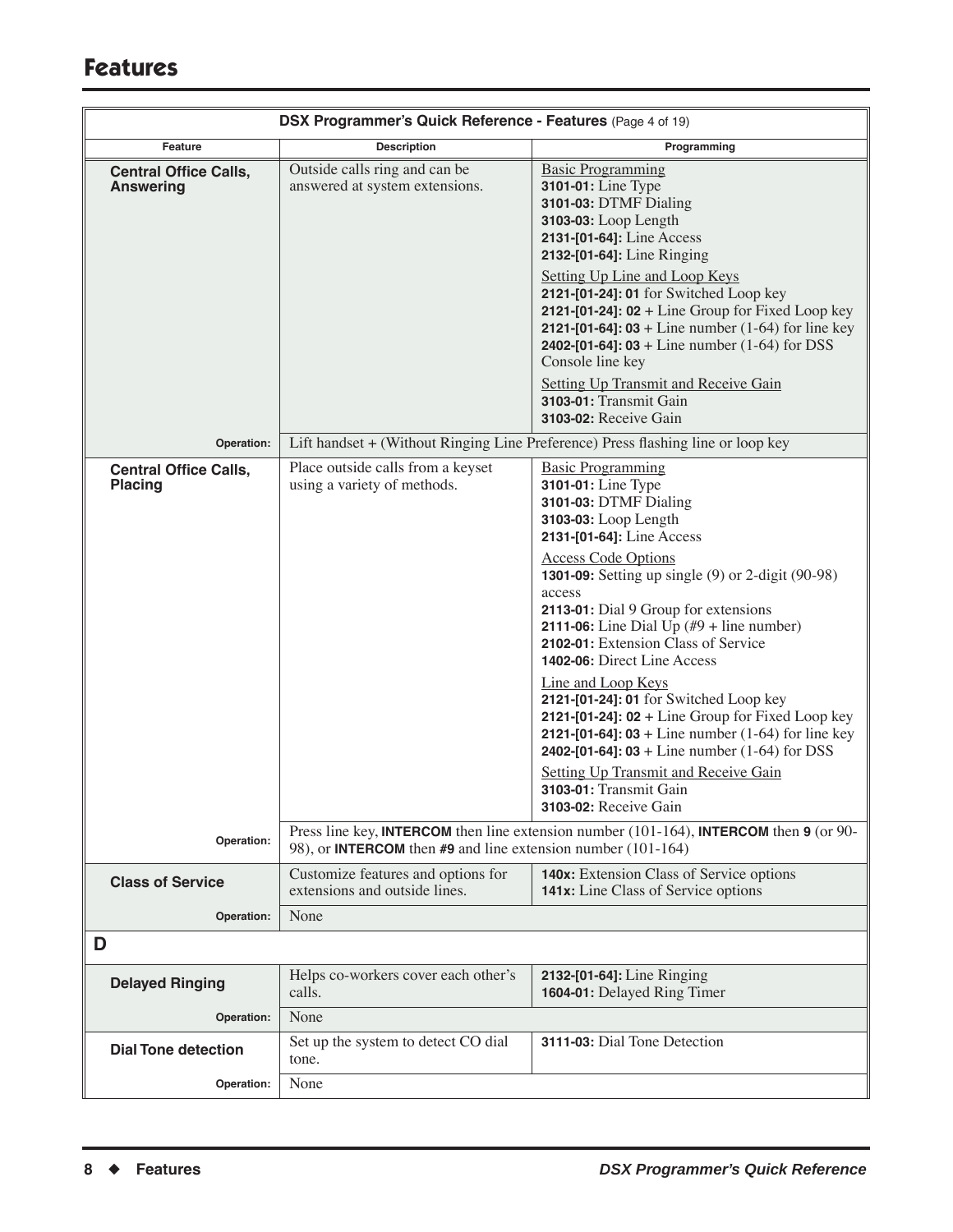| DSX Programmer's Quick Reference - Features (Page 5 of 19) |                                                                       |                                                                                                                                                                                                                                                                                                                                                                                                                                                                                                                                                                                                                                                                                                                                                                                                                              |
|------------------------------------------------------------|-----------------------------------------------------------------------|------------------------------------------------------------------------------------------------------------------------------------------------------------------------------------------------------------------------------------------------------------------------------------------------------------------------------------------------------------------------------------------------------------------------------------------------------------------------------------------------------------------------------------------------------------------------------------------------------------------------------------------------------------------------------------------------------------------------------------------------------------------------------------------------------------------------------|
| Feature                                                    | <b>Description</b>                                                    | Programming                                                                                                                                                                                                                                                                                                                                                                                                                                                                                                                                                                                                                                                                                                                                                                                                                  |
| <b>Direct Inward Dialing</b>                               | Directly dial system extensions from<br>outside the system.           | <b>Basic Programming</b><br>3101-01: Line type<br>3101-03: DTMF Dialing<br>3301-01: Number of DID Digits<br>3302-01: Incoming DID Digits<br>3302-01: Day Translation Destination<br>3302-01: Night Translation Destination<br>2102-01: Class of Service<br>1401-08: Receive DID Calls<br><b>3121-01:</b> Caller ID Type<br>3121-02: ANI/DNIS Format<br>3121-03: ANI/DNIS Delimiter<br>3121-04: Number of ANI Digits<br>DID Overflow, Camp-On, and Intercept Options<br>3112-02: Enable Day Overflow<br>3112-03: Day Overflow Destination<br>3112-05: Enable Night Overflow<br>3112-06: Night Overflow Destination<br>2115-02: DID Station Intercept Destination<br>2115-02: DID Station Intercept Type<br>1601-02: DIL No Answer Timer<br>2102-01: Class of Service<br>1401-09: Receive DID Camp On                          |
| Operation:                                                 | None                                                                  |                                                                                                                                                                                                                                                                                                                                                                                                                                                                                                                                                                                                                                                                                                                                                                                                                              |
| <b>Direct Inward Line</b>                                  | Lets employees know which calls are                                   | <b>Basic Programming</b>                                                                                                                                                                                                                                                                                                                                                                                                                                                                                                                                                                                                                                                                                                                                                                                                     |
|                                                            | just for them.                                                        | 3101-01: Line Type<br>3101-03: DTMF Dialing<br>3112-01: Direct Termination in the Day<br>3112-04: Direct Termination at Night<br>2121-[01-24]: $18 + CLEAR$ for System night key<br><b>2121-[01-24]]: 18</b> + UCD master for UCD night key<br>2102-01: Class of Service<br>4102-05: Activate Night Mode<br><b>DIL Overflow</b><br>3112-02: Enable Day Overflow<br>3112-03: Day Overflow Destination<br>3112-05: Enable Night Overflow<br>3112-06: Night Overflow Destination<br>1601-02: DIL No Answer Timer<br>1601-01: Line No Answer Timer<br>Setting Up Line and Loop Keys<br>2121-[01-24]: 01 for Switched Loop key<br>2121-[01-24]: $02 +$ Line Group for Fixed Loop key<br><b>2121-[01-64]: 03</b> + Line number $(1-64)$ for line key<br><b>2402-[01-64]: 03</b> + Line number $(1-64)$ for DSS<br>Console line key |
| Operation:                                                 | Lift handset to answer<br>Press DND to put your DIL in the night mode |                                                                                                                                                                                                                                                                                                                                                                                                                                                                                                                                                                                                                                                                                                                                                                                                                              |
| <b>Direct Line Access</b>                                  | Access lines directly for priority<br>users and testing.              | 2102-01: Class of Service<br><b>1402-06:</b> Direct Line Access                                                                                                                                                                                                                                                                                                                                                                                                                                                                                                                                                                                                                                                                                                                                                              |
| Operation:                                                 | <b>INTERCOM</b> + $1 +$ Line number (01-64)                           |                                                                                                                                                                                                                                                                                                                                                                                                                                                                                                                                                                                                                                                                                                                                                                                                                              |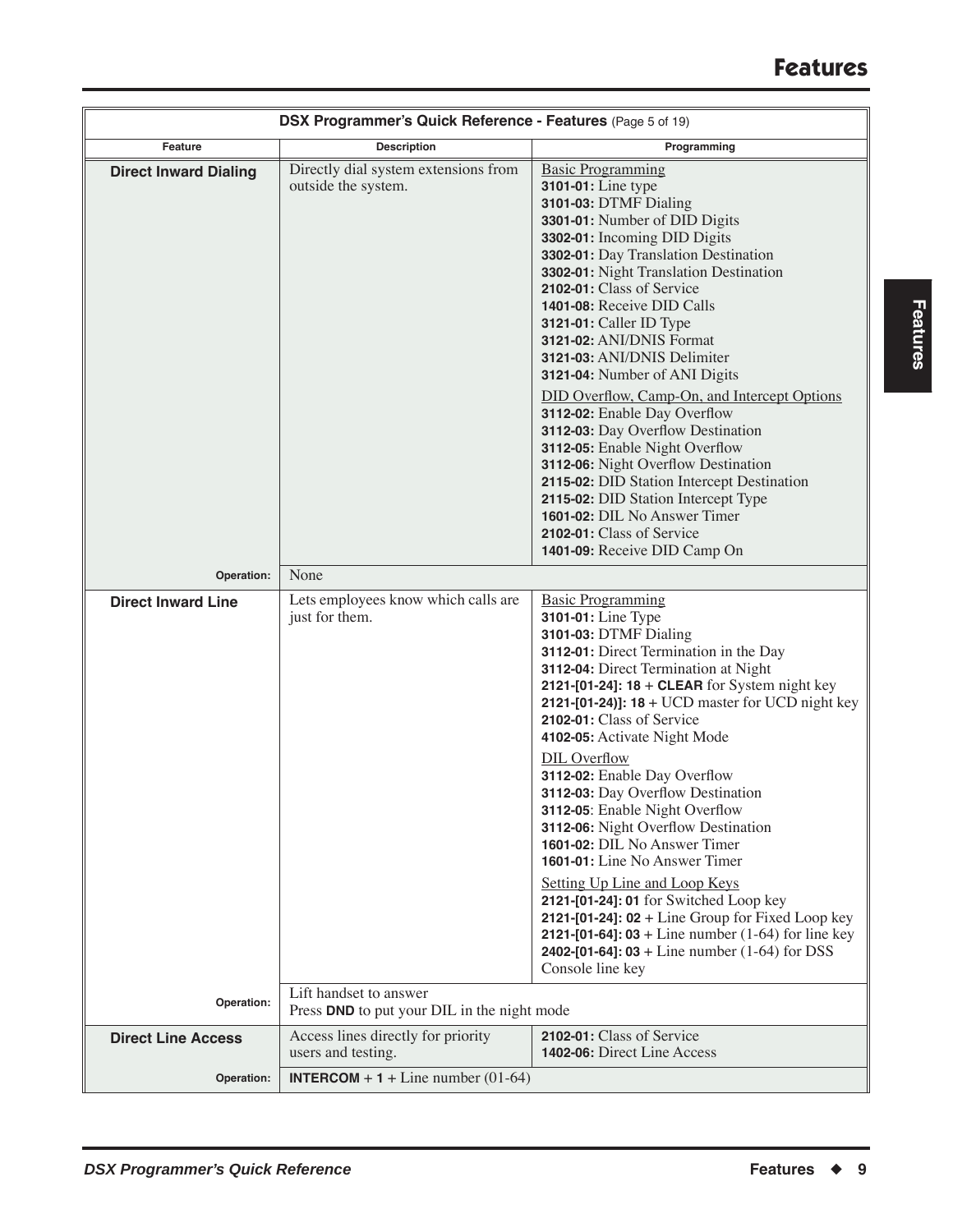| DSX Programmer's Quick Reference - Features (Page 6 of 19)                 |                                                                                                  |                                                                                                                                                                                                                                                                                                                                                                                                                                                                                                                                                                                                                                                                                                                                                                                                                               |
|----------------------------------------------------------------------------|--------------------------------------------------------------------------------------------------|-------------------------------------------------------------------------------------------------------------------------------------------------------------------------------------------------------------------------------------------------------------------------------------------------------------------------------------------------------------------------------------------------------------------------------------------------------------------------------------------------------------------------------------------------------------------------------------------------------------------------------------------------------------------------------------------------------------------------------------------------------------------------------------------------------------------------------|
| Feature                                                                    | <b>Description</b>                                                                               | Programming                                                                                                                                                                                                                                                                                                                                                                                                                                                                                                                                                                                                                                                                                                                                                                                                                   |
| <b>Direct Station</b><br><b>Selection (DSS)</b>                            | Quickly place and transfer calls to<br>co-workers.                                               | 2111-03: Enable DSS/BLF<br>2114-01: Do not enable Intercom Prime Line<br>2123-[01-24]: DSS/BLF Key Assignments                                                                                                                                                                                                                                                                                                                                                                                                                                                                                                                                                                                                                                                                                                                |
| Operation:                                                                 | <b>INTERCOM</b> + $DSS$ key to call<br><b>INTERCOM</b> + $DSS$ key + <b>TRANSFER</b> to Transfer |                                                                                                                                                                                                                                                                                                                                                                                                                                                                                                                                                                                                                                                                                                                                                                                                                               |
| <b>Direct Station Selection</b><br>(DSS) Console                           | One-touch access to extensions,<br>lines, and system features.                                   | 1202-01: Primary Station Port Assignment (301-304)<br>2401-01: DSS Owner<br>2402-[01-60]: DSS Console Keys                                                                                                                                                                                                                                                                                                                                                                                                                                                                                                                                                                                                                                                                                                                    |
| Operation:                                                                 | See Feature Handbook.                                                                            |                                                                                                                                                                                                                                                                                                                                                                                                                                                                                                                                                                                                                                                                                                                                                                                                                               |
| <b>Directed Call Pickup</b>                                                | Allows co-workers to answer each<br>other's calls.                                               | 2131-[01-64]: Line Access not required                                                                                                                                                                                                                                                                                                                                                                                                                                                                                                                                                                                                                                                                                                                                                                                        |
| Operation:                                                                 | <b>INTERCOM</b> + ** + Dial extension number                                                     |                                                                                                                                                                                                                                                                                                                                                                                                                                                                                                                                                                                                                                                                                                                                                                                                                               |
| <b>Directory Dialing</b>                                                   | Place Intercom and Speed Dial calls<br>from a displayed list of names.                           | 2101-02: Station Name<br>2151: Personal Speed Dial<br>1702: System Speed Dial<br>2201-01: Ring Group Name<br>2301-01: UCD Group Name<br>2121-[01-24]: 21 for Directory Dialing key<br>2402-[01-60]: 21 for Directory Dialing key                                                                                                                                                                                                                                                                                                                                                                                                                                                                                                                                                                                              |
| Operation:                                                                 |                                                                                                  | <b>INTERCOM</b> + 34 (Intercom), 37 (Personal Speed Dial), or 32 (System Speed Dial)                                                                                                                                                                                                                                                                                                                                                                                                                                                                                                                                                                                                                                                                                                                                          |
| <b>Distinctive Ringing</b>                                                 | Users can customize their tele-<br>phone's ringing.                                              | Distinctive Ring Configuration<br>2102-01: Class of Service<br>1405-01: Ring Type Configuration<br>2103-04: Station's Intercom Ring Tone<br>2103-05: Station's Ring Group Ring Tone<br>2103-06: Station's Recall Ring Tone<br>2103-07: Station's Ring "A" Tone<br>2103-08: Station's Ring "B" Ring Tone<br>2103-09: Station's Ring "C" Ring Tone<br>Line Override<br>3112-02: Day Ring Type<br>3112-03: Night Ring Type<br>3112-04: Delay Ring Type<br><b>Extension Ring Override</b><br>2102-01: Class of Service<br>1405-02: Station Ring Override<br>2103-01: Day Ring Type<br>2103-02: Night Ring Type<br>2103-02: Delay Ring Type<br>Key Ring Override<br>2102-01: Class of Service<br>1405-03: Key Ring Override<br>2122: Ring Override<br>Ring and UC D Group Unique Ringing<br>2201-02: Ring Group Incoming Ring Type |
|                                                                            |                                                                                                  | 2301-02: UCD Group Incoming Ring Type<br><b>Initialize Distinctive Ringing</b><br>9014-01: Initialize Ring Tones                                                                                                                                                                                                                                                                                                                                                                                                                                                                                                                                                                                                                                                                                                              |
| Operation:<br>Program [Prog] + Ring + Assign [Asgn], Key, or Config [Cnfg] |                                                                                                  |                                                                                                                                                                                                                                                                                                                                                                                                                                                                                                                                                                                                                                                                                                                                                                                                                               |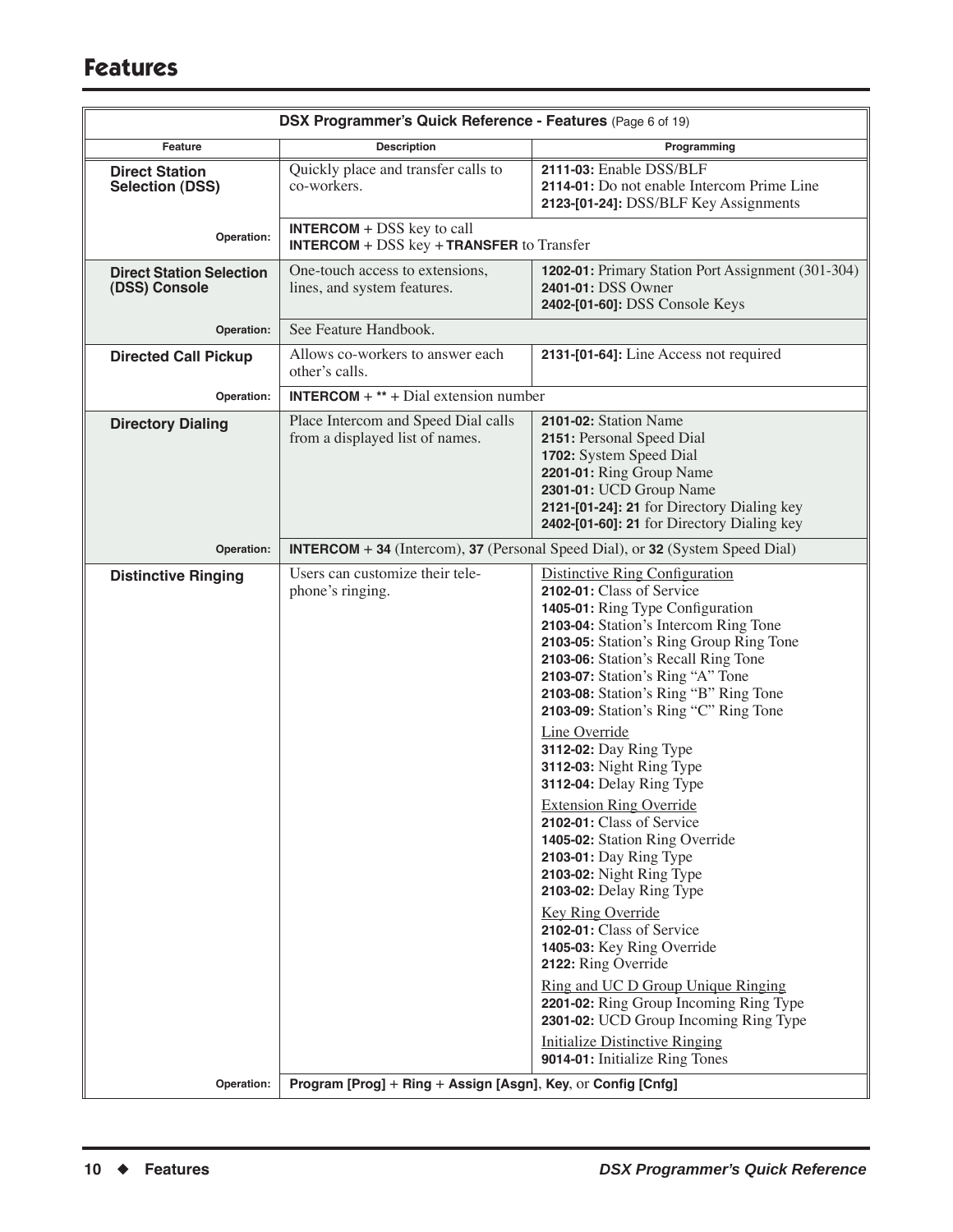| DSX Programmer's Quick Reference - Features (Page 7 of 19) |                                                                                                                                                                   |                                                                                                                                                                                                                                                                                                                                                                                                                  |  |
|------------------------------------------------------------|-------------------------------------------------------------------------------------------------------------------------------------------------------------------|------------------------------------------------------------------------------------------------------------------------------------------------------------------------------------------------------------------------------------------------------------------------------------------------------------------------------------------------------------------------------------------------------------------|--|
| Feature                                                    | <b>Description</b>                                                                                                                                                | Programming                                                                                                                                                                                                                                                                                                                                                                                                      |  |
| <b>Do Not Disturb</b>                                      | An extension user can work undis-<br>turbed by incoming calls and<br>announcements.                                                                               | 2111-01: Allow Do Not Disturb                                                                                                                                                                                                                                                                                                                                                                                    |  |
| Operation:                                                 | $DND + Type (0=Cancel, 1=External, 2=Intercom, 3=All)$                                                                                                            |                                                                                                                                                                                                                                                                                                                                                                                                                  |  |
| <b>Do Not Disturb</b><br><b>Override</b>                   | Override a co-worker's DND.                                                                                                                                       | 2102-01: Class of Service<br>1401-07: DND Override                                                                                                                                                                                                                                                                                                                                                               |  |
| Operation:                                                 | Call DND extension + DND Override [Ovrd]                                                                                                                          |                                                                                                                                                                                                                                                                                                                                                                                                                  |  |
| <b>Door Box</b>                                            | Remotely Monitor an entrance door.                                                                                                                                | <b>Basic Door Box Programming</b><br>2113-02: Ring Group (1-8)<br>2101-04: Door Chime Selection (0-3)<br>2PGDAD Module Door Box Setup<br>1203-01: Secondary Station Port Assignment<br>Plug 2PGDAD into digital station port<br>1605-03: Door Relay Unlock Timer<br>DSX-40 "Built-In" Door Box Setup                                                                                                             |  |
|                                                            |                                                                                                                                                                   | <b>2101-06:</b> Door Relay Assignment (Door $1 = 326$ ,.<br>Door $2=327$ )                                                                                                                                                                                                                                                                                                                                       |  |
| Operation:                                                 | At Door Box: Press Call button and speak.<br>At keyset: Lift handset to answer chimes + (Optional) Open or Close to control door strike                           |                                                                                                                                                                                                                                                                                                                                                                                                                  |  |
| Е                                                          |                                                                                                                                                                   |                                                                                                                                                                                                                                                                                                                                                                                                                  |  |
| <b>Extended Ringing</b>                                    | Lets call ring longer than usual for<br>co-worker's that can't readily get to<br>their phones.                                                                    | 2102-01: Class of Service<br>1401-02: Extended Ring<br>1603-03: Extended Ringing Timer                                                                                                                                                                                                                                                                                                                           |  |
| Operation:                                                 | None                                                                                                                                                              |                                                                                                                                                                                                                                                                                                                                                                                                                  |  |
| <b>Extension Hunting</b>                                   | Automatically routes calls to co-<br>workers that work closely together.                                                                                          | <b>Circular and Terminal Hunting</b><br>2115-01: Hunt Type (1-4)<br>2115-01: Hunt Destination<br>1601-03: Call Forward No Answer Timer<br>1603-01: Transfer Recall Timer<br>1601-02: DIL No Answer Timer<br><b>UCD Hunting</b><br>2115-01: Hunt Type (5)<br>2115-01: UCD Group Master Number<br>2302-01: UCD Group Overflow Destination<br>1601-04: UCD No Answer Timer<br>1601-03: Call Forward No Answer Timer |  |
| Operation:                                                 | stall) or $6$ (to remove) + SPEAKER                                                                                                                               | To remove/reinstall your extension from your UCD Group: <b>INTERCOM</b> + $*$ <b>5</b> + <b>4</b> (to rein-                                                                                                                                                                                                                                                                                                      |  |
| <b>Extension Locking</b>                                   | Secure your telephone to prevent<br>unauthorized use.                                                                                                             | 2102-01: Class of Service<br>1412-03: Station Locking<br>2102-04: User Programming Access Level (4 or 5)<br>2102-05: Station PIN Code                                                                                                                                                                                                                                                                            |  |
| Operation:                                                 | To lock: <b>INTERCOM</b> + $\#$ #5<br>To enter or change you PIN: <b>INTERCOM</b> + $\#$ #6<br>To unlock an extension from the attendant: <b>INTERCOM</b> + $#43$ |                                                                                                                                                                                                                                                                                                                                                                                                                  |  |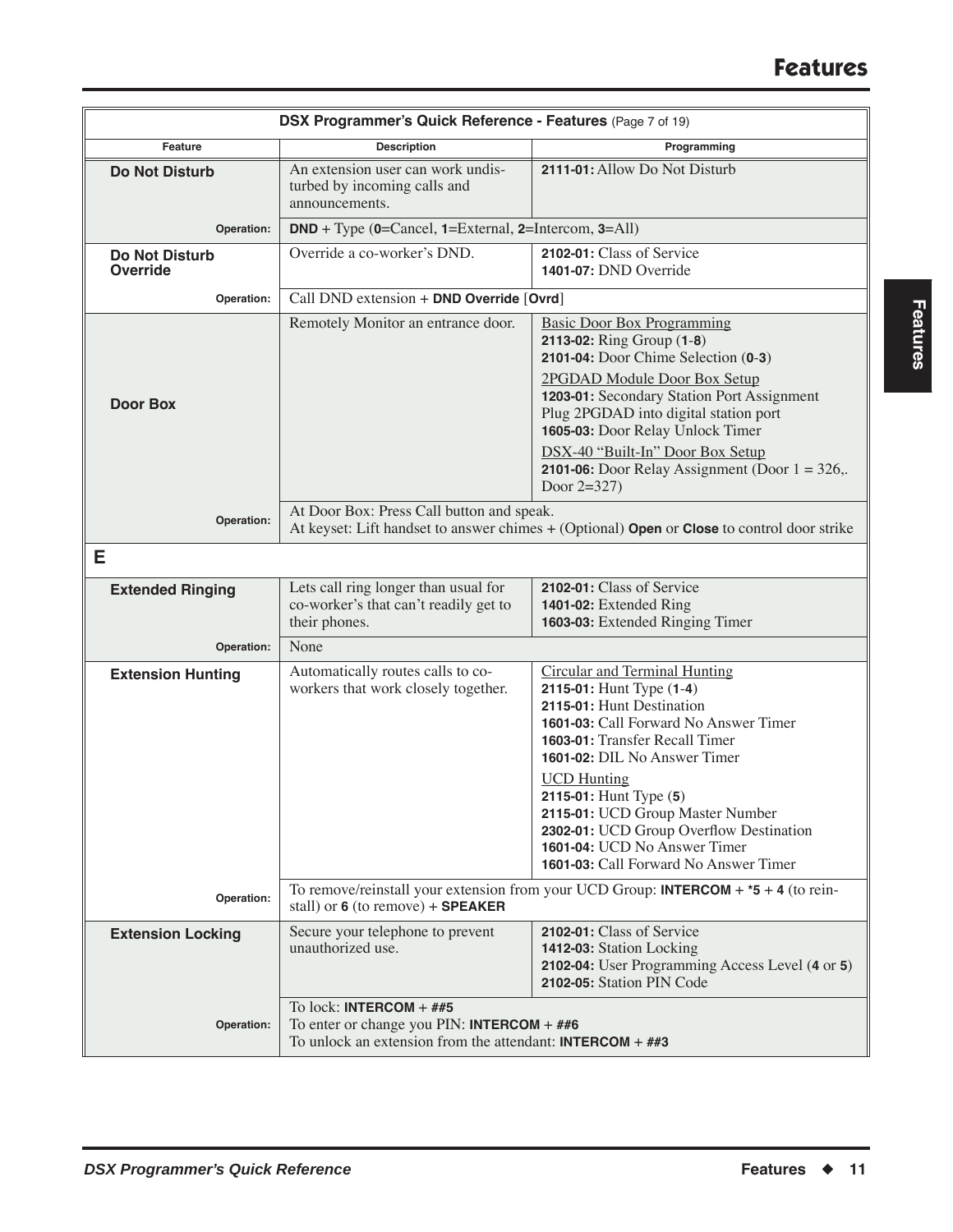| DSX Programmer's Quick Reference - Features (Page 8 of 19) |                                                                           |                                                                                                                                                                                                                                                                                                                                                                                                                                                                                                                                                                                                                                                                                                     |
|------------------------------------------------------------|---------------------------------------------------------------------------|-----------------------------------------------------------------------------------------------------------------------------------------------------------------------------------------------------------------------------------------------------------------------------------------------------------------------------------------------------------------------------------------------------------------------------------------------------------------------------------------------------------------------------------------------------------------------------------------------------------------------------------------------------------------------------------------------------|
| Feature                                                    | <b>Description</b>                                                        | Programming                                                                                                                                                                                                                                                                                                                                                                                                                                                                                                                                                                                                                                                                                         |
| F                                                          |                                                                           |                                                                                                                                                                                                                                                                                                                                                                                                                                                                                                                                                                                                                                                                                                     |
| <b>Feature Keys</b>                                        | Simplify telephone operation.                                             | 2121-[01-24]: Feature Keys<br>2115-05: Key Access for Outside Lines (for line<br>keys)                                                                                                                                                                                                                                                                                                                                                                                                                                                                                                                                                                                                              |
| Operation:                                                 | See Feature Handbook.                                                     |                                                                                                                                                                                                                                                                                                                                                                                                                                                                                                                                                                                                                                                                                                     |
| <b>Flash</b>                                               | Access CO and PBX features by<br>interrupting line loop current.          | 1612-04: PBX/Centrex Flash Timer<br>2102-01: Class of Service<br>1403-01: Flash for Single Line Set                                                                                                                                                                                                                                                                                                                                                                                                                                                                                                                                                                                                 |
| Operation:                                                 | <b>FLASH</b><br>At SLT: Hookflash + #3                                    |                                                                                                                                                                                                                                                                                                                                                                                                                                                                                                                                                                                                                                                                                                     |
| <b>Flexible Numbering</b><br>Plan                          | Change the digits users dial for co-<br>workers and other features.       | 1301-01: Function Type<br>1301-01: Expected Number of Digits<br>1313-01: Line Extension Number<br>1315-01: UCD Group Master Extension Number<br>1314-01: Ring Group Master Extension Number                                                                                                                                                                                                                                                                                                                                                                                                                                                                                                         |
| Operation:                                                 | None                                                                      |                                                                                                                                                                                                                                                                                                                                                                                                                                                                                                                                                                                                                                                                                                     |
| <b>Forced Line</b><br><b>Disconnect</b>                    | Disconnect a co-worker's outside call<br>in an emergency.                 | 2102-01: Class of Service<br>1402-01: Forced Line Disconnect<br>2131-[01-64]: Line Access (option 2 or 3)                                                                                                                                                                                                                                                                                                                                                                                                                                                                                                                                                                                           |
| Operation:                                                 | Press busy line key + $#$                                                 |                                                                                                                                                                                                                                                                                                                                                                                                                                                                                                                                                                                                                                                                                                     |
| G                                                          |                                                                           |                                                                                                                                                                                                                                                                                                                                                                                                                                                                                                                                                                                                                                                                                                     |
| <b>Group Call Pickup</b>                                   | Easily answer a call ringing your<br>Pickup Group.                        | 2113-03: Pickup Group<br>3113-03: Pickup Group Assignment<br>2131-[01-64]: Line Access (option 1 or 3)<br>2132-[01-64]: Line Ringing<br>2121-[01-24]: 09 + Pickup Group $(1-8)$ for Immedi-<br>ate Ring Group Call Pickup key<br>2121-[01-24]: $10 +$ Pickup Group (1-8) for No Ring<br>Group Call Pickup key<br>2121-[01-24]: 11 + Pickup Group $(1-8)$ for Delay<br>Ring Group Call Pickup key<br>2402-[01-60]: 09 + Pickup Group $(1-8)$ for DSS<br>Console Immediate Ring Group Call Pickup key<br>2402-[01-60]: $10 + \text{Pickup Group } (1-8)$ for DSS<br>Console No Ring Group Call Pickup key<br>2402-[01-60]: $11 +$ Pickup Group (1-8) for DSS<br>Console No Ring Group Call Pickup key |
| Operation:                                                 | Press Group Call Pickup key or <b>INTERCOM</b> + $*$ #.                   |                                                                                                                                                                                                                                                                                                                                                                                                                                                                                                                                                                                                                                                                                                     |
| <b>Group Listen</b>                                        | Have your co-workers listen in on an<br>important call.                   | 2112-02: Headset Mode (must be No)                                                                                                                                                                                                                                                                                                                                                                                                                                                                                                                                                                                                                                                                  |
| Operation:                                                 | While on a handset call, press <b>SPEAKER</b> twice (but do not hang up). |                                                                                                                                                                                                                                                                                                                                                                                                                                                                                                                                                                                                                                                                                                     |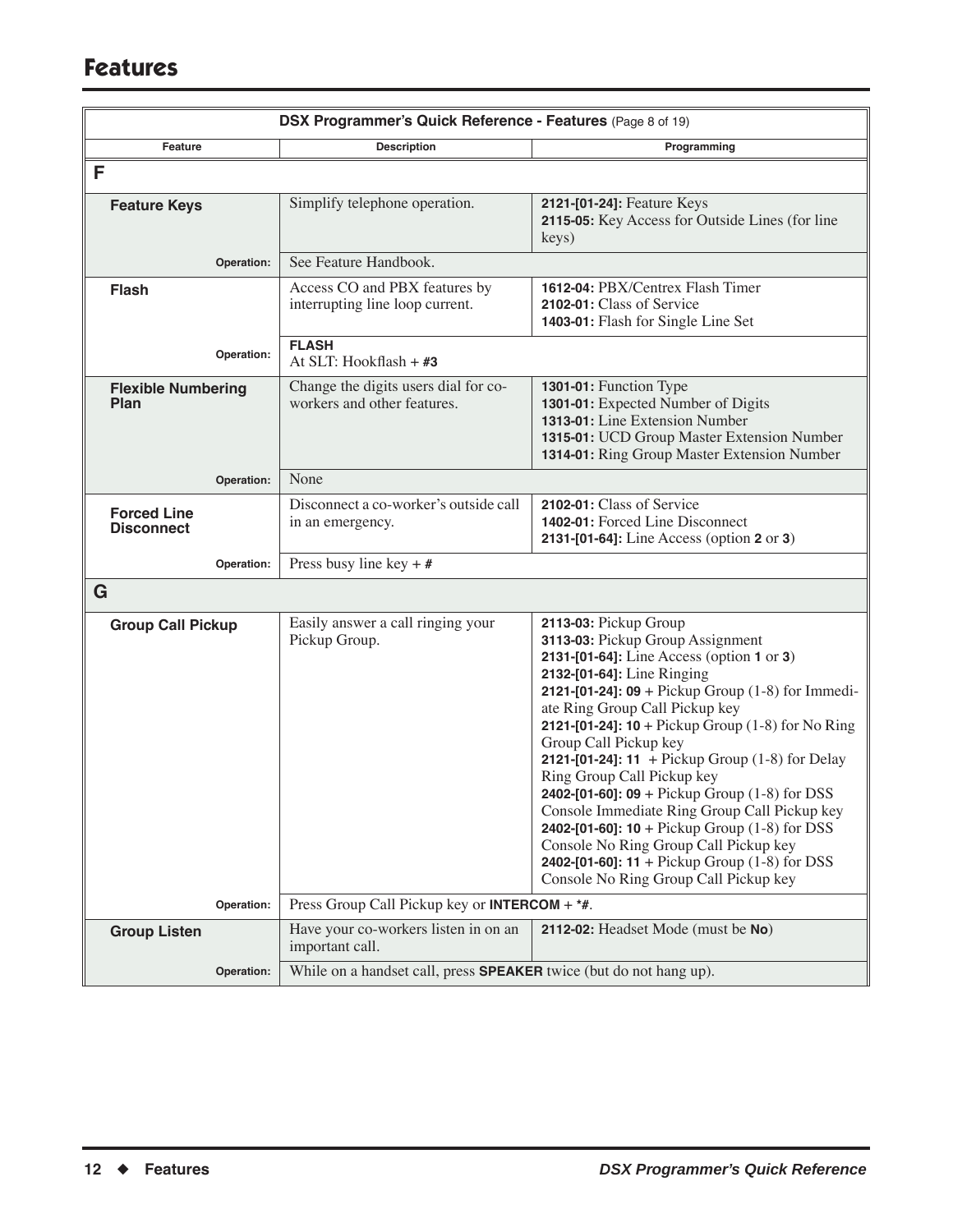| DSX Programmer's Quick Reference - Features (Page 9 of 19) |                                                                                                                                                                                                                |                                                                                                                                                                                                                                                                                                                                                                                                                                                                                                                                                   |  |
|------------------------------------------------------------|----------------------------------------------------------------------------------------------------------------------------------------------------------------------------------------------------------------|---------------------------------------------------------------------------------------------------------------------------------------------------------------------------------------------------------------------------------------------------------------------------------------------------------------------------------------------------------------------------------------------------------------------------------------------------------------------------------------------------------------------------------------------------|--|
| Feature                                                    | <b>Description</b>                                                                                                                                                                                             | Programming                                                                                                                                                                                                                                                                                                                                                                                                                                                                                                                                       |  |
| <b>Group Ring</b>                                          | Call a group of co-workers simulta-<br>neously.                                                                                                                                                                | <b>Basic Programming</b><br>2113-02: Ring Group<br>2201-01: Ring Group Name<br>2201-02: Ring Group Incoming Ring Type<br><b>Setting Up Ring Group DILs</b><br>3112-01: Direct Termination in the Day<br>3112-02: Enable Day Overflow<br>3112-03: Day Overflow Destination<br>3112-04: Direct Termination at Night<br>3112-05: Enable Night Overflow<br>3112-06: Night Overflow Destination<br><b>2121-[01-24]: 03</b> + Line number $(01-64)$ for keyset<br>line key<br><b>2402-[01-60]: 03</b> + Line number (01-64) for DSS<br>Console line key |  |
|                                                            |                                                                                                                                                                                                                | <b>Adjusting Ring Group Timers</b><br>1601-01: Line No Answer Timer<br>1601-02: DIL No Answer Timer<br>1601-01: Line No Answer Timer                                                                                                                                                                                                                                                                                                                                                                                                              |  |
| Operation:                                                 | To call: INTERCOM $+$ Ring Group number<br>To Transfer: INTERCOM $+$ Ring Group master number $+$ TRANSFER<br>To answer: Lift handset<br>To answer for another group: <b>INTERCOM</b> + ** + Ring Group number |                                                                                                                                                                                                                                                                                                                                                                                                                                                                                                                                                   |  |
| H                                                          |                                                                                                                                                                                                                |                                                                                                                                                                                                                                                                                                                                                                                                                                                                                                                                                   |  |
| Handsfree and<br><b>Handsfree Answerback</b>               | Talk over the phone using the built-in<br>speaker and microphone.                                                                                                                                              | 1513-01: Intercom Voice Announcements<br>2112-03: Voice Announcements Through Speaker<br>1513-02: Handsfree Reply (Handsfree Answerback)<br>2112-05: Handsfree Replay (Handsfree Answerback)<br>3103-03: Loop Length                                                                                                                                                                                                                                                                                                                              |  |
| Operation:                                                 | Handsfree: Press SPEAKER<br>Handsfree Answerback: Speak toward phone                                                                                                                                           |                                                                                                                                                                                                                                                                                                                                                                                                                                                                                                                                                   |  |
| <b>Headset Compatibility</b>                               | Have the privacy of a handset call<br>without having to hold the handset.                                                                                                                                      | 2121-[01-24]: 28 for Headset key.<br>2112-02: Headset Mode<br>2112-04: Voice Announcements in Headset Mode                                                                                                                                                                                                                                                                                                                                                                                                                                        |  |
| Operation:                                                 | To turn headset on or off: Press Headset key or #HS<br>To use: Press line key or INTERCOM. Press SPEAKER to hang up                                                                                            |                                                                                                                                                                                                                                                                                                                                                                                                                                                                                                                                                   |  |
| <b>Hold</b>                                                | Have a call wait on Hold, then pick it<br>up to continue the conversation.                                                                                                                                     | 2102-01: Class of Service<br>1411-03: Automatic Hold<br>1603-02: Hold Recall Timer<br><b>1603-03:</b> Exclusive Hold Recall Timer<br><b>1601-01:</b> Line No Answer Timer                                                                                                                                                                                                                                                                                                                                                                         |  |
| Operation:                                                 | Keyset: Press HOLD once for System Hold, twice for Exclusive Hold<br>SLT: Hookflash $+7$ + Hangup for Exclusive Hold                                                                                           |                                                                                                                                                                                                                                                                                                                                                                                                                                                                                                                                                   |  |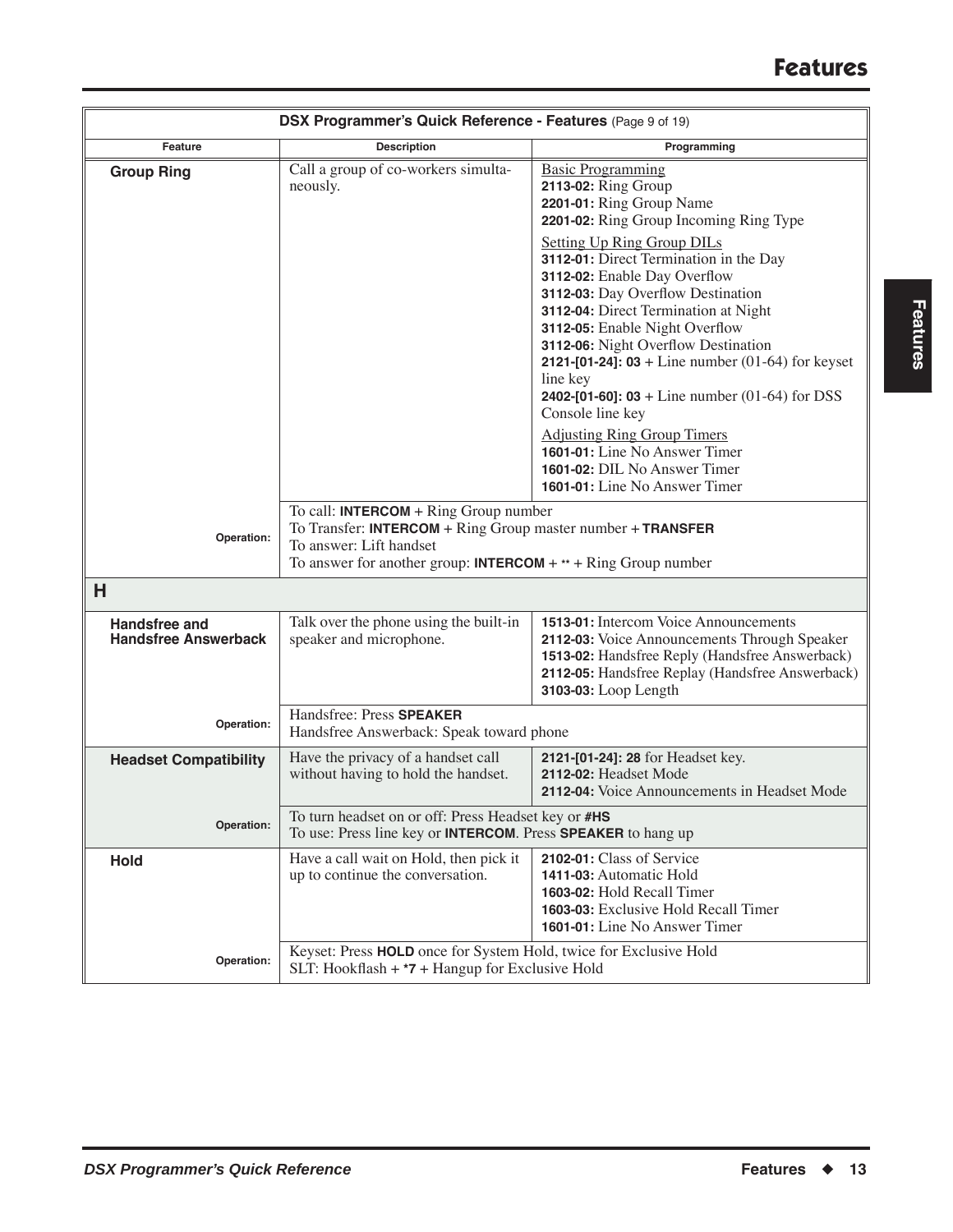|                              | DSX Programmer's Quick Reference - Features (Page 10 of 19)                  |                                                                                                                                                                                                                                                                                                                                                                           |
|------------------------------|------------------------------------------------------------------------------|---------------------------------------------------------------------------------------------------------------------------------------------------------------------------------------------------------------------------------------------------------------------------------------------------------------------------------------------------------------------------|
| Feature                      | <b>Description</b>                                                           | Programming                                                                                                                                                                                                                                                                                                                                                               |
| <b>Hotline</b>               | Hotline provides partner extensions<br>with one-button calling and Transfer. | 2121-[01-24]: $05 +$ Partner extension for Hotline key<br>2402-[01-60]: $05 +$ Partner extension for DSS Con-<br>sole Hotline key<br>2116-02: Off Hook Signaling for Calls from Hot-<br>line Partner<br>2102-01: Class of Service<br>1401-13: Hotline Automatic Transfer                                                                                                  |
| Operation:                   | To call: Press Hotline key<br>To Transfer call: Press Hotline key + TRANSFER |                                                                                                                                                                                                                                                                                                                                                                           |
|                              |                                                                              |                                                                                                                                                                                                                                                                                                                                                                           |
| <b>Interactive Soft Keys</b> | Just press a soft key for advanced<br>features without remembering codes.    | 2102-01: Class of Service<br>1401-05: Soft Keys                                                                                                                                                                                                                                                                                                                           |
| Operation:                   | Automatic when option enabled.                                               |                                                                                                                                                                                                                                                                                                                                                                           |
| Intercom                     | Call any co-worker.                                                          | 1513-01: Intercom Voice Announcements<br>2112-03: Voice Announcements Through Speaker<br>1513-02: Handsfree Reply (Handsfree Answerback)<br>2112-05: Handsfree Reply (Handsfree Answerback)<br>1602-01: Interdigit Timer                                                                                                                                                  |
| Operation:                   | <b>INTERCOM</b> + $Dial co-worder's extension$                               |                                                                                                                                                                                                                                                                                                                                                                           |
| K                            |                                                                              |                                                                                                                                                                                                                                                                                                                                                                           |
| <b>Key Ring</b>              | Unanswered calls automatically ring<br>co-worker's extensions.               | 2132-[01-64]: Line Ringing<br>3112-01: Direct Termination in the Day (CLEAR)<br>3112-04: Direct Termination at Night (CLEAR)<br>1604-01: Delay Ring Timer<br>3112-02: Enable Day Overflow<br>3112-03: Day Overflow Destination<br>3112-05: Enable Night Overflow<br>3112-06: Night Overflow Destination<br>1601-01: Line No Answer Time<br>1603-01: Transfer Recall Timer |
| Operation:                   | Operation is automatic.                                                      |                                                                                                                                                                                                                                                                                                                                                                           |
|                              |                                                                              |                                                                                                                                                                                                                                                                                                                                                                           |
| <b>Language Selection</b>    | Set up a telephone to show displays<br>and soft keys in English or Spanish.  | 2102-01: Class of Service<br>1401-11: Language Programming<br>2101-03: Station Display Language<br>1541-03: SMDR Language                                                                                                                                                                                                                                                 |
| Operation:                   | N/A                                                                          |                                                                                                                                                                                                                                                                                                                                                                           |
| <b>Last Number Redial</b>    | Quickly redial the last number dialed.                                       | 2131-[01-64]: Line Access<br>2102-01: Class of Service<br>1411-04: Enhanced Last Number Redial                                                                                                                                                                                                                                                                            |
| Operation:                   | <b>REDIAL</b> + Select number $+$ <b>SPEAKER</b> to redial                   |                                                                                                                                                                                                                                                                                                                                                                           |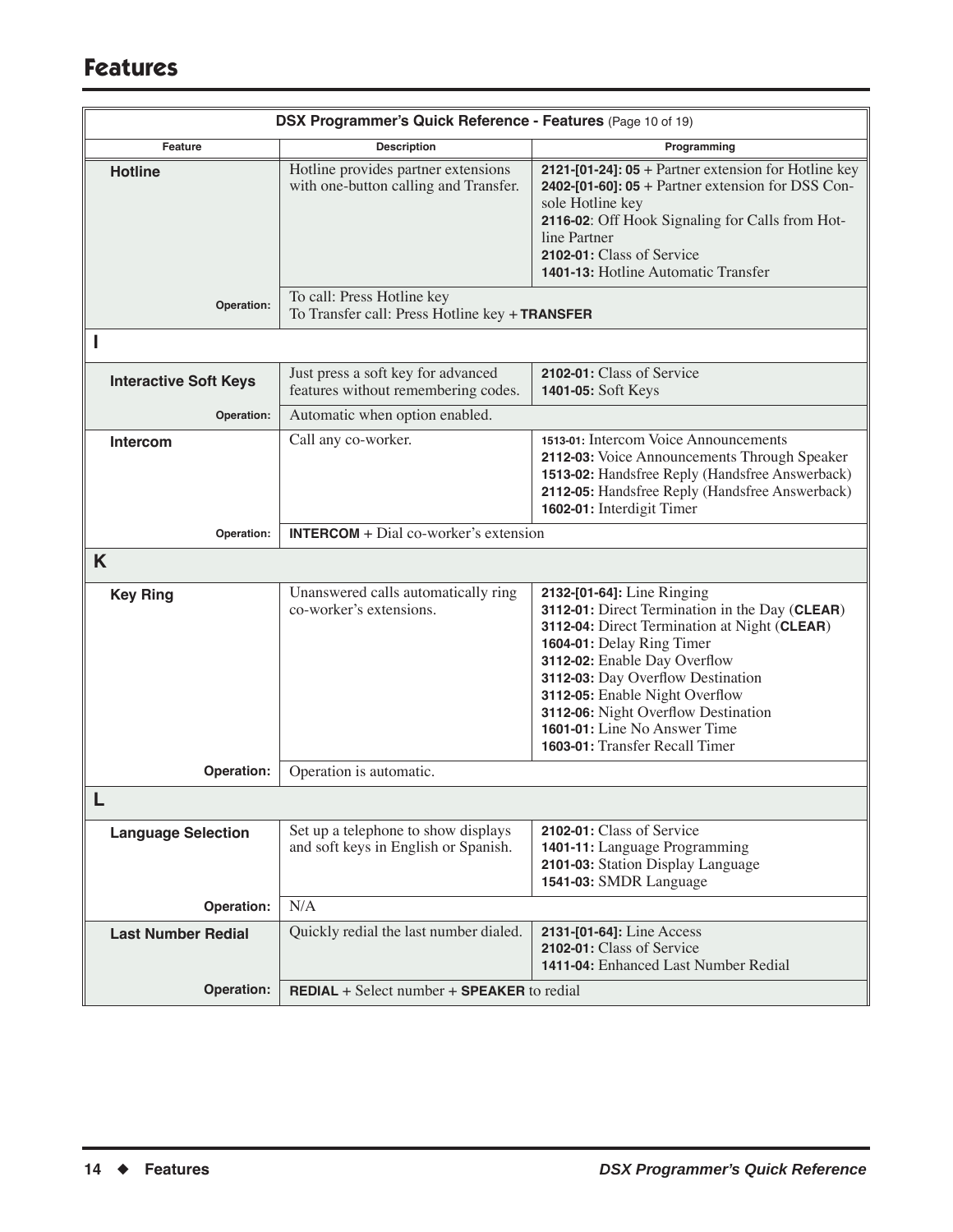| DSX Programmer's Quick Reference - Features (Page 11 of 19) |                                                                                                                                                                        |                                                                                                                                                                                                                                                                                                 |
|-------------------------------------------------------------|------------------------------------------------------------------------------------------------------------------------------------------------------------------------|-------------------------------------------------------------------------------------------------------------------------------------------------------------------------------------------------------------------------------------------------------------------------------------------------|
| Feature                                                     | <b>Description</b>                                                                                                                                                     | Programming                                                                                                                                                                                                                                                                                     |
| <b>Line Group Routing</b>                                   | Dial a single code to place a call over<br>the first available line.                                                                                                   | 2113-01: Dial 9 Group<br>3201-[01-64]: Line Group<br>2131-[01-64]: Line Access<br>2133-[01-64]: Line Group Access<br>1301-09: Function Type<br>1301-09: Expected Number of Digits                                                                                                               |
| Operation:                                                  | <b>INTERCOM</b> + $9$ + Dial outside number                                                                                                                            |                                                                                                                                                                                                                                                                                                 |
| <b>Line Groups</b>                                          | Dial codes to access Line Groups for<br>outgoing calls.                                                                                                                | 3201-[-1-64]: Line Group<br>2131-[01-64]: Line Access<br>2133-[01-64]: Line Group Access<br>1301-01: Function Type<br>1301-01: Expected Number of Digits                                                                                                                                        |
| Operation:                                                  | <b>INTERCOM</b> + Line Group code $(90-98)$ + Dial outside number                                                                                                      |                                                                                                                                                                                                                                                                                                 |
| <b>Line Keys</b>                                            | Press a line key for one-touch access<br>to an outside line.                                                                                                           | <b>2121-[01-64]: 03</b> + Line number $(1-64)$ for keyset<br><b>2402-[01-64]: 03</b> + Line number $(1-64)$ for DSS<br>2111-05: Key Access for Outside Lines<br><b>2131-[01-64]:</b> Line Access $(1, 2, \text{or } 3)$<br>2132-[01-64]: Line Ringing (2, 3, or 4)<br>1604-01: Delay Ring Timer |
| Operation:                                                  | Press line key to place or answer outside call                                                                                                                         |                                                                                                                                                                                                                                                                                                 |
| <b>Line Queuing / Line</b><br><b>Callback</b>               | When all lines are busy:<br>Line Queuing lets you wait in line<br>for a line to become free.<br>Line Callback will automatically<br>call you back when a line is free. | 2102-01: Class of Service<br>1411-01: Camp-On to Busy Lines<br>1411-02: Line Queue Priority                                                                                                                                                                                                     |
| Operation:                                                  | Access busy line $+$ Dial $2 +$ Hang up or wait for line to become free                                                                                                |                                                                                                                                                                                                                                                                                                 |
| <b>Loop Keys</b>                                            | Loop keys simplify answering and<br>placing outside calls.                                                                                                             | 2121-[01-24]: 01 for Switched Loop key<br>2121-[01-24]: $02 +$ Line Group for Fixed Loop key<br>3201-[01-64]: Line Group<br>2131-[01-64]: Line Access (1 or 3)<br><b>2132-[01-64]:</b> Line Ringing $(2, 3 \text{ or } 4)$<br>1604-01: Delay Ring Timer                                         |
| Operation:                                                  | To answer: Press loop key.                                                                                                                                             | To place: Press key (Fixed Loop) or Press key + Line Group 90-98 (Switched Loop)                                                                                                                                                                                                                |
| M                                                           |                                                                                                                                                                        |                                                                                                                                                                                                                                                                                                 |
| <b>Meet-Me Conference</b>                                   | Set up a multiple-party telephone<br>conversation.                                                                                                                     | 605-02: Meet Me Conference Join Timer                                                                                                                                                                                                                                                           |
| Operation:                                                  | Make or hear Page to announce Conference + Meet Me nn [MTnn]                                                                                                           |                                                                                                                                                                                                                                                                                                 |
| <b>Message Waiting</b>                                      | Without voice mail, leave a Message<br>Waiting request for a return call.                                                                                              | 4101-01: Voice Mail Type (0)<br>2102-01: Class of Service<br>1403-03: Special Dial Tone for Single Line Set<br>1403-04: High Voltage Message Waiting Lamp for<br>Single Line Set.<br>1403-05: FSK Message Waiting Lamp for Single<br>Line Set                                                   |
| Operation:                                                  | To leave: <b>V-MAIL</b> (or 8)<br>To Answer: INTERCOM $+$ V-MAIL (or 8)                                                                                                |                                                                                                                                                                                                                                                                                                 |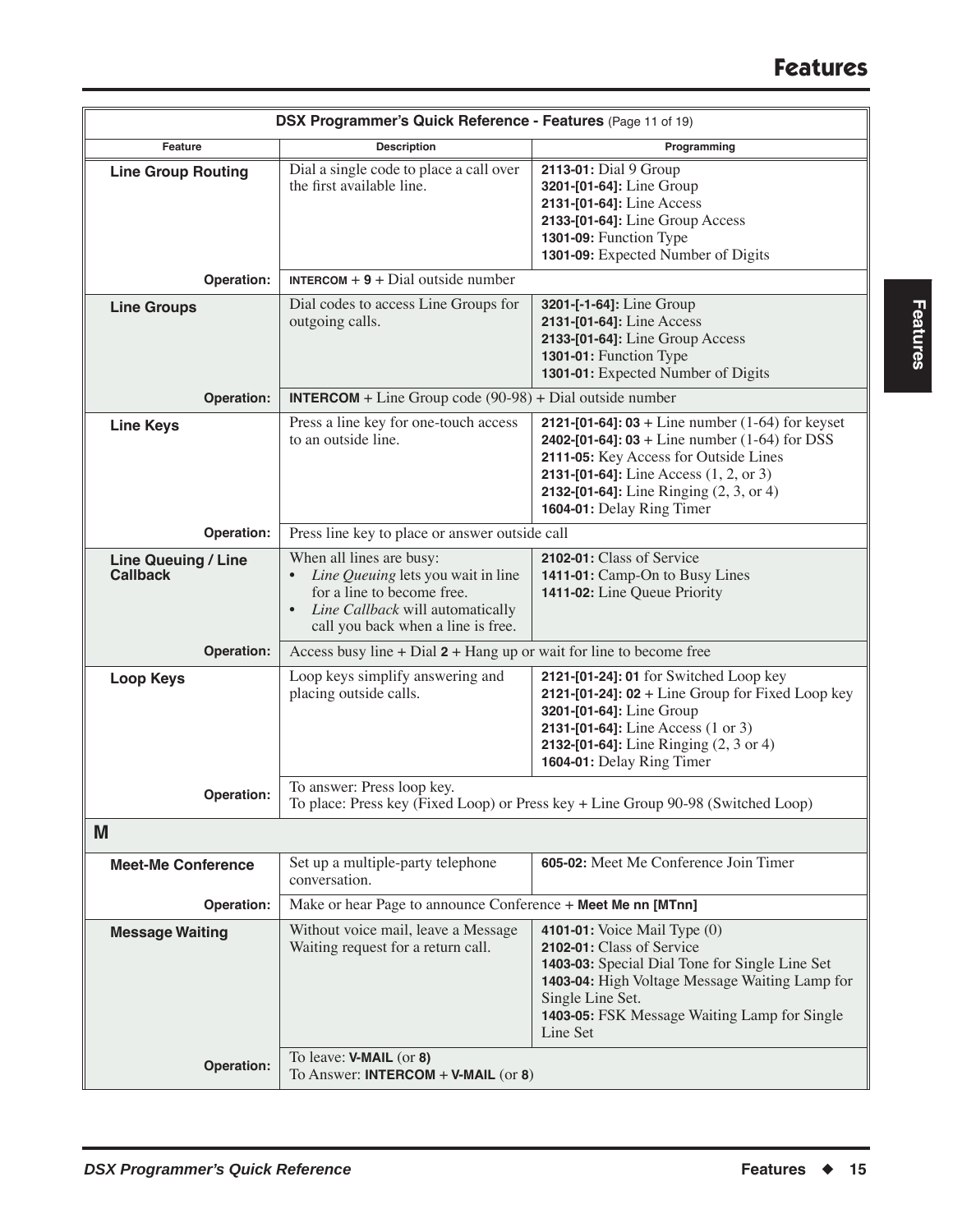| DSX Programmer's Quick Reference - Features (Page 12 of 19) |                                                                                                                                |                                                                                                                                                                                                                                                                                                                                                                                                        |
|-------------------------------------------------------------|--------------------------------------------------------------------------------------------------------------------------------|--------------------------------------------------------------------------------------------------------------------------------------------------------------------------------------------------------------------------------------------------------------------------------------------------------------------------------------------------------------------------------------------------------|
| Feature                                                     | <b>Description</b>                                                                                                             | Programming                                                                                                                                                                                                                                                                                                                                                                                            |
| <b>Monitor / Silent</b><br><b>Monitor</b>                   | Silently monitor a co-worker's phone.                                                                                          | 2102-01: Class of Service<br>1402-04: Silent Monitor                                                                                                                                                                                                                                                                                                                                                   |
| Operation:                                                  | Call busy co-worker $+ 6$                                                                                                      |                                                                                                                                                                                                                                                                                                                                                                                                        |
| <b>Music On Hold</b>                                        | Callers can listen to music while they<br>wait on Hold.                                                                        | 1521-01: Enable Music on Hold<br>3103-05: Music on Hold Source<br>1521-05: Audio Input 1 Gain Setting<br>1521-06: Audio Input 2 Gain Setting<br>1521-02: Music on Hold for Transferred Calls                                                                                                                                                                                                           |
| Operation:                                                  | N/A                                                                                                                            |                                                                                                                                                                                                                                                                                                                                                                                                        |
| N                                                           |                                                                                                                                |                                                                                                                                                                                                                                                                                                                                                                                                        |
| <b>Names for Extensions</b><br>and Lines                    | Names help identify lines and exten-<br>sions.                                                                                 | 2102-01: Class of Service<br>1401-10: Name Programming<br>2102-04: User Programming Access Level<br>1011-01: System Name<br>1702-[1-100]: System Speed Dial Bin Name<br>2101-02: Station Name<br>2151-[01-20]: Personal Speed Dial Bin Name<br>2201-02: Ring Group Name<br>2301-01: UCD Group Name<br>2501-[01-16]: Selectable Display messages<br>3101-02: Line Name<br>4111-01: Voice Mail Port Name |
| Operation:                                                  | Program + Name [Prog + MORE + MORE + Name]                                                                                     |                                                                                                                                                                                                                                                                                                                                                                                                        |
| <b>Night Service / Night</b><br>Ring                        | Reroute calls after hours.                                                                                                     | 2102-01: Class of Service<br>1402-05: Activate Night Mode<br>2121-[01-24]: 18+ CLEAR for System night key<br>2402-[01-60]: 18+ CLEAR for DSS Console System<br>night key<br>2132-[01-64]: Line Ringing<br>1604-01: Delay Ring Timer                                                                                                                                                                    |
| Operation:                                                  | To activate or deactivate: Press System night key<br>To answer a call over the Paging speakers: <b>INTERCOM</b> + $*$ <b>0</b> |                                                                                                                                                                                                                                                                                                                                                                                                        |
| O                                                           |                                                                                                                                |                                                                                                                                                                                                                                                                                                                                                                                                        |
| <b>Off-Hook Signaling</b>                                   | Helps important callers get through.                                                                                           | 2116-01: Off Hook Signaling for Incoming Inter-<br>com Calls<br>2116-02: Off Hook Signaling for Calls from Hot-<br>line Partner<br>2116-03: Off Hook Signaling for Incoming Outside<br>Calls                                                                                                                                                                                                           |
| Operation:                                                  | N/A                                                                                                                            |                                                                                                                                                                                                                                                                                                                                                                                                        |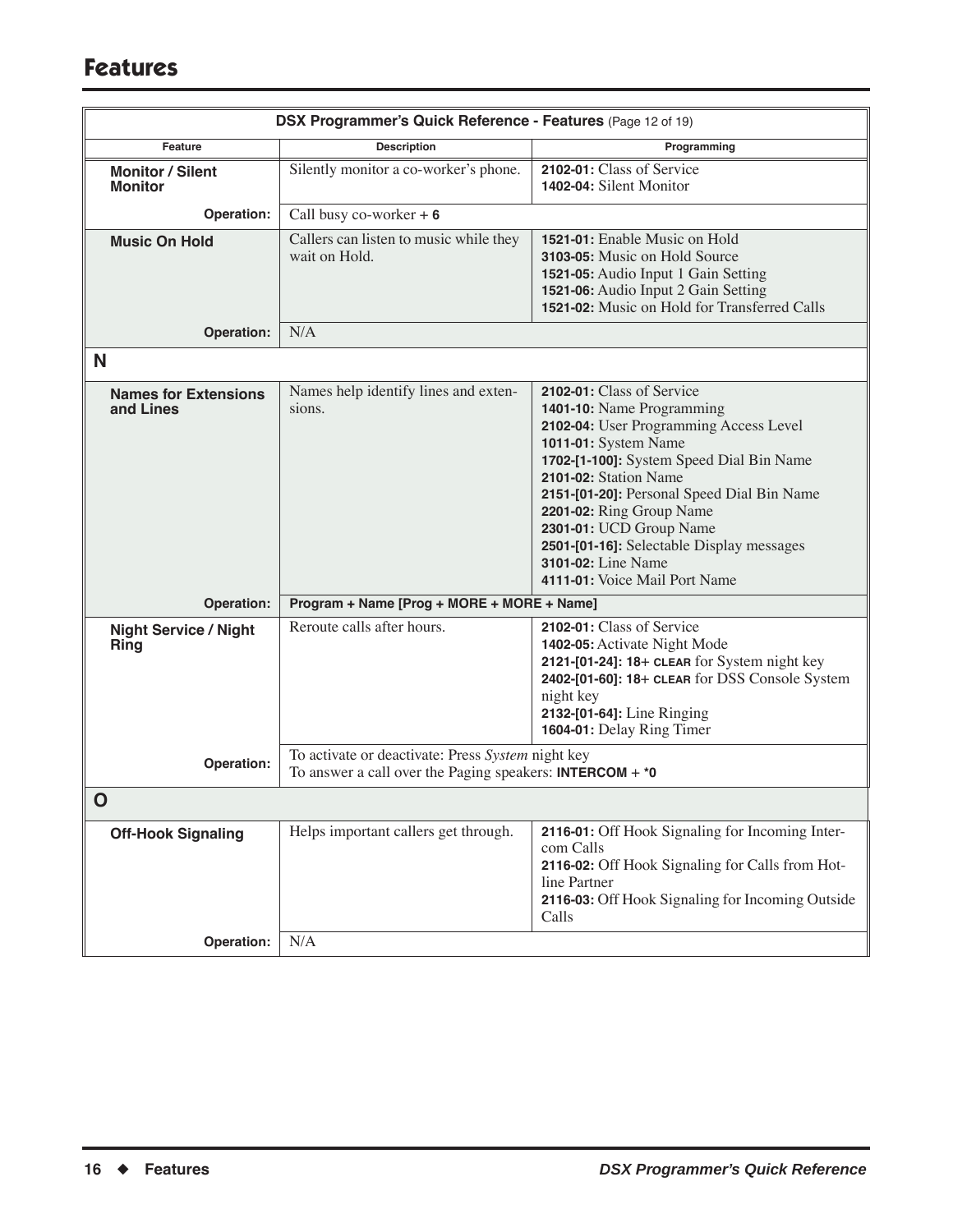| DSX Programmer's Quick Reference - Features (Page 13 of 19) |                                                                                        |                                                                                                                                                                                                                                                                                                                                                                                                                                                   |
|-------------------------------------------------------------|----------------------------------------------------------------------------------------|---------------------------------------------------------------------------------------------------------------------------------------------------------------------------------------------------------------------------------------------------------------------------------------------------------------------------------------------------------------------------------------------------------------------------------------------------|
| Feature                                                     | <b>Description</b>                                                                     | Programming                                                                                                                                                                                                                                                                                                                                                                                                                                       |
| P                                                           |                                                                                        |                                                                                                                                                                                                                                                                                                                                                                                                                                                   |
| <b>Paging</b>                                               | Broadcast announcements or quickly<br>locate co-workers.                               | <b>Basic Programming</b><br>2113-05: Page Group (Zone)<br>2112-06: Paging Through Speaker<br>2102-01: Class of Service<br>1407-01: Make All Call Page<br>1407-02 through 08: Make Page Into Zones 1-7<br>1605-01: Page Duration Timer<br>2121-[01 to 24]: $13 +$ Zone number for Page key<br>2402-[01-60]: $13 +$ Zone number for DSS Console<br>Page key                                                                                         |
|                                                             |                                                                                        | Page Relay Control<br>2101-06: Door Relay Assignment<br><b>External Paging Options</b><br>1531-01: External Page Ring Type<br>1532-[01-64]: External Page Line Ringing<br>1604-01: Delay Ring Timer<br>1531-03: External Page Ring Volume<br>1531-05: External Page Gain<br>1531-02: Extension Ring Over External Page<br>1531-04: Door Chime Over External Page<br>2101-04: Door Chime Selection<br>1521-04: Background Music over External Page |
| Operation:                                                  | <b>INTERCOM</b> + $*$ <b>1</b> + Page zone (1-7 or 0 for All Call)                     |                                                                                                                                                                                                                                                                                                                                                                                                                                                   |
| <b>Park</b>                                                 | Park a call in orbit so a co-worker can<br>pick it up.                                 | 1603-04: Park Orbit Recall Timer<br>2121-[01 to 24]: 04 + Orbit for Park Orbit key<br>2402-[01 to 60]: $04 +$ Orbit for DSS Console Park<br>Orbit key                                                                                                                                                                                                                                                                                             |
| Operation:                                                  | System: TRANSFER + $*$ + Orbit (60-69)<br>Personal: TRANSFER + $**$ + Extension number |                                                                                                                                                                                                                                                                                                                                                                                                                                                   |
| <b>PBX / Centrex</b><br><b>Compatibility</b>                | Provides unique features when con-<br>nected to a PBX or Centrex.                      | 3101-04: PBX Line<br>3401-01: PBX Access Code Digits                                                                                                                                                                                                                                                                                                                                                                                              |
| Operation:                                                  | N/A                                                                                    |                                                                                                                                                                                                                                                                                                                                                                                                                                                   |
| <b>Prime Line Preference</b>                                | Get dial tone for a new outside or<br>Intercom call just by lifting the<br>handset.    | 2114-01: Prime Line Type<br>2114-01: Prime Line Key<br>2114-01: Prime Line Line<br>2114-01: Prime Line Group                                                                                                                                                                                                                                                                                                                                      |
| <b>Operation:</b>                                           | Lift handset                                                                           |                                                                                                                                                                                                                                                                                                                                                                                                                                                   |
| <b>Privacy</b>                                              | Prevent interruptions at high priority<br>extensions.                                  | 2102-01: Class of Service<br>1401-03: Privacy                                                                                                                                                                                                                                                                                                                                                                                                     |
| Operation:                                                  | N/A                                                                                    |                                                                                                                                                                                                                                                                                                                                                                                                                                                   |
| <b>Privacy Release</b><br><b>Groups</b>                     | Quickly join a co-worker's outside<br>call.                                            | 2113-04: Privacy Group<br>2131-[01-64]: Line Access                                                                                                                                                                                                                                                                                                                                                                                               |
| Operation:                                                  | To join call: Press busy line key<br>key until it turns green.                         | To prevent a member from joining your call: Place or answer call on a line key + Press line                                                                                                                                                                                                                                                                                                                                                       |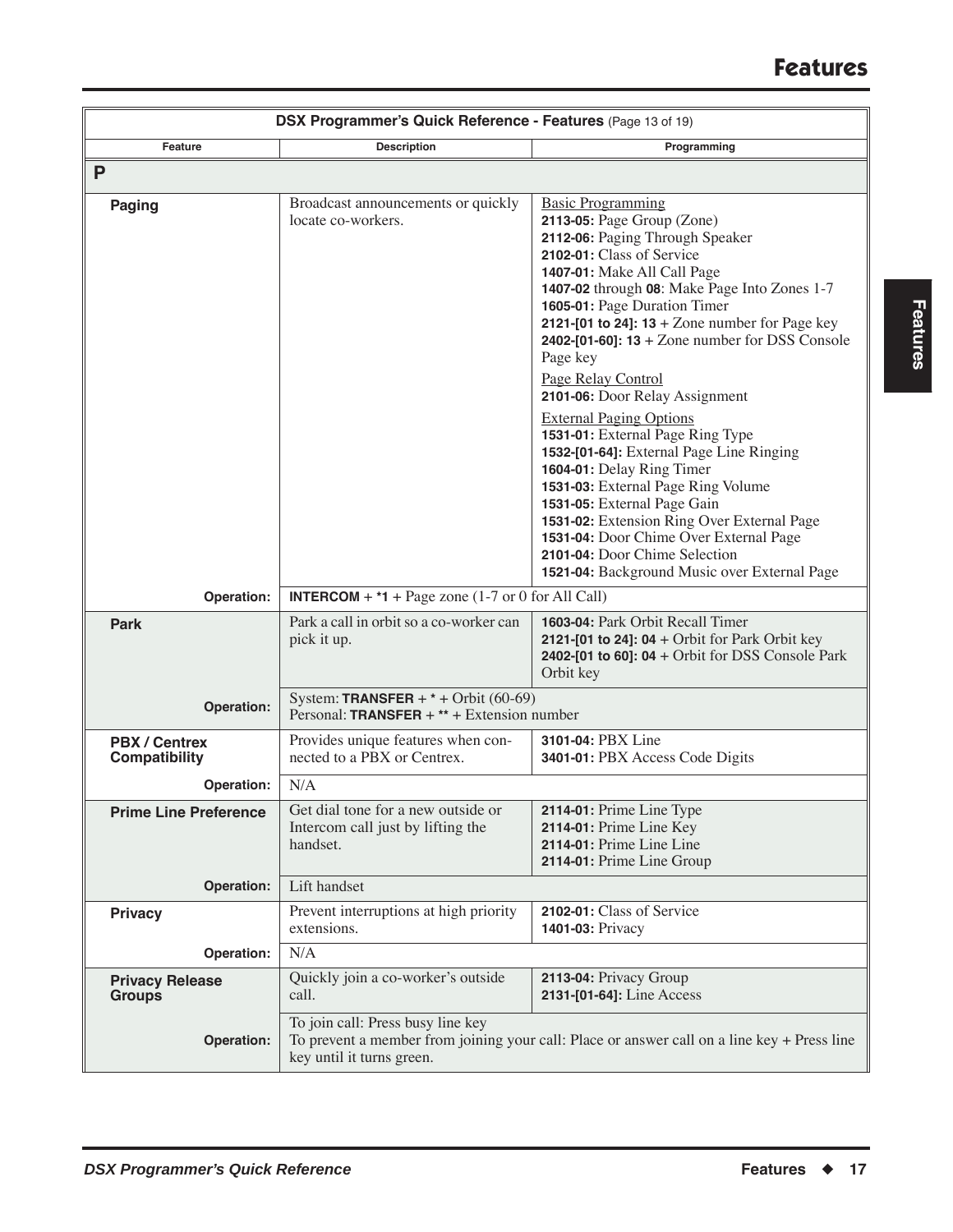| DSX Programmer's Quick Reference - Features (Page 14 of 19)           |                                                                                                    |                                                                                                                       |
|-----------------------------------------------------------------------|----------------------------------------------------------------------------------------------------|-----------------------------------------------------------------------------------------------------------------------|
| Feature                                                               | <b>Description</b>                                                                                 | Programming                                                                                                           |
| <b>Private Line</b>                                                   | Have a line reserved exclusively for<br>your own use.                                              | 2131-[01-64]: Line Access<br>2132-[01-64]: Line Ringing<br>1604-01: Delay Ring Timer                                  |
| Operation:                                                            | Press Private Line key to place or answer call,                                                    |                                                                                                                       |
| <b>Programmable Idle</b><br><b>Menu Soft Keys</b>                     | Customize the Super Display Tele-<br>phone idle menu soft keys.                                    | 2124-[01-12]: Idle Menu Soft Key Assignments                                                                          |
| <b>Operation:</b>                                                     | $CONF + SPEAKER$                                                                                   | #SM + Press soft key + HOLD + INTERCOM + Volume Up or Volume Down to select option +                                  |
| <b>Pulse to Tone</b><br><b>Conversion</b>                             | Use special services (such as tele-<br>phone banking) over dial pulse lines.                       | 3101-01: Line Type<br>3103-03: DTMF Dialing                                                                           |
| Operation:                                                            | Place call + Wait six seconds + Dial additional DTMF digits                                        |                                                                                                                       |
| $\mathsf{R}$                                                          |                                                                                                    |                                                                                                                       |
| <b>Regional Defaults</b>                                              |                                                                                                    | See Language Selection, Station Message Detail Recording, and Toll Restriction for more.                              |
| <b>Removing Lines and</b><br><b>Extensions from</b><br><b>Service</b> | Temporarily remove problem exten-<br>sions and lines from service.                                 | 2102-01: Class of Service<br>1402-06: Direct Line Access                                                              |
| Operation:                                                            | <b>INTERCOM</b> + $\#40$ + Station or line extension number + 6 to remove or 4 to return + SPEAKER |                                                                                                                       |
| <b>Reverse Voice Over</b>                                             | Privately call a co-worker while<br>you're busy on your handset.                                   | 2121-[01 to 24]: $23 +$ Partner extension number for<br>Reverse Voice Over key                                        |
| Operation:                                                            | return to your initial call.                                                                       | While on a handset call, press Reverse Voice Over key to talk to partner, then release to                             |
| <b>Ringdown Extension</b>                                             | Call an extension, group, or Voice<br>Mail by just lifting the handset.                            | 2114-02: Station Ring Down Type<br>2114-02: Station Ring Down Destination                                             |
| <b>Operation:</b>                                                     | Lift handset                                                                                       |                                                                                                                       |
| <b>Ringing Line</b><br><b>Preference</b>                              | Just lift the handset to answer a ring-<br>ing call.                                               | 2111-04: Ringing Line Preference                                                                                      |
| Operation:                                                            | Lift handset                                                                                       |                                                                                                                       |
| S                                                                     |                                                                                                    |                                                                                                                       |
| <b>Save Number Dialed</b>                                             | Save the number you just dialed for<br>quick redialing.                                            | 2121-[01 to 24]: 25 for Save key<br>2402-[01-60]: 25 for DSS Console Save key                                         |
| Operation:                                                            | To save: Press Save key<br>To redial saved number: Press Save key                                  |                                                                                                                       |
| <b>Selectable Display</b><br><b>Messaging</b>                         | Co-worker's calling your extension<br>receive personalized text messages.                          | 2102-01: Class of Service<br>1406-02: Internal Call Forwarding<br>2501-[01-16]: Selectable Display Messages           |
| <b>Operation:</b>                                                     | Program + Call Forward + Message [Prog + Cfwd + MORE + Msg]                                        |                                                                                                                       |
| <b>Single Line</b><br><b>Telephones</b>                               | Connect analog single line tele-<br>phones and fax machines.                                       | 2102-01: Class of Service<br>1403-02: Single ring for Single Line Set<br>1403-06: Loop Disconnect for Single Line Set |
| Operation:                                                            | See the DSX Telephone Feature Handbook.                                                            |                                                                                                                       |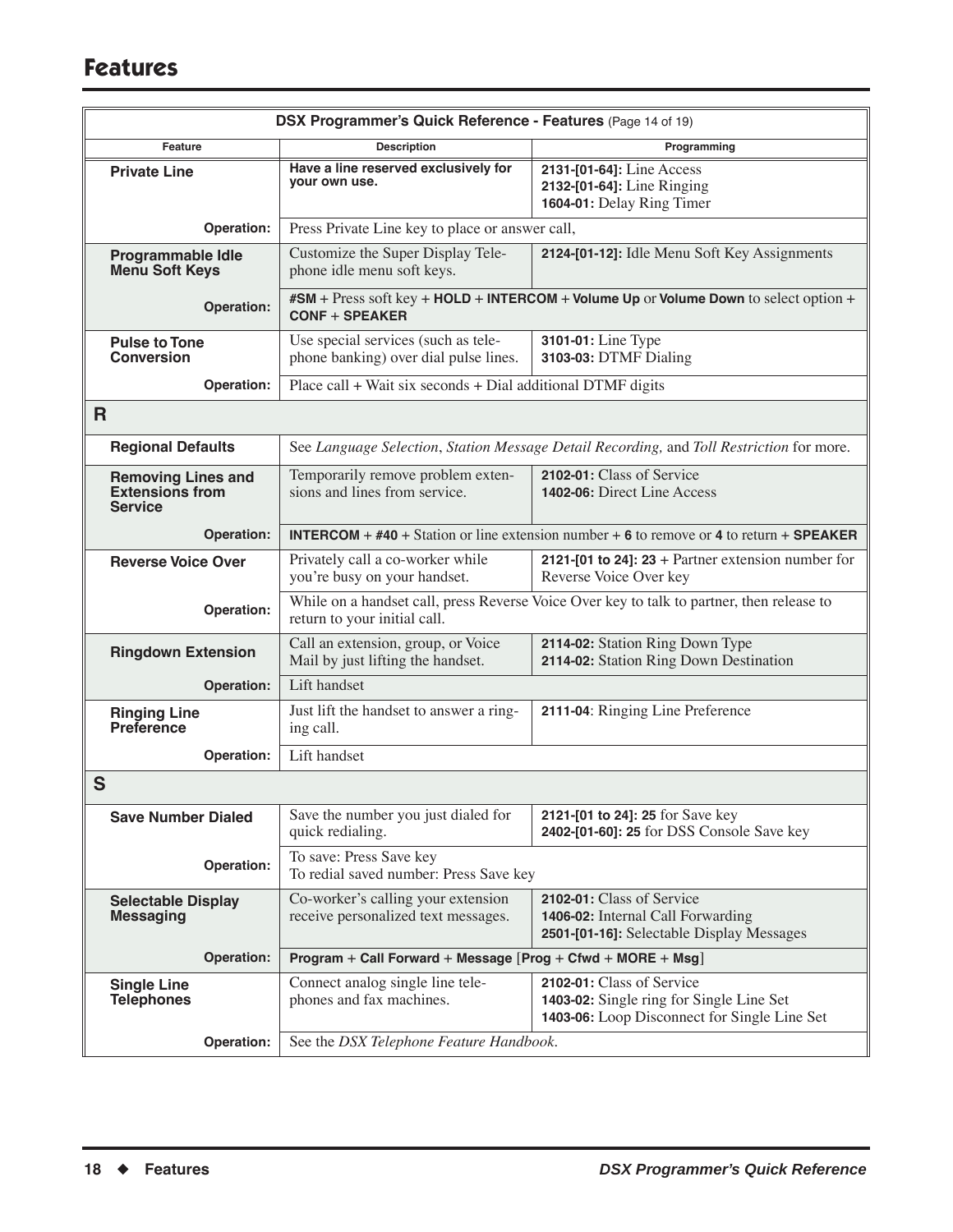| DSX Programmer's Quick Reference - Features (Page 15 of 19) |                                                                                        |                                                                                                                                                                                                                                                                                                                                                                                                                                                                                                 |
|-------------------------------------------------------------|----------------------------------------------------------------------------------------|-------------------------------------------------------------------------------------------------------------------------------------------------------------------------------------------------------------------------------------------------------------------------------------------------------------------------------------------------------------------------------------------------------------------------------------------------------------------------------------------------|
| Feature                                                     | <b>Description</b>                                                                     | Programming                                                                                                                                                                                                                                                                                                                                                                                                                                                                                     |
| <b>Speed Dial</b>                                           | Store telephone numbers and feature<br>codes for quick access                          | <b>Setting Up Personal Speed Dial</b><br>2111-09: Personal Speed Dial<br>2131-[10-64]: Line Access<br>3201-[01-64]: Line Group<br>2151: Personal Speed Dial Bin Assignment                                                                                                                                                                                                                                                                                                                      |
|                                                             |                                                                                        | Setting Up System Speed Dial<br>2102-01: Class of Service<br>1401-01: System Speed Dial Access<br>2102-04: User Programming Access Level (4 or 5)<br>1701-01: Number of System Speed Dial Bins<br>1702-System Speed Dial Assignment<br><b>Setting Up Speed Dial Feature Keys</b><br>2121-[01-24]: 15+ bin for Personal Speed Dial key,<br>14+bin for System Speed Dial key<br>2402-[01-60]: 15+ bin for DSS Console Personal<br>Speed Dial key, 14+bin for DSS Console System<br>Speed Dial key |
|                                                             |                                                                                        | <b>Additional Speed Dial Options</b><br>1602-04: Dial Pause Timer<br>1612-04: PBX/Centrex Flash Timer<br><b>1602-03:</b> Dialtone Detect Timer                                                                                                                                                                                                                                                                                                                                                  |
| Operation:                                                  | $HOLD + Enter name + HOLD + SPEAKER$                                                   | $\#SP + Bin + HOLD + Line$ , Line Group, or INTERCOM + HOLD + Enter number to store +                                                                                                                                                                                                                                                                                                                                                                                                           |
| <b>Split (Alternate)</b>                                    | Switch between active calls without<br>Conferencing the calls together.                | 2121-[01-24]: 20 for Split key<br>2402-[01-60]: 20 for DSS Console Split key                                                                                                                                                                                                                                                                                                                                                                                                                    |
|                                                             |                                                                                        | Outside calls: First call + INTERCOM + Set up second call + Split Feature Key                                                                                                                                                                                                                                                                                                                                                                                                                   |
| <b>Station Instruments</b>                                  | The system offers 22-Button, 34-But-<br>ton, and Super Display keyset tele-<br>phones. | 2101-01: Station Type<br>2104-01: Backlight Brightness While Active<br>2104-02: Backlight Brightness While Idle<br>1605-05: Backlight Idle Timer<br>2104-03: Dial Pad Illumination                                                                                                                                                                                                                                                                                                              |
| Operation:                                                  | See the DSX Telephone Feature Handbook.                                                |                                                                                                                                                                                                                                                                                                                                                                                                                                                                                                 |
| <b>Station Message Detail</b><br><b>Recording</b>           | Provides a record of your calls.                                                       | 1541-01: SMDR Port<br>1101-01: Baud Rate<br><b>1541-02:</b> SMDR Headers<br>3111-06: Station Message Detail Recording<br>1541-03: SMDR Language                                                                                                                                                                                                                                                                                                                                                 |
| Operation:                                                  | N/A                                                                                    |                                                                                                                                                                                                                                                                                                                                                                                                                                                                                                 |
| <b>System Identification</b>                                | Store the site name and telephone<br>number in the system data base.                   | <b>1011-01:</b> System Name<br>1011-02: Telephone Number                                                                                                                                                                                                                                                                                                                                                                                                                                        |
| Operation:                                                  | N/A                                                                                    |                                                                                                                                                                                                                                                                                                                                                                                                                                                                                                 |
| <b>System Programming</b><br>Password Protection            | Control access to system program-<br>ming.                                             | 1031-01: New Password                                                                                                                                                                                                                                                                                                                                                                                                                                                                           |
| Operation:                                                  | N/A                                                                                    |                                                                                                                                                                                                                                                                                                                                                                                                                                                                                                 |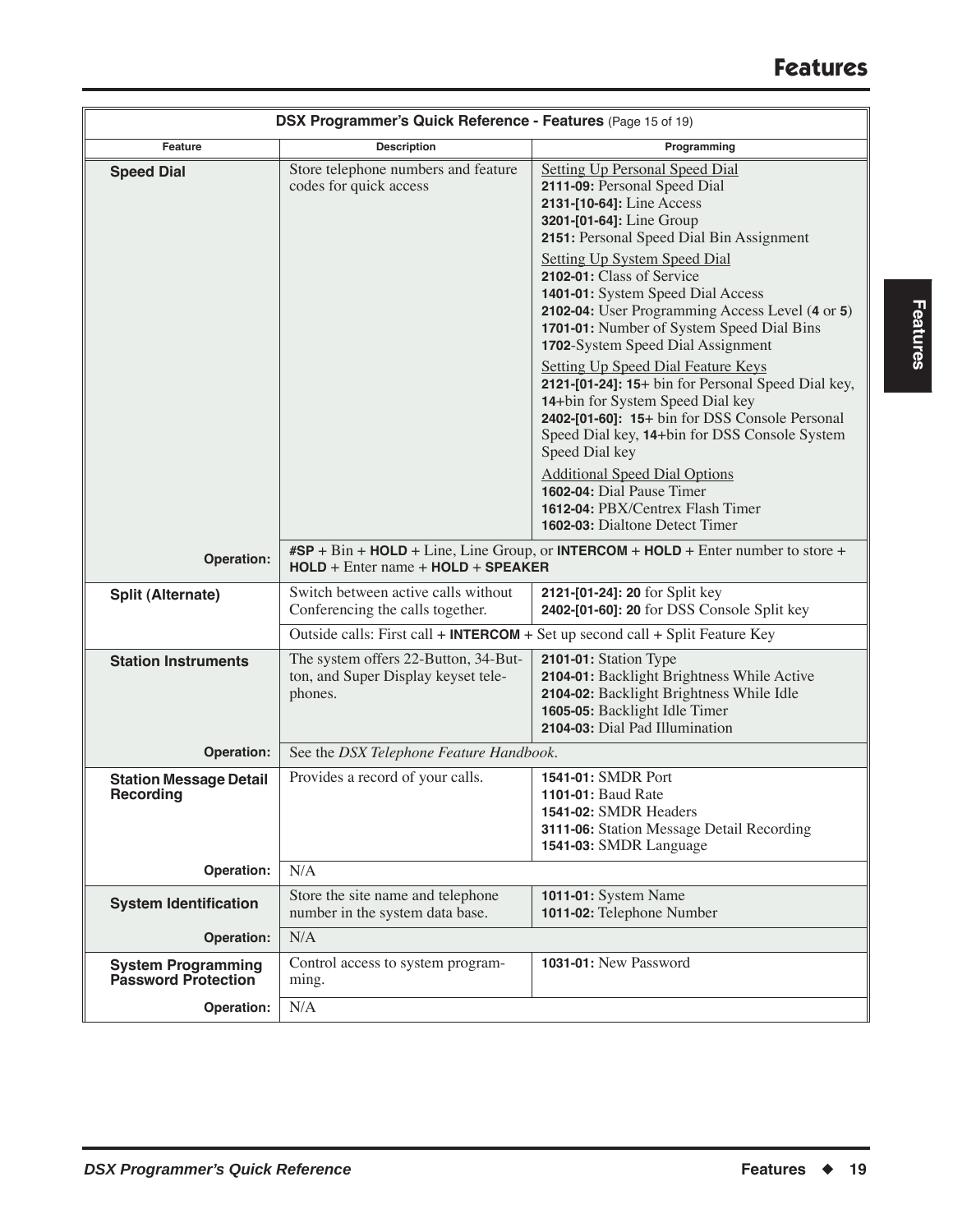| DSX Programmer's Quick Reference - Features (Page 16 of 19) |                                                                                                      |                                                                                                                                                                                                                                                                                                                                                                                                       |
|-------------------------------------------------------------|------------------------------------------------------------------------------------------------------|-------------------------------------------------------------------------------------------------------------------------------------------------------------------------------------------------------------------------------------------------------------------------------------------------------------------------------------------------------------------------------------------------------|
| Feature                                                     | <b>Description</b>                                                                                   | Programming                                                                                                                                                                                                                                                                                                                                                                                           |
| T.                                                          |                                                                                                      |                                                                                                                                                                                                                                                                                                                                                                                                       |
| <b>T1 Lines</b>                                             | In DSX-80/160, provides for connec-<br>tion to advanced digital lines.                               | 3101-01: Line Type<br>3101-03: DTMF Dialing<br>1213-01: Number of PCM Channels<br><b>1213-02:</b> Clock Control<br>1213-03: Transmit Pulse Amplitude<br><b>1213-04: Framer Type</b><br>1213-05: Zero Suppression<br>1213-06: Loopback Mode<br>3121-01: Caller ID Type<br>3121-02: ANI/DNIS Format<br>3121-03: ANI/DNIS Delimiter<br>3121-04: Number of ANI Digits                                     |
| Operation:                                                  | N/A                                                                                                  |                                                                                                                                                                                                                                                                                                                                                                                                       |
| Tandem Calls /<br><b>Unsupervised</b><br><b>Conference</b>  | Join two callers in Conference, leave<br>the call and let their conversation<br>continue.            | 3103-04: Tandem Calls<br>2102-01: Class of Service<br>1411-05: Unsupervised Conference                                                                                                                                                                                                                                                                                                                |
| Operation:                                                  | Set up fist call + $CONF + Set$ up second call + $CONF + H$ Hang up                                  |                                                                                                                                                                                                                                                                                                                                                                                                       |
| <b>Tie Lines</b>                                            | In DSX-80/160, link two systems<br>together for inter-system Intercom<br>calling and other features. | 3101-01: Line Type<br>3101-03: DTMF Dialing<br>3142-02: Tie Line Caller's Operator Extension<br>3141-01: Tie Line Caller's Outbound Dial 9 Group<br>3142-[01-64]: Tie Line Caller's Outbound Line<br>Access<br>3143-[01-64]: Tie Line Caller's Outbound Line<br><b>Group Access</b><br>3102-01: Line Class of Service<br>14xx: Class of Service<br>3102-02: Line Toll Level<br>35xx: Toll Restriction |
| Operation:                                                  | See the DSX Telephone Feature Handbook.                                                              |                                                                                                                                                                                                                                                                                                                                                                                                       |
| <b>Time and Date</b>                                        | Time and Date shows on telephone<br>displays and prints on system reports.                           | 1021-01: System Time<br>1021-02: System Date<br>1022-01: Automatic Daylight Savings Time Setting<br>1511-02: Clock Display Format<br>2102-04: Programming Access Level 5                                                                                                                                                                                                                              |
| Operation:                                                  | N/A                                                                                                  |                                                                                                                                                                                                                                                                                                                                                                                                       |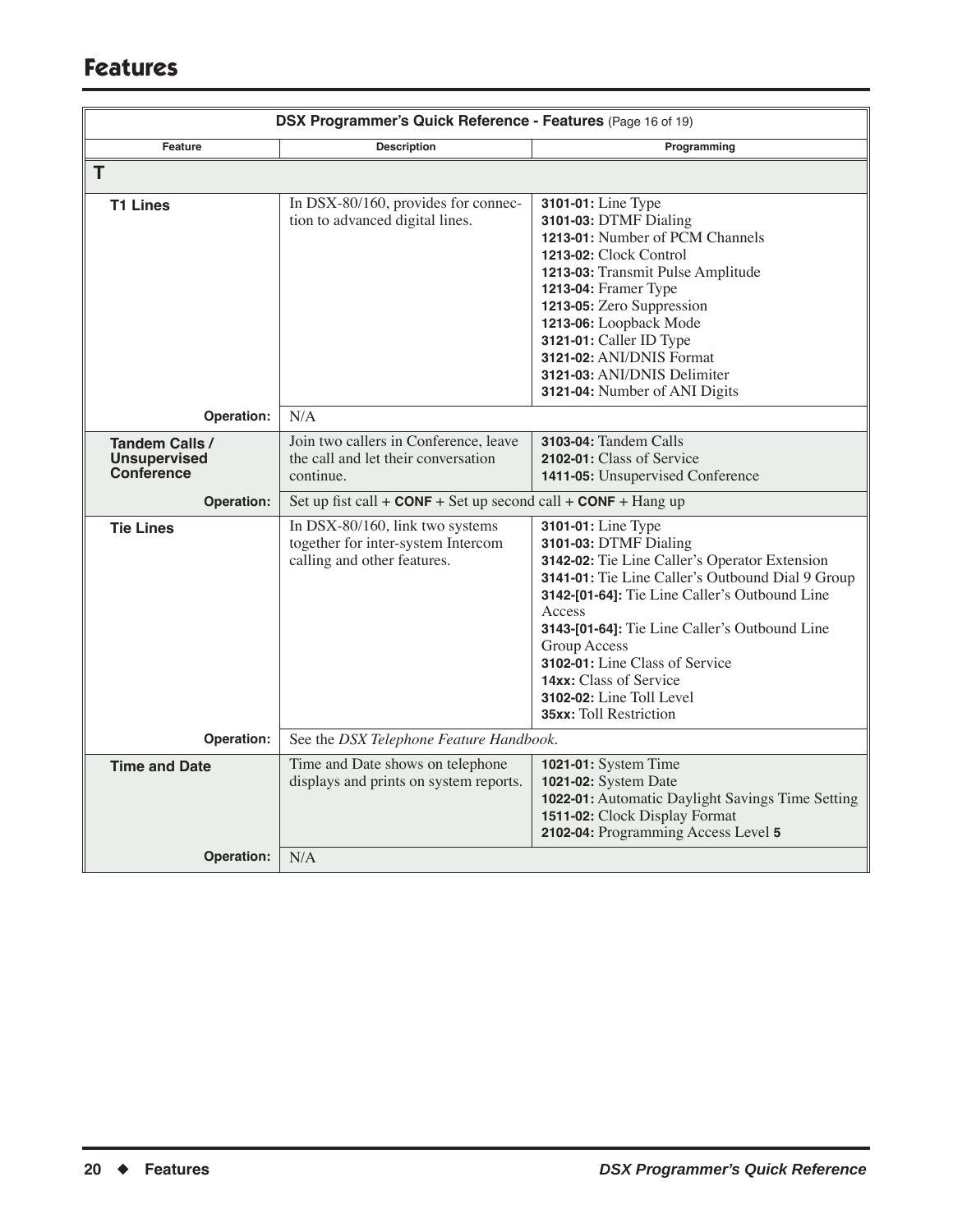| DSX Programmer's Quick Reference - Features (Page 17 of 19) |                                                                       |                                                                                                                                                                                                                                                                                                                          |
|-------------------------------------------------------------|-----------------------------------------------------------------------|--------------------------------------------------------------------------------------------------------------------------------------------------------------------------------------------------------------------------------------------------------------------------------------------------------------------------|
| Feature                                                     | <b>Description</b>                                                    | Programming                                                                                                                                                                                                                                                                                                              |
| <b>Toll Restriction</b>                                     | Control the costs of outgoing long<br>distance calls.                 | <b>Basic Setup</b><br>3501-01: Toll Restriction Country Type<br>2102-02: Station Toll Level (Day)<br>2102-03: Station Toll Level (Night)<br>3511-01: Active Dial Pad<br>3512-04: Allow N11 Dialing<br>3512-01: Allow $0 + XXX$ Operator Assisted Dial-<br>ing<br><b>3512-02:</b> Allow $011 + XXX$ International Dialing |
|                                                             |                                                                       | <b>Equal Access Dialing Restrictions</b><br>3512-03: Allow 101x Equal Access Dialing<br>352x: $1010 + XXX$ Equal Access Dialing                                                                                                                                                                                          |
|                                                             |                                                                       | $1 + Long Distance Dialing Restrictions$<br>353 $x: 1 + NPA/NXX$ Dialing 3-Digit Table<br>$354x: 1 + NPA + NXX Dialing 6-Digit Table$                                                                                                                                                                                    |
|                                                             |                                                                       | <b>Long Distance Dialing Restrictions</b><br>355x: NPA/NXX Dialing 3-Digit Table<br>356x: NPA + NXX Dialing 6-Digit Table                                                                                                                                                                                                |
| Operation:                                                  | N/A                                                                   |                                                                                                                                                                                                                                                                                                                          |
| <b>Transfer</b>                                             | Send your outside to a co-worker.                                     | <b>Transfer Recall</b><br>1603-01: Transfer Recall Timer<br>1601-03: Call Forward No Answer Timer<br><b>1601-01:</b> Line No Answer Timer<br><b>1601-04: UCD No Answer Timer</b>                                                                                                                                         |
|                                                             |                                                                       | Music on Hold for Transferred Callers<br>1521-01: Enable Music on Hold<br>1521-02: Music on Hold for Transferred Calls<br>3101-05: Music on Hold Source<br><b>Hotline Automatic Transfer</b>                                                                                                                             |
|                                                             |                                                                       | 2102-01: Class of Service<br>1401-13: Hotline Automatic Transfer                                                                                                                                                                                                                                                         |
| Operation:                                                  | TRANSFER + Call co-worker or press V-MAIL                             |                                                                                                                                                                                                                                                                                                                          |
| U                                                           |                                                                       |                                                                                                                                                                                                                                                                                                                          |
| <b>User Programmable</b><br><b>Features</b>                 | Extension users can set up their tele-<br>phones to suit their needs. | 2102-04: User Programming Access Level                                                                                                                                                                                                                                                                                   |
| Operation:                                                  | See the DSX Telephone Feature Handbook.                               |                                                                                                                                                                                                                                                                                                                          |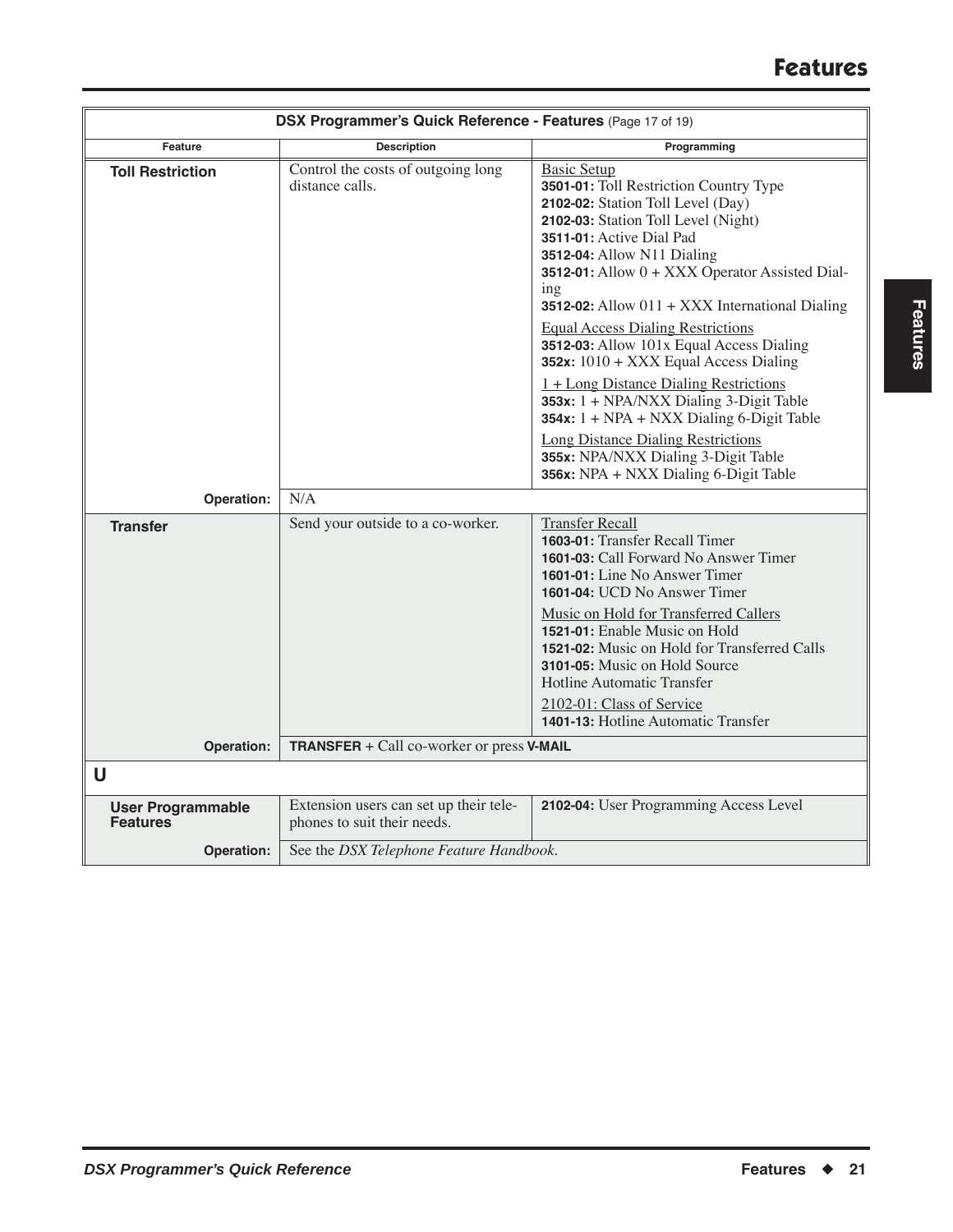| DSX Programmer's Quick Reference - Features (Page 18 of 19) |                                                                                             |                                                                                                                                                                                                                                                                                                                                                                                                                                                                                                                                                                                                                                                                                                                                                                                                                                                                                                                                                                                                                                                                                                                                                                                                                                                                                                                                                                                                                                    |
|-------------------------------------------------------------|---------------------------------------------------------------------------------------------|------------------------------------------------------------------------------------------------------------------------------------------------------------------------------------------------------------------------------------------------------------------------------------------------------------------------------------------------------------------------------------------------------------------------------------------------------------------------------------------------------------------------------------------------------------------------------------------------------------------------------------------------------------------------------------------------------------------------------------------------------------------------------------------------------------------------------------------------------------------------------------------------------------------------------------------------------------------------------------------------------------------------------------------------------------------------------------------------------------------------------------------------------------------------------------------------------------------------------------------------------------------------------------------------------------------------------------------------------------------------------------------------------------------------------------|
| Feature                                                     | <b>Description</b>                                                                          | Programming                                                                                                                                                                                                                                                                                                                                                                                                                                                                                                                                                                                                                                                                                                                                                                                                                                                                                                                                                                                                                                                                                                                                                                                                                                                                                                                                                                                                                        |
| V                                                           |                                                                                             |                                                                                                                                                                                                                                                                                                                                                                                                                                                                                                                                                                                                                                                                                                                                                                                                                                                                                                                                                                                                                                                                                                                                                                                                                                                                                                                                                                                                                                    |
| <b>Voice Mail</b>                                           | Ends the frustration and cost of<br>missed calls.                                           | <b>Basic Programming</b><br>IntraMail:<br><b>Automatically install</b><br><b>2141-01:</b> Station Mailbox Type (to add more)<br>UltraMail:<br><b>Automatically installs</b><br><b>NVM-Series:</b><br><b>1202: Primary Station Ports</b><br><b>1203:</b> Secondary Station Ports (Digital<br>VANGARD only)<br>4101-01: Voice Mail Type<br><b>Automated Attendant Answering</b><br>3112-01: Direct Termination in the Day<br>2121-[01 to 24]: $18 + 700$ for Voice Mail UCD night<br>key<br><b>2402-[01-60]: 18 + 700</b> for DSS Console Voice Mail<br>UCD night key<br>3112-04: Direct Termination at Night<br>2121-[01 to 24]: $18 +$ CLEAR for System night key<br>2402-[01-60]: 18 + CLEAR for DSS Console Sys-<br>tem night key<br>2102-01: Class of Service<br>1402-05: Activate Night Mode<br>Voice Mail Overflow<br>3112-02: Enable Day Overflow<br>3112-03: Day Overflow Destination<br>1601-04: UCD No Answer Timer<br>3112-05: Enable Night Overflow<br>3112-06: Night Overflow Destination<br>1601-02: DIL No Answer Timer<br>2302-01: UCD Group Overflow Destination<br><b>Conversation Record</b><br>2102-01: Class of Service<br>1401-06: Conversation Record<br>2121-[01-24]: $17 +$ Extension for Conversation<br>Record key<br>2402-[01-60]: 17 + Extension for DSS Console<br>Conversation Record key<br><b>Message Center</b><br>2121-[01-24]: $24 + Message Center Mailbox num-$<br>ber for Message Center key |
|                                                             |                                                                                             | 2402-[01-60]: $24 +$ Message Center Mailbox num-<br>ber for DSS Console Message Center key                                                                                                                                                                                                                                                                                                                                                                                                                                                                                                                                                                                                                                                                                                                                                                                                                                                                                                                                                                                                                                                                                                                                                                                                                                                                                                                                         |
| Operation:                                                  | To call your mailbox: V-MAIL<br>See the DSX Telephone Feature Handbook for more.            |                                                                                                                                                                                                                                                                                                                                                                                                                                                                                                                                                                                                                                                                                                                                                                                                                                                                                                                                                                                                                                                                                                                                                                                                                                                                                                                                                                                                                                    |
| <b>Voice Over</b>                                           | Get through to a co-worker busy on a<br>handset call without interrupting<br>their call.    | 2116-01: Off Hook Signaling for Incoming<br>Intercom Calls<br>2116-02: Off Hook Signaling for Calls From<br><b>Hotline Partner</b>                                                                                                                                                                                                                                                                                                                                                                                                                                                                                                                                                                                                                                                                                                                                                                                                                                                                                                                                                                                                                                                                                                                                                                                                                                                                                                 |
| Operation:                                                  | To place: Call busy co-worker + Hear busy/ring tone + Voice Over [Vovr]<br>To respond: MUTE |                                                                                                                                                                                                                                                                                                                                                                                                                                                                                                                                                                                                                                                                                                                                                                                                                                                                                                                                                                                                                                                                                                                                                                                                                                                                                                                                                                                                                                    |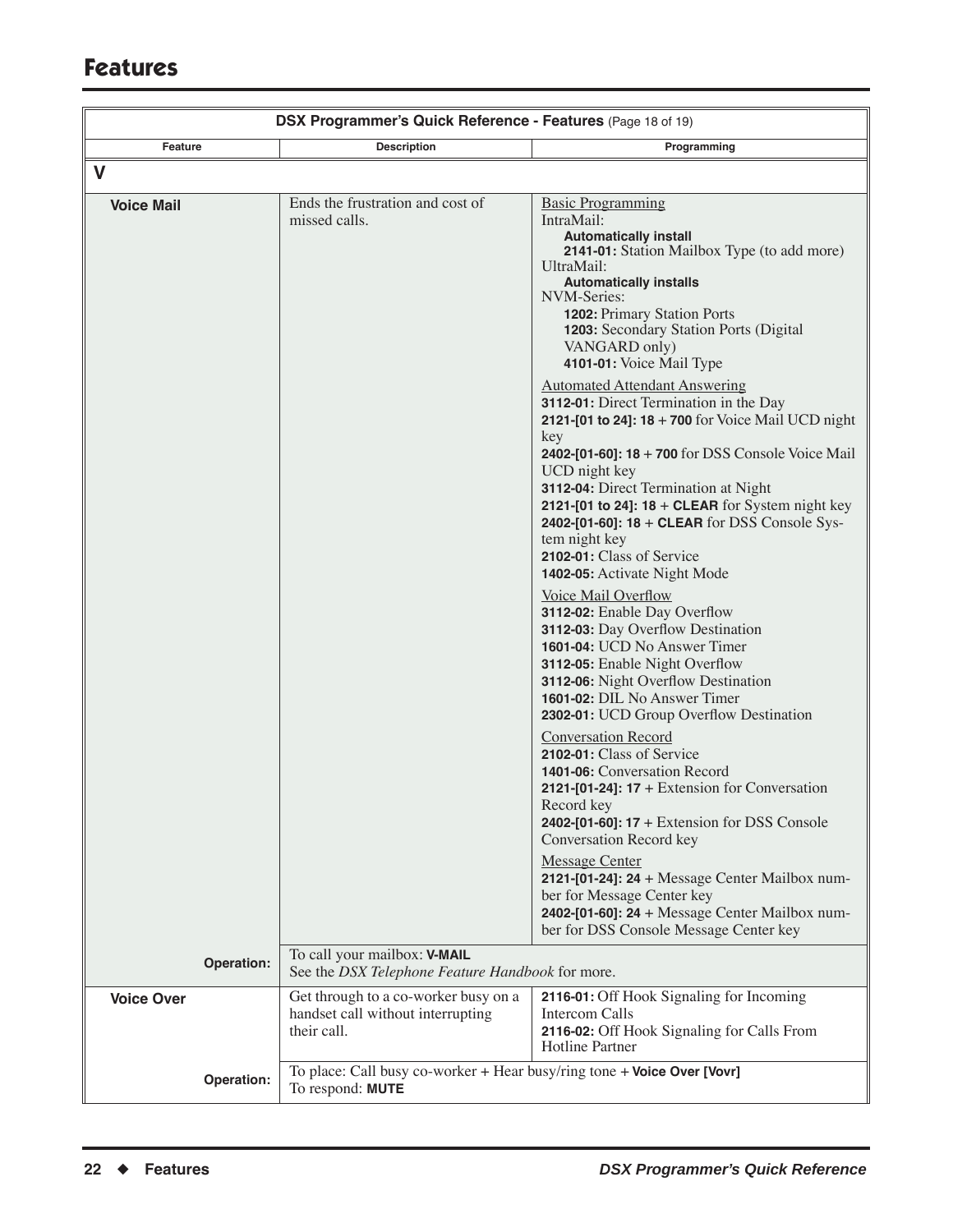| DSX Programmer's Quick Reference - Features (Page 19 of 19) |                                                                                                                                                                                                                                                                                                                     |                                                                                                                                                       |
|-------------------------------------------------------------|---------------------------------------------------------------------------------------------------------------------------------------------------------------------------------------------------------------------------------------------------------------------------------------------------------------------|-------------------------------------------------------------------------------------------------------------------------------------------------------|
| Feature                                                     | <b>Description</b>                                                                                                                                                                                                                                                                                                  | Programming                                                                                                                                           |
| <b>Volume and Contrast</b><br><b>Controls</b>               | Easily adjust the volume of ringing,<br>Paging, and other features.                                                                                                                                                                                                                                                 | 2111-07: Retain Line Volume Setting                                                                                                                   |
| Operation:                                                  | Press Volume Up or Volume Down                                                                                                                                                                                                                                                                                      |                                                                                                                                                       |
| W                                                           |                                                                                                                                                                                                                                                                                                                     |                                                                                                                                                       |
| <b>Walking Class of</b><br><b>Service</b>                   | Temporarily use your Toll Restriction<br>and Class of Service options at a co-<br>worker's phone.                                                                                                                                                                                                                   | 2102-01: Class of Service<br><b>1412-01:</b> Walking Class of Service (Day)<br>1412-02: Walking Class of Service (Night)<br>2102-05: Station PIN Code |
| Operation:                                                  | To enable: <b>INTERCOM</b> + $\#$ <b>#0</b> + Your extension + Your PIN + <b>HOLD</b><br>To enter your PIN: INTERCOM + $\#$ #6 + Enter PIN + HOLD + Reenter PIN + Exit<br>To change your PIN: <b>INTERCOM</b> + $\# \# 6$ + Enter old PIN + <b>HOLD</b> + Enter new PIN + <b>HOLD</b> +<br>Reenter new $PIN + Exit$ |                                                                                                                                                       |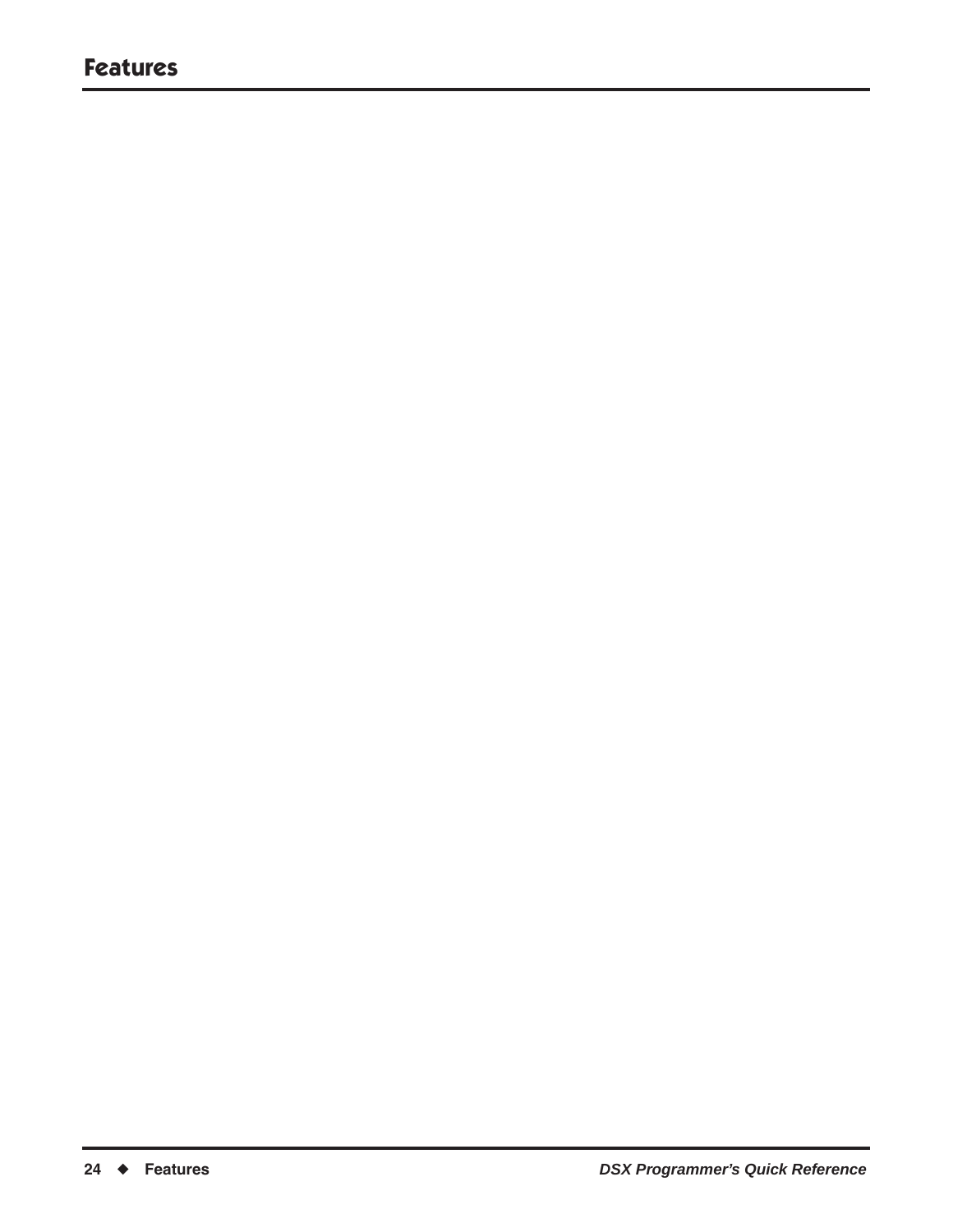<span id="page-28-0"></span>

| DSX Programmer's Quick Reference - IntraMail (Page 1 of 10) |                                                                                                          |                                                                                                                                                                                                                                                            |
|-------------------------------------------------------------|----------------------------------------------------------------------------------------------------------|------------------------------------------------------------------------------------------------------------------------------------------------------------------------------------------------------------------------------------------------------------|
| Feature                                                     | <b>Description</b>                                                                                       | Programming                                                                                                                                                                                                                                                |
| <b>Start-up Configuration</b>                               | enabled.<br>active/enabled.<br>• The IntraMail Automated Attendant <i>does not</i> answer outside calls. | IntraMail automatically assigns a mailbox to each extension in the number plan.<br>• By default in DSX-40, only the first 8 (300-307) Subscriber Mailboxes are active/<br>• By default in DSX-80/160, only the first 16 (300-315) subscriber mailboxes are |
| <b>Start-up Programming</b>                                 | Enable mailboxes for installed<br>extensions.                                                            | 2141-01: Mailbox Type (1 for Subscriber)                                                                                                                                                                                                                   |
|                                                             | Set up the Automated Attendant to<br>answer outside calls during the day.                                | <b>3112-01:</b> Direct Termination in the Day ( <b>700</b> )                                                                                                                                                                                               |
|                                                             | Set up the Automated Attendant to<br>answer outside calls at night.                                      | 3112-04: Direct Termination at Night (700)                                                                                                                                                                                                                 |
|                                                             | Check each line's Answer Table<br>assignment.                                                            | 3131-02: IntraMail Answer Table Assignment (ini-<br>tially leave at 1)                                                                                                                                                                                     |
|                                                             | Leave these programs at their default<br>settings.                                                       | 1312-01: Voice Mail Extension Number (500-507)<br>4101-02: Voice Master Master Number (700)<br>4111-01: Voice Mail Port Name (VM PORT $#$ )<br>4112-02: Operator's Extension (300)                                                                         |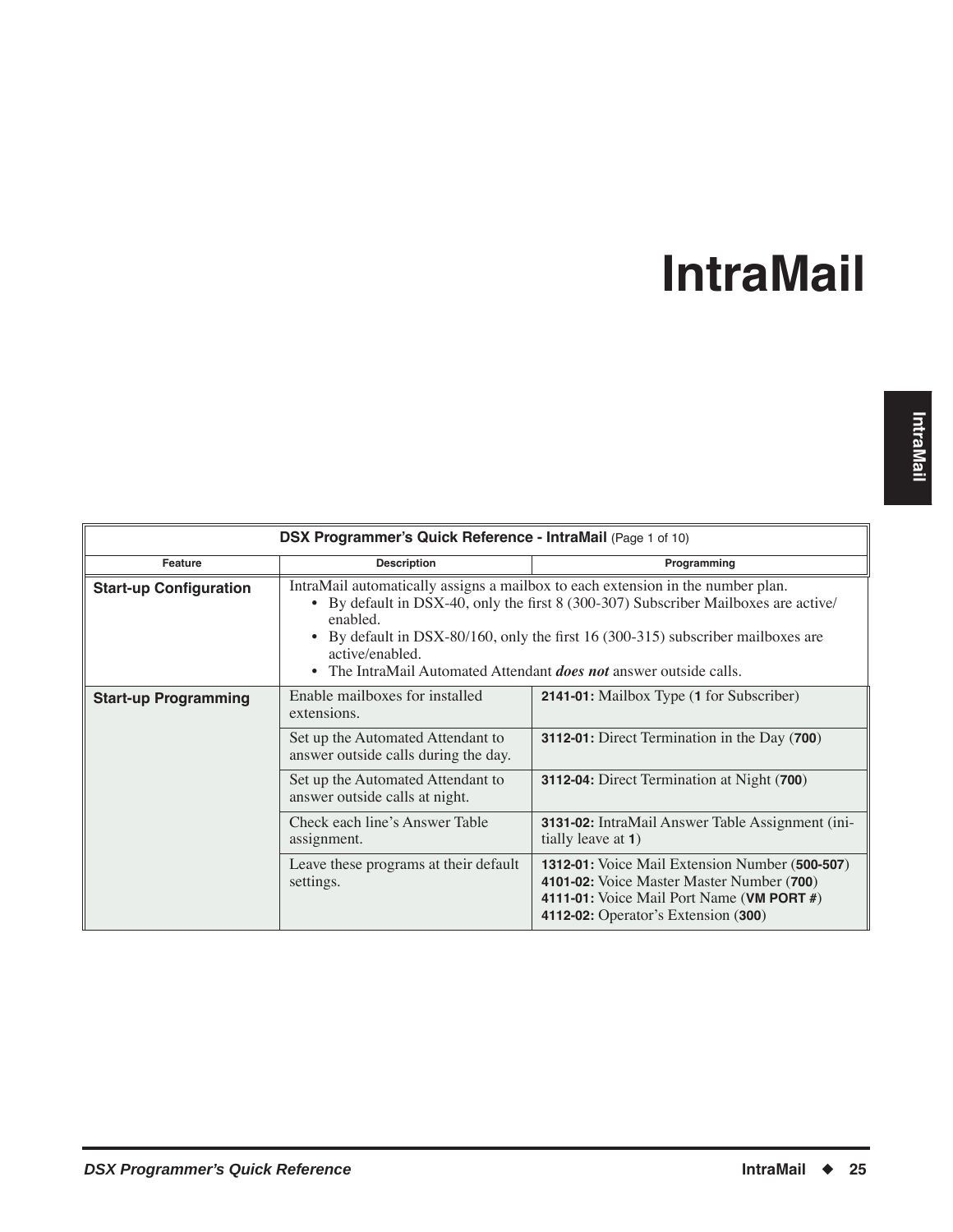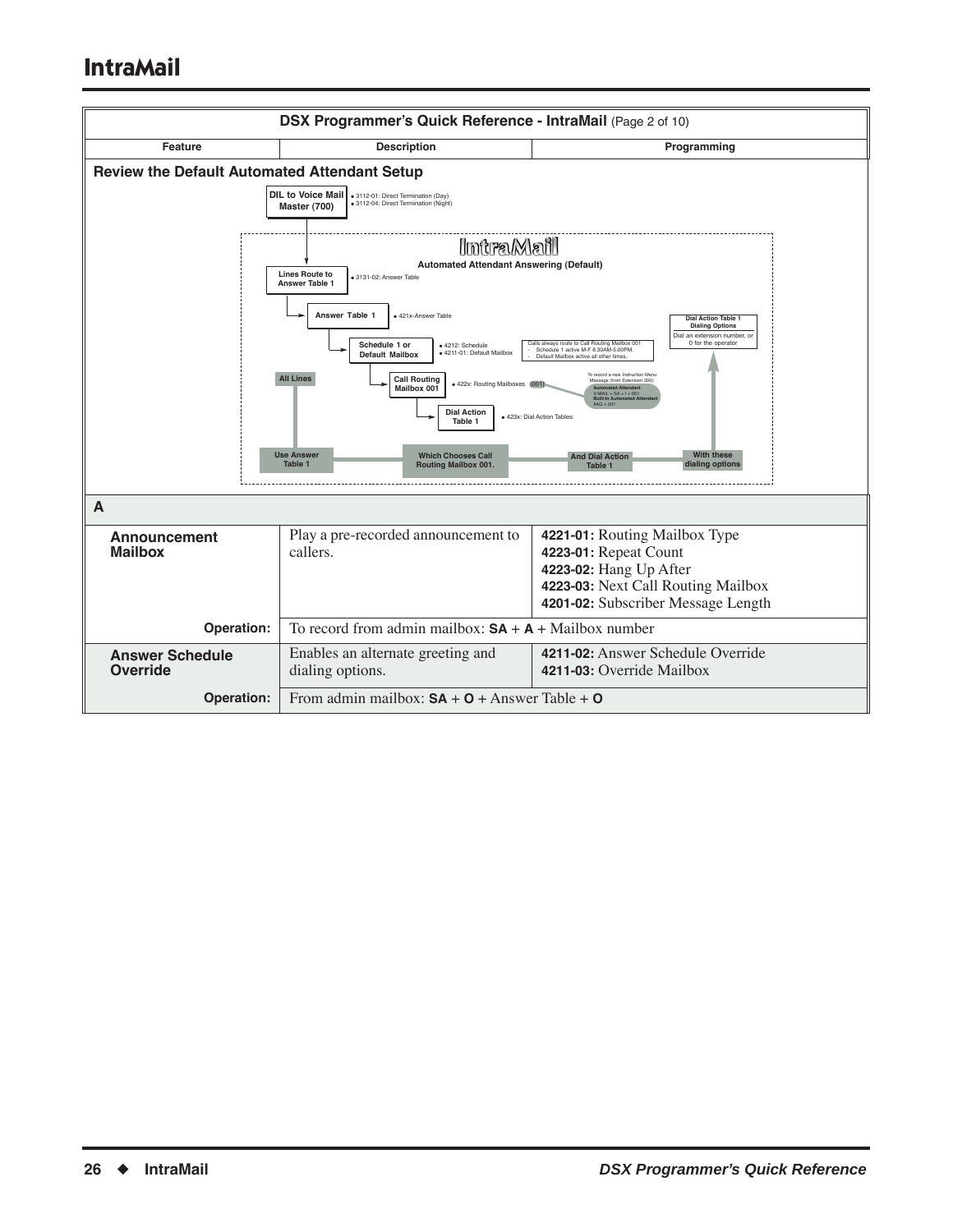|                                                | DSX Programmer's Quick Reference - IntraMail (Page 3 of 10)                                                           |                                                                                                                                                                                                                                                                                                                                                                                                                                                                                                                                                                                                                                                                                                                                                                                                                                                                                                                                                                                                                                                                                                                                                                                                       |
|------------------------------------------------|-----------------------------------------------------------------------------------------------------------------------|-------------------------------------------------------------------------------------------------------------------------------------------------------------------------------------------------------------------------------------------------------------------------------------------------------------------------------------------------------------------------------------------------------------------------------------------------------------------------------------------------------------------------------------------------------------------------------------------------------------------------------------------------------------------------------------------------------------------------------------------------------------------------------------------------------------------------------------------------------------------------------------------------------------------------------------------------------------------------------------------------------------------------------------------------------------------------------------------------------------------------------------------------------------------------------------------------------|
| Feature                                        | <b>Description</b>                                                                                                    | Programming                                                                                                                                                                                                                                                                                                                                                                                                                                                                                                                                                                                                                                                                                                                                                                                                                                                                                                                                                                                                                                                                                                                                                                                           |
| <b>Answer Tables</b>                           | Determines how the Automated<br>Attendant answers calls on each line.                                                 | <b>Basic Setup</b><br>3131-02: IntraMail Answer Table Assignment<br>3112-01: Direct Termination in the Day<br>2121-[01-24]: $18 + 700$ for Voice Mail UCD night<br>key<br>2402-[01-60]: 18 + 700 for DSS Console Voice Mail<br>UCD night key<br>3112-04: Direct Termination at Night<br>2121-[01-24]: $18 +$ CLEAR for System night key<br>2402-[01-60]: 18 + CLEAR for DSS Console Sys-<br>tem night key<br>4211-01: Default Mailbox<br>4211-02: Answer Schedule Override<br>4211-03: Override Mailbox<br>4211-04: Next Answer Table<br>Type 1 (Day of Week Schedule)<br>4212-[01-10]: Schedule Type (1)<br>4212-[01-10]: Routing Mailbox Number<br>4212-[01-10]: Schedule Start Day<br>4212-[01-10]: Schedule Start Time<br>4212-[01-10]: Schedule End Time<br>Type 2 (Range of Days) Schedule<br>4212-[01-10]: Schedule Type (2)<br>4212-[01-10]: Routing Mailbox Number<br>4212-[01-10]: Schedule Start Day<br>4212-[01-10]: Schedule End Day<br>4212-[01-10]: Schedule Start Time<br>4212-[01-10]: Schedule End Time<br>Type 3 (Date) Schedule<br>4212-[01-10]: Schedule Type (3)<br>4212-[01-10]: Routing Mailbox Number<br>4212-[01-10]: Schedule Run Day<br>4212-[01-10]: Schedule Start Time |
|                                                |                                                                                                                       | 4212-[01-10]: Schedule End Time                                                                                                                                                                                                                                                                                                                                                                                                                                                                                                                                                                                                                                                                                                                                                                                                                                                                                                                                                                                                                                                                                                                                                                       |
| Operation:                                     | N/A                                                                                                                   |                                                                                                                                                                                                                                                                                                                                                                                                                                                                                                                                                                                                                                                                                                                                                                                                                                                                                                                                                                                                                                                                                                                                                                                                       |
| <b>Auto Attendant Do Not</b><br><b>Disturb</b> | Automated Attendant calls go<br>directly to a user's mailbox.                                                         | 2144-01: Auto Attendant Do Not Disturb                                                                                                                                                                                                                                                                                                                                                                                                                                                                                                                                                                                                                                                                                                                                                                                                                                                                                                                                                                                                                                                                                                                                                                |
| Operation:                                     | $G + Select Greeting + O$                                                                                             |                                                                                                                                                                                                                                                                                                                                                                                                                                                                                                                                                                                                                                                                                                                                                                                                                                                                                                                                                                                                                                                                                                                                                                                                       |
| <b>Auto Erase or Save</b>                      | After a user listens to a new message<br>and exits, IntraMail will either save<br>or erase the message automatically. | 2143-02: Auto Erase/Save of Messages                                                                                                                                                                                                                                                                                                                                                                                                                                                                                                                                                                                                                                                                                                                                                                                                                                                                                                                                                                                                                                                                                                                                                                  |
| Operation:                                     | N/A                                                                                                                   |                                                                                                                                                                                                                                                                                                                                                                                                                                                                                                                                                                                                                                                                                                                                                                                                                                                                                                                                                                                                                                                                                                                                                                                                       |
| <b>Auto Time Stamp</b>                         | Automatically hear the time and date<br>a message was left.                                                           | 2143-03: Auto Time Stamp                                                                                                                                                                                                                                                                                                                                                                                                                                                                                                                                                                                                                                                                                                                                                                                                                                                                                                                                                                                                                                                                                                                                                                              |
| Operation:                                     | $OP + AT + O$                                                                                                         |                                                                                                                                                                                                                                                                                                                                                                                                                                                                                                                                                                                                                                                                                                                                                                                                                                                                                                                                                                                                                                                                                                                                                                                                       |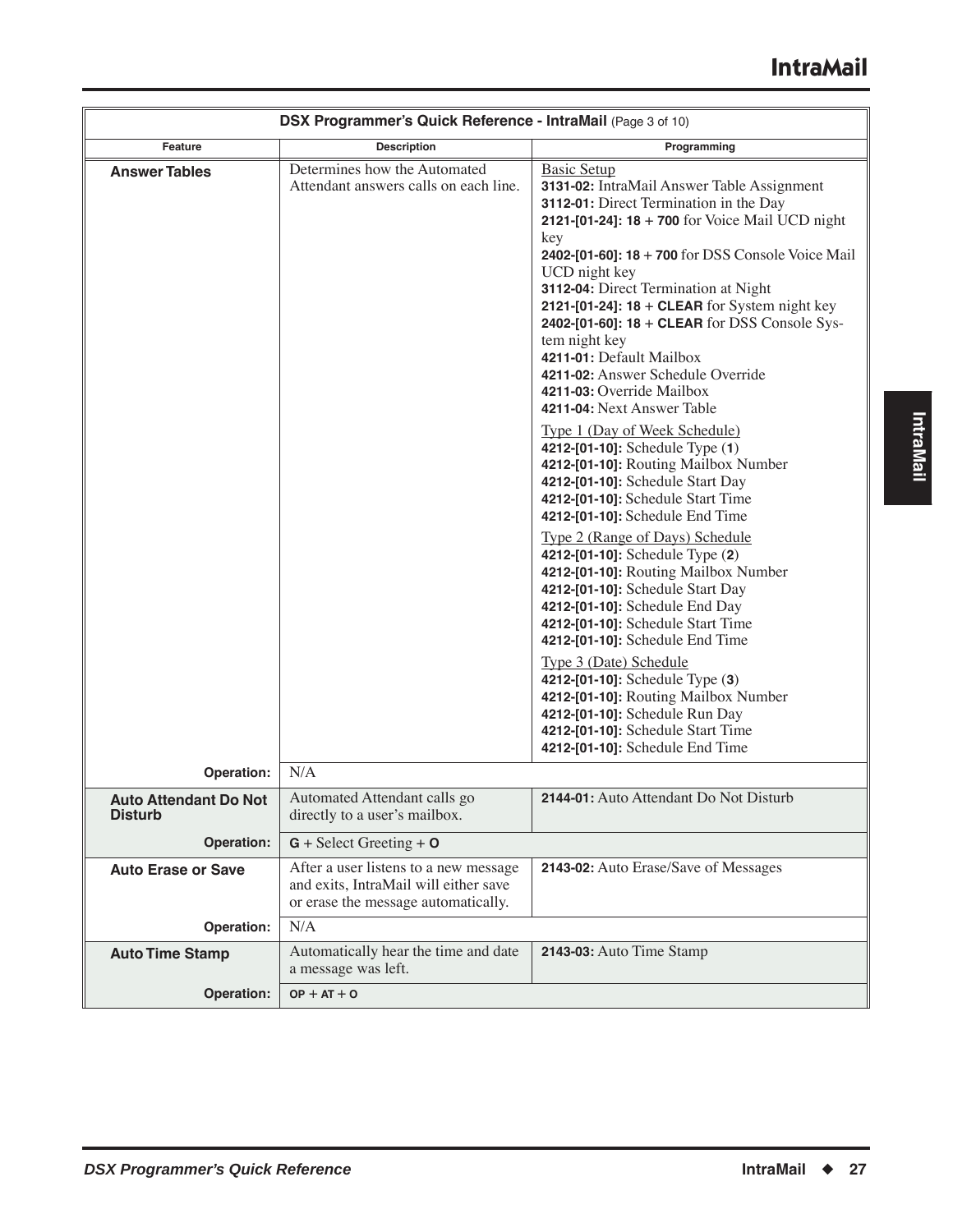|                                                            | DSX Programmer's Quick Reference - IntraMail (Page 4 of 10)                                                                                                                     |                                                                                                                                                                                                                                                                                                                                                                                                                                                          |
|------------------------------------------------------------|---------------------------------------------------------------------------------------------------------------------------------------------------------------------------------|----------------------------------------------------------------------------------------------------------------------------------------------------------------------------------------------------------------------------------------------------------------------------------------------------------------------------------------------------------------------------------------------------------------------------------------------------------|
| <b>Feature</b>                                             | <b>Description</b>                                                                                                                                                              | Programming                                                                                                                                                                                                                                                                                                                                                                                                                                              |
| <b>Automated Attendant</b>                                 | Automatically answers the telephone<br>system's incoming calls.                                                                                                                 | 3131-02: IntraMail Answer Table<br>3112-01: Direct Termination in the Day<br>2121-[01-24]: $18 + 700$ for Voice Mail UCD night<br>key<br>2402-[01-60]: 18 + 700 for DSS Console Voice Mail<br>UCD night key<br>3112-04: Direct Termination at Night<br>2121-[01-24]: $18 + CLEAR$ for System night key<br>2402-[01-60]: 18 + CLEAR for DSS Console Sys-<br>tem night key<br>4201-02: Subscriber Message Length<br>4201-01: Non-Subscriber Message Length |
| Operation:                                                 | After answer, voice prompts tell the caller the options to dial.                                                                                                                |                                                                                                                                                                                                                                                                                                                                                                                                                                                          |
| <b>Automatic Routing for</b><br><b>Rotary Dial Callers</b> | Automatically route Automated<br>Attendant callers that don't dial.                                                                                                             | 4231: Dial Action Table Digit Assignments                                                                                                                                                                                                                                                                                                                                                                                                                |
| Operation:                                                 | N/A                                                                                                                                                                             |                                                                                                                                                                                                                                                                                                                                                                                                                                                          |
| C                                                          |                                                                                                                                                                                 |                                                                                                                                                                                                                                                                                                                                                                                                                                                          |
| <b>Call Forward to a</b><br><b>Mailbox</b>                 | An extension user can forward calls<br>to their mailbox.                                                                                                                        | 1601-03: Call Forward No Answer Timer                                                                                                                                                                                                                                                                                                                                                                                                                    |
| Operation:                                                 |                                                                                                                                                                                 | <b>INTERCOM</b> + $*3$ + Select Type + V-MAIL + 2 (all calls) or 8 (outside calls only)                                                                                                                                                                                                                                                                                                                                                                  |
| <b>Call Routing Mailbox</b>                                | Specified dialing options and<br>announcements for Automated<br>Attendant callers.                                                                                              | 4221-01: Routing Mailbox Type<br>4222-01: Dial Action Table<br>4222-02: Time Limit for Dialing Commands<br>4201-01: Non-Subscriber Message Length                                                                                                                                                                                                                                                                                                        |
| Operation:                                                 |                                                                                                                                                                                 | To record Instruction Menu Message from admin mailbox: $SA + I + Mail$ box number                                                                                                                                                                                                                                                                                                                                                                        |
| <b>Call Screening</b>                                      | A users can screen messages as they<br>are being left in their mailbox.                                                                                                         | 2102-01: Class of Service<br>1401-12: Call Screening                                                                                                                                                                                                                                                                                                                                                                                                     |
| Operation:                                                 | To screen the message: Screen [Scrn], then,<br>V-MAIL to intercept the call<br>Do nothing to continue listening<br>Exit to exit Call Screening and record the message privately |                                                                                                                                                                                                                                                                                                                                                                                                                                                          |
| <b>Caller ID and Voice</b><br><b>Mail</b>                  | Provides the caller's number and<br>optional name.                                                                                                                              | 3121-01: Caller ID Type<br>1611-06: Caller ID Detection Timer<br>3131-01: Pass Caller ID to Voice Mail<br>3711-01: Caller ID Callback Route Type<br>3711-01: Caller ID Callback Line<br>3711-01: Caller ID Callback Group                                                                                                                                                                                                                                |
| Operation:                                                 | N/A                                                                                                                                                                             |                                                                                                                                                                                                                                                                                                                                                                                                                                                          |
| <b>Centrex Transfer</b><br>Operation:                      | The Automated Attendant can trans-<br>fer a caller from a Centrex line to an<br>outside number using the features of<br>that Centrex line.<br>N/A                               | 4222-01: Dial Action Table<br>4231: Dial Action Table Digit Assignments<br>1702: System Speed Dial Assignment<br><b>1612-04: PBX/Centrex Flash Timer</b><br>1602-04: Dial Pause Timer<br><b>3103-04:</b> Tandem Calls                                                                                                                                                                                                                                    |
|                                                            |                                                                                                                                                                                 |                                                                                                                                                                                                                                                                                                                                                                                                                                                          |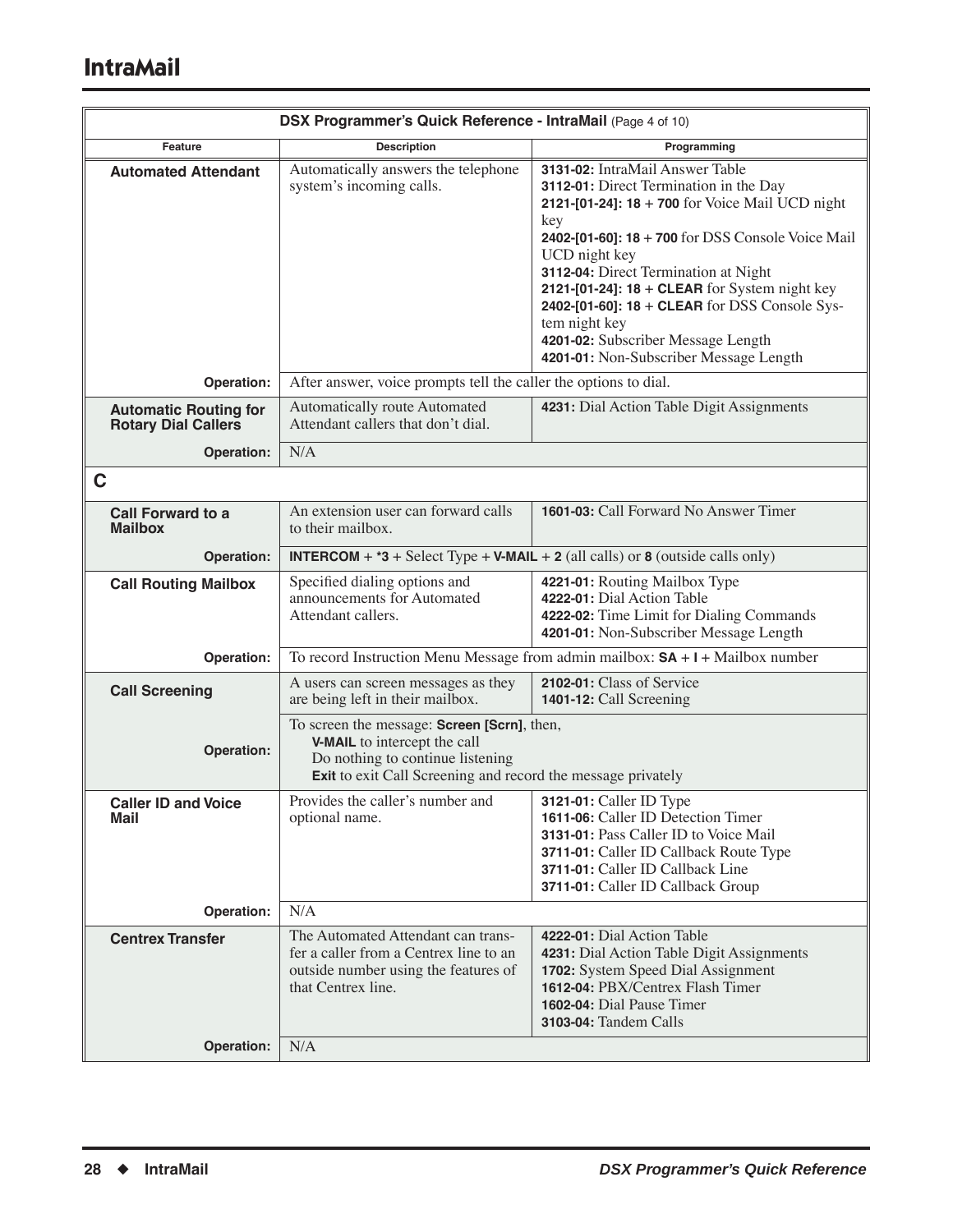| <b>Description</b><br>Programming<br>Feature<br>2102-01: Class of Service<br>A user can record a conversation as a<br><b>Conversation Record</b><br>1401-06: Conversation Record<br>message in their mailbox.<br>2121-[01-24]: $17 +$ Extension for Conversation<br>Record key<br>2402-[01-60]: 17 + Extension for DSS Console<br>Conversation Record key<br>2143-05: Recording Conversation Beep<br>4201-02: Subscriber Message Length<br>To start recording: V-MAIL, Record [MORE + Rec], or record key<br>Operation:<br>To stop recording: <b>V-MAIL</b> or record key<br>D<br>4222-01: Dial Action Table<br>Defines the dialing options for Auto-<br><b>Dial Action Table</b><br>mated Attendant callers.<br>4231: Dial Action Table Digit Assignments<br>4222-02: Time Limit for Dialing Commands<br>N/A<br>Operation:<br>Automated Attendant caller can<br><b>Basic Setup</b><br><b>Directory Dialing</b><br>reach an extension by dialing the per-<br>4221-01: Routing Mailbox (3)<br>2144-05: Directory List Number<br>son's name.<br>4224-01: Directory List Number to Use<br>4201-02: Subscriber Message Length<br><b>Extension Name Programming and Routing</b><br><b>1511-02: Name Format</b><br>2101-02: Station Name<br>4224-04: Extension Name Match<br>4224-06: Transfer Options<br>4224-03: Screened Transfer Timeout<br>4224-02: Time Limit for Dialing Commands<br><b>Additional Options</b><br>4224-08: Fax Detection<br>4224-09: Fax Transfer Extension<br>4224-07: Next Call Routing Mailbox<br>To record a Directory Dialing message from admin mailbox: $SA + I +$ Directory Dialing<br>Operation:<br>Mailbox<br>The mailbox type required for Direc-<br>4221-01: Routing Mailbox Type (3)<br><b>Directory Dialing</b><br><b>Mailbox</b><br>tory Dialing. | DSX Programmer's Quick Reference - IntraMail (Page 5 of 10) |                                             |
|-----------------------------------------------------------------------------------------------------------------------------------------------------------------------------------------------------------------------------------------------------------------------------------------------------------------------------------------------------------------------------------------------------------------------------------------------------------------------------------------------------------------------------------------------------------------------------------------------------------------------------------------------------------------------------------------------------------------------------------------------------------------------------------------------------------------------------------------------------------------------------------------------------------------------------------------------------------------------------------------------------------------------------------------------------------------------------------------------------------------------------------------------------------------------------------------------------------------------------------------------------------------------------------------------------------------------------------------------------------------------------------------------------------------------------------------------------------------------------------------------------------------------------------------------------------------------------------------------------------------------------------------------------------------------------------------------------------------------------------------------------------------------------------|-------------------------------------------------------------|---------------------------------------------|
|                                                                                                                                                                                                                                                                                                                                                                                                                                                                                                                                                                                                                                                                                                                                                                                                                                                                                                                                                                                                                                                                                                                                                                                                                                                                                                                                                                                                                                                                                                                                                                                                                                                                                                                                                                                   |                                                             |                                             |
|                                                                                                                                                                                                                                                                                                                                                                                                                                                                                                                                                                                                                                                                                                                                                                                                                                                                                                                                                                                                                                                                                                                                                                                                                                                                                                                                                                                                                                                                                                                                                                                                                                                                                                                                                                                   |                                                             |                                             |
|                                                                                                                                                                                                                                                                                                                                                                                                                                                                                                                                                                                                                                                                                                                                                                                                                                                                                                                                                                                                                                                                                                                                                                                                                                                                                                                                                                                                                                                                                                                                                                                                                                                                                                                                                                                   |                                                             |                                             |
|                                                                                                                                                                                                                                                                                                                                                                                                                                                                                                                                                                                                                                                                                                                                                                                                                                                                                                                                                                                                                                                                                                                                                                                                                                                                                                                                                                                                                                                                                                                                                                                                                                                                                                                                                                                   |                                                             |                                             |
|                                                                                                                                                                                                                                                                                                                                                                                                                                                                                                                                                                                                                                                                                                                                                                                                                                                                                                                                                                                                                                                                                                                                                                                                                                                                                                                                                                                                                                                                                                                                                                                                                                                                                                                                                                                   |                                                             |                                             |
|                                                                                                                                                                                                                                                                                                                                                                                                                                                                                                                                                                                                                                                                                                                                                                                                                                                                                                                                                                                                                                                                                                                                                                                                                                                                                                                                                                                                                                                                                                                                                                                                                                                                                                                                                                                   |                                                             |                                             |
|                                                                                                                                                                                                                                                                                                                                                                                                                                                                                                                                                                                                                                                                                                                                                                                                                                                                                                                                                                                                                                                                                                                                                                                                                                                                                                                                                                                                                                                                                                                                                                                                                                                                                                                                                                                   |                                                             | 4224-05: Minimum Number of Letters Required |
|                                                                                                                                                                                                                                                                                                                                                                                                                                                                                                                                                                                                                                                                                                                                                                                                                                                                                                                                                                                                                                                                                                                                                                                                                                                                                                                                                                                                                                                                                                                                                                                                                                                                                                                                                                                   |                                                             |                                             |
|                                                                                                                                                                                                                                                                                                                                                                                                                                                                                                                                                                                                                                                                                                                                                                                                                                                                                                                                                                                                                                                                                                                                                                                                                                                                                                                                                                                                                                                                                                                                                                                                                                                                                                                                                                                   |                                                             |                                             |
| See Directory Dialing.<br>Operation:                                                                                                                                                                                                                                                                                                                                                                                                                                                                                                                                                                                                                                                                                                                                                                                                                                                                                                                                                                                                                                                                                                                                                                                                                                                                                                                                                                                                                                                                                                                                                                                                                                                                                                                                              |                                                             |                                             |
| Е                                                                                                                                                                                                                                                                                                                                                                                                                                                                                                                                                                                                                                                                                                                                                                                                                                                                                                                                                                                                                                                                                                                                                                                                                                                                                                                                                                                                                                                                                                                                                                                                                                                                                                                                                                                 |                                                             |                                             |
| Automatically sends unanswered<br>2115-01: Hunt Type<br><b>Extension Hunting to</b><br>calls to an extension's mailbox.<br>2115-01: Hunt Destination (700)<br><b>Voice Mail</b><br>1603-01: Transfer Recall Timer<br>1601-02: DIL No Answer Timer<br>1601-03: Call Forward No Answer Timer<br>4222-03: Screened Transfer Timeout<br>N/A<br>Operation:                                                                                                                                                                                                                                                                                                                                                                                                                                                                                                                                                                                                                                                                                                                                                                                                                                                                                                                                                                                                                                                                                                                                                                                                                                                                                                                                                                                                                             |                                                             |                                             |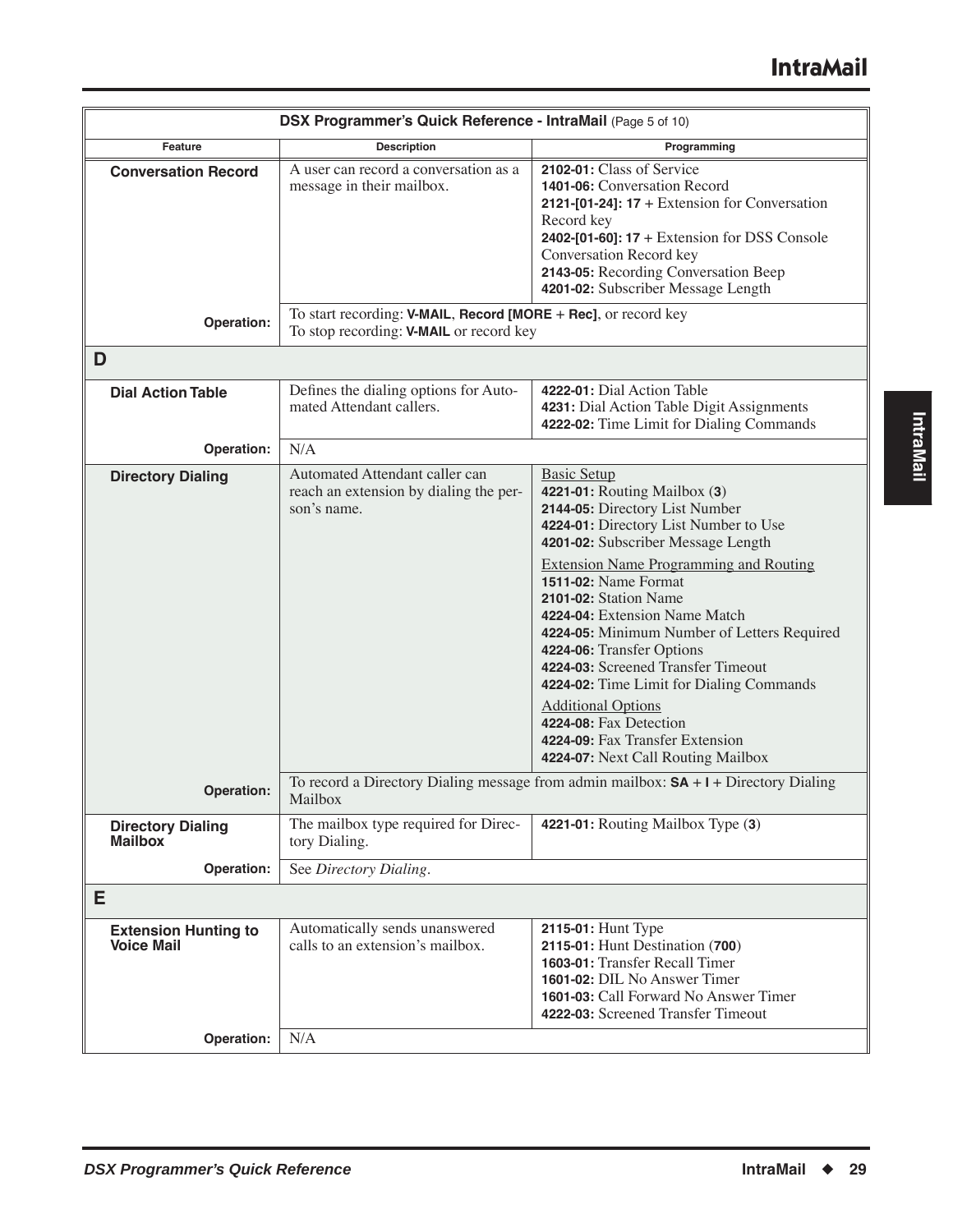| DSX Programmer's Quick Reference - IntraMail (Page 6 of 10) |                                                                                                                                                             |                                                                                                                                                             |
|-------------------------------------------------------------|-------------------------------------------------------------------------------------------------------------------------------------------------------------|-------------------------------------------------------------------------------------------------------------------------------------------------------------|
| Feature                                                     | <b>Description</b>                                                                                                                                          | Programming                                                                                                                                                 |
| <b>External Transfer</b>                                    | An Automated Caller can automati-<br>cally route to an outside telephone<br>number.                                                                         | 4222-01: Dial Action Table<br>4231: Dial Action Table Digit Assignment<br>1702: System Speed Dial Assignment<br>3103-04: Tandem Calls                       |
| <b>Operation:</b>                                           | N/A                                                                                                                                                         |                                                                                                                                                             |
| F                                                           |                                                                                                                                                             |                                                                                                                                                             |
| <b>Fax Detection</b>                                        | Automatically transfers incoming fax<br>calls to a fax machine.                                                                                             | <b>For Call Routing Mailboxes</b><br>4222-04: Fax Detection<br>4222-08: Fax Transfer Extension<br>For Directory Dialing Mailboxes<br>4224-08: Fax Detection |
|                                                             |                                                                                                                                                             | 4224-09: Fax Transfer Extension                                                                                                                             |
| Operation:                                                  | N/A                                                                                                                                                         |                                                                                                                                                             |
| <b>Flexible Answering</b><br><b>Schedules</b>               | The Automated Attendant can answer<br>outside calls with different announce-<br>ments and dialing options, depending<br>on the time of day and day of week. | 3131-02: IntraMail Answer Table Assignment                                                                                                                  |
| Operation:                                                  | N/A                                                                                                                                                         |                                                                                                                                                             |
| <b>Flexible Mailbox</b><br><b>Numbering Plan</b>            | If telephone extension numbers are<br>customized, set up IntraMail mailbox<br>numbers to match.                                                             | 1301-01: Function Type<br>1301-01: Expected Number of Digits<br>1311-01: Station Extension Number<br>4231: Dial Action Table Digit Assignments              |
| Operation:                                                  | N/A                                                                                                                                                         |                                                                                                                                                             |
| <b>Forced Unscreened</b><br><b>Transfer</b>                 | Automatically converts Automated<br>Attendant Screened Transfers to<br>Unscreened Transfers.                                                                | 2144-02: Forced Unscreened Transfer                                                                                                                         |
| Operation:                                                  | N/A                                                                                                                                                         |                                                                                                                                                             |
| G                                                           |                                                                                                                                                             |                                                                                                                                                             |
| Go to a Mailbox                                             | An Automated Attendant caller can<br>dial a digit and route directly into a<br>mailbox.                                                                     | 4231: Dial Action Table Digit Assignments (GOTO<br>mailbox, XXX, or IXXX)                                                                                   |
| Operation:                                                  | Outside caller follows Instruction Menu                                                                                                                     |                                                                                                                                                             |
| Greeting                                                    | A user can record a Greeting for their<br>mailbox callers to hear.                                                                                          | 4201-02: Subscriber Message Length<br><b>Enabling Remote Greeting</b><br>4231: Dial Action Table Digit Assignment<br>(LOGON to mailbox, N, XXX, or IXXX.    |
| <b>Operation:</b>                                           | $G + Select Greeting$                                                                                                                                       |                                                                                                                                                             |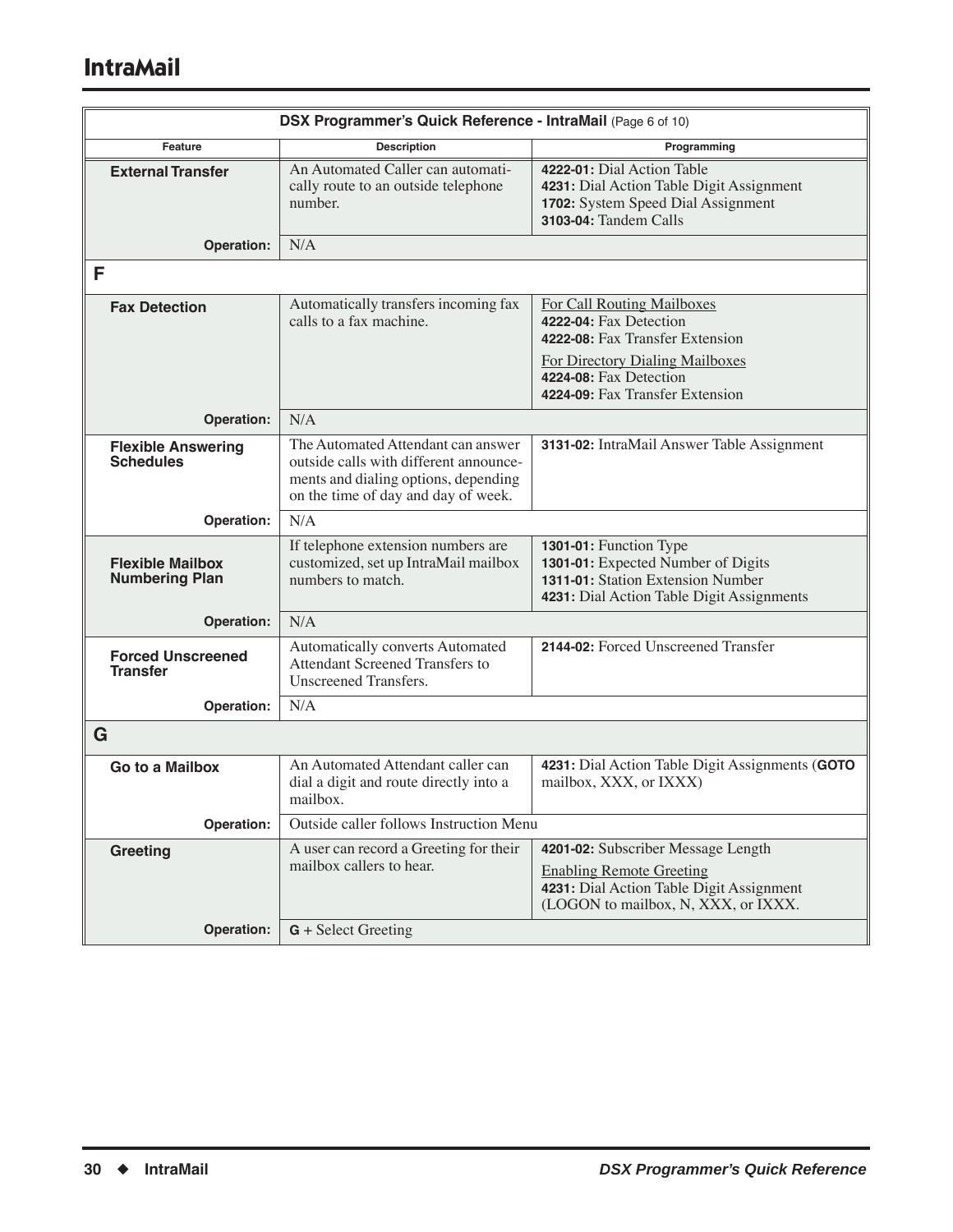|                              | DSX Programmer's Quick Reference - IntraMail (Page 7 of 10)                                                            |                                                                                                                                                                                                                                                                                                                 |
|------------------------------|------------------------------------------------------------------------------------------------------------------------|-----------------------------------------------------------------------------------------------------------------------------------------------------------------------------------------------------------------------------------------------------------------------------------------------------------------|
| <b>Feature</b>               | <b>Description</b>                                                                                                     | Programming                                                                                                                                                                                                                                                                                                     |
| <b>Group Mailbox</b>         | Subscribers in the same group can<br>share a Group Mailbox.                                                            | Programming a Ring Group Mailbox<br>2113-02: Ring Group<br>2141-01: Station Mailbox Type<br>For a Subscriber Mailbox<br>2211-01: Mailbox Type (1)<br>221x: Subscriber Mailbox options<br>For a Routing Mailbox<br>2211-01: Mailbox Type (2)<br>2211-01: Routing Mailbox Number<br>422x: Routing Mailbox Options |
|                              |                                                                                                                        | Programming a UCD Group Mailbox<br>Set up UCD Hunting<br>For a Subscriber Mailbox<br>2311-01: UCD Group Mailbox Type (1)<br>23xx: Subscriber Mailbox options<br>For a Routing Mailbox<br>2311-01: Mailbox Type (2)<br>2311-01: UCD Group Routing Mailbox Number<br>422x: Routing Mailbox Options                |
| Operation:                   | N/A                                                                                                                    |                                                                                                                                                                                                                                                                                                                 |
| <b>Guest Mailbox</b>         | An outside party can have their own<br>mailbox for receiving and sending<br>messages.                                  | 2141-01: Station Mailbox Type (1)<br>See Subscriber Mailbox for more.                                                                                                                                                                                                                                           |
| <b>Operation:</b>            | See Subscriber Mailbox for more.                                                                                       |                                                                                                                                                                                                                                                                                                                 |
| Н                            |                                                                                                                        |                                                                                                                                                                                                                                                                                                                 |
| <b>Hang Up</b>               | An automated Attendant option that<br>immediately hangs up the outside call.                                           | 4231: Dial Action Table Digit Assignments                                                                                                                                                                                                                                                                       |
| Operation:                   | N/A                                                                                                                    |                                                                                                                                                                                                                                                                                                                 |
| L                            |                                                                                                                        |                                                                                                                                                                                                                                                                                                                 |
| <b>Listening to Messages</b> | While or after listening to a message,<br>an extension user has many message<br>handling options from which to choose. | 4201-03: Message Backup/Go Ahead Time                                                                                                                                                                                                                                                                           |
| Operation:                   | Log onto your mailbox $+ L$                                                                                            |                                                                                                                                                                                                                                                                                                                 |
| <b>Log Onto Voice Mail</b>   | An extension user can press V-MAIL<br>to go onto (access) their mailbox.                                               | Remotely Logging Onto a Mailbox through the<br><b>Automated Attendant</b><br>4231: Dial Action Table Digit Assignments<br>(LOGON + mailbox, N, XXX, or IXXX)                                                                                                                                                    |
| Operation:                   | <b>V-MAIL or INTERCOM + <math>*8</math></b>                                                                            |                                                                                                                                                                                                                                                                                                                 |
| M                            |                                                                                                                        |                                                                                                                                                                                                                                                                                                                 |
| <b>Make Call</b>             | A Subscriber Mailbox user can dial<br>MC to return a call without knowing<br>their caller's number.                    | <b>3121-01:</b> Caller ID Type<br>1611-06: Caller ID Detection Timer<br>3131-01: Pass Caller ID to Voice Mail<br>3711-01: Caller ID Callback Route Type<br>3711-01: Caller ID Callback Line<br>3711-01: Caller ID Callback Group                                                                                |
| Operation:                   | Log onto your mailbox $+ L + MC$                                                                                       |                                                                                                                                                                                                                                                                                                                 |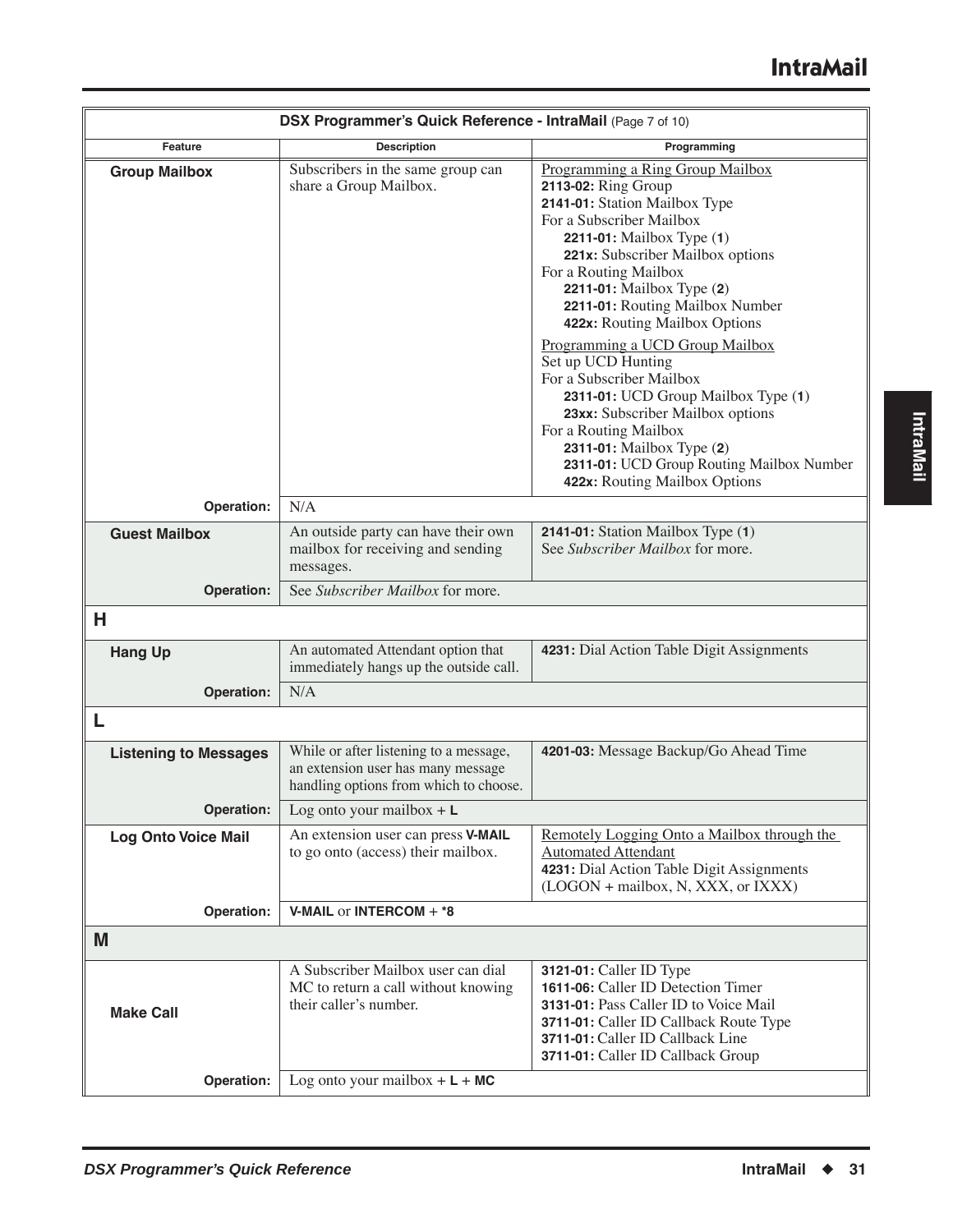|                                             | DSX Programmer's Quick Reference - IntraMail (Page 8 of 10)                                                                  |                                                                                                                                                                                                                                                                                                                                                                                                                                                                                                                                                                                                                                                                                                                                                                                                                                                                                                                                                                                                                                    |
|---------------------------------------------|------------------------------------------------------------------------------------------------------------------------------|------------------------------------------------------------------------------------------------------------------------------------------------------------------------------------------------------------------------------------------------------------------------------------------------------------------------------------------------------------------------------------------------------------------------------------------------------------------------------------------------------------------------------------------------------------------------------------------------------------------------------------------------------------------------------------------------------------------------------------------------------------------------------------------------------------------------------------------------------------------------------------------------------------------------------------------------------------------------------------------------------------------------------------|
| Feature                                     | <b>Description</b>                                                                                                           | Programming                                                                                                                                                                                                                                                                                                                                                                                                                                                                                                                                                                                                                                                                                                                                                                                                                                                                                                                                                                                                                        |
| <b>Message Length</b>                       | Set the maximum length of a message<br>that can be left in a user's mailbox.                                                 | 4201-02: Subscriber Message Length<br>4201-01: Non-Subscriber Message Length                                                                                                                                                                                                                                                                                                                                                                                                                                                                                                                                                                                                                                                                                                                                                                                                                                                                                                                                                       |
| <b>Operation:</b>                           | N/A                                                                                                                          |                                                                                                                                                                                                                                                                                                                                                                                                                                                                                                                                                                                                                                                                                                                                                                                                                                                                                                                                                                                                                                    |
| <b>Message Notification</b>                 | Dials a telephone number to let the<br>recipient know there are new mes-<br>sages in their mailbox.                          | Programming that Applies to All Types of Message<br>Notification<br>4112-01: Outgoing Dial 9 Group<br>4111-02: Voice Mail Port Class of Service<br>4111-03: Voice Mail Port Toll Restriction Level<br>(Day)<br>4114-04: Voice Mail Port Toll Restriction Level<br>(Night)<br>4113: Voice Mail Port Outgoing Line Access<br>4114: Outgoing Line Group Access<br>4202-06: Number of Callout Attempts<br>2143-04: Message Waiting Lamp (Yes)<br>Unique Programming for Non-pager Message<br>Notification<br>4202-01: Wait Between Non-Pager Callout<br>Attempts<br>4202-03: Wait Between Busy Non-Pager Callout<br>Attempts<br>4202-04: Wait Between RNA Non-Pager Callout<br>Attempts<br>4202-05: Wait for Answer Non-Pager Callout<br>Attempts<br>Unique Programming for Digital Pager Message<br>Notification<br>4202-08: Digital Pager Callback Number<br>4202-09: Delay in Dialing Digital Pager Callback<br>Number<br>4202-02: Wait Between Digital Pager Callout<br>Attempts<br>4202-07: Send Pager Callout Until Acknowledged |
| Operation:                                  | Log onto mailbox $+OP + N$                                                                                                   |                                                                                                                                                                                                                                                                                                                                                                                                                                                                                                                                                                                                                                                                                                                                                                                                                                                                                                                                                                                                                                    |
| <b>Message on Hold</b>                      | A prerecorded message can play to<br>callers while they wait on Hold.                                                        | 3103-05: Music on Hold Source (5)<br>4201-02: Subscriber Message Length                                                                                                                                                                                                                                                                                                                                                                                                                                                                                                                                                                                                                                                                                                                                                                                                                                                                                                                                                            |
| <b>Operation:</b>                           | To record from admin mailbox: $SA + 1$                                                                                       |                                                                                                                                                                                                                                                                                                                                                                                                                                                                                                                                                                                                                                                                                                                                                                                                                                                                                                                                                                                                                                    |
| <b>Message Playback</b><br><b>Direction</b> | An extension user can listen to their<br>messages in either LIFO (last-in-first-<br>out) or FIFO (first-in-first-out) order. | 2143-01: Message Playback Order                                                                                                                                                                                                                                                                                                                                                                                                                                                                                                                                                                                                                                                                                                                                                                                                                                                                                                                                                                                                    |
| Operation:                                  | N/A                                                                                                                          |                                                                                                                                                                                                                                                                                                                                                                                                                                                                                                                                                                                                                                                                                                                                                                                                                                                                                                                                                                                                                                    |
| <b>Message Retention</b>                    | Automatically deletes a mailbox's<br>messages after a preset time.                                                           | 2142-02: Message Retention                                                                                                                                                                                                                                                                                                                                                                                                                                                                                                                                                                                                                                                                                                                                                                                                                                                                                                                                                                                                         |
| Operation:                                  | N/A                                                                                                                          |                                                                                                                                                                                                                                                                                                                                                                                                                                                                                                                                                                                                                                                                                                                                                                                                                                                                                                                                                                                                                                    |
| <b>Message Storage Limit</b>                | Sets how many messages a mailbox<br>can store.                                                                               | 2142-01: Number of Messages                                                                                                                                                                                                                                                                                                                                                                                                                                                                                                                                                                                                                                                                                                                                                                                                                                                                                                                                                                                                        |
| Operation:                                  | N/A                                                                                                                          |                                                                                                                                                                                                                                                                                                                                                                                                                                                                                                                                                                                                                                                                                                                                                                                                                                                                                                                                                                                                                                    |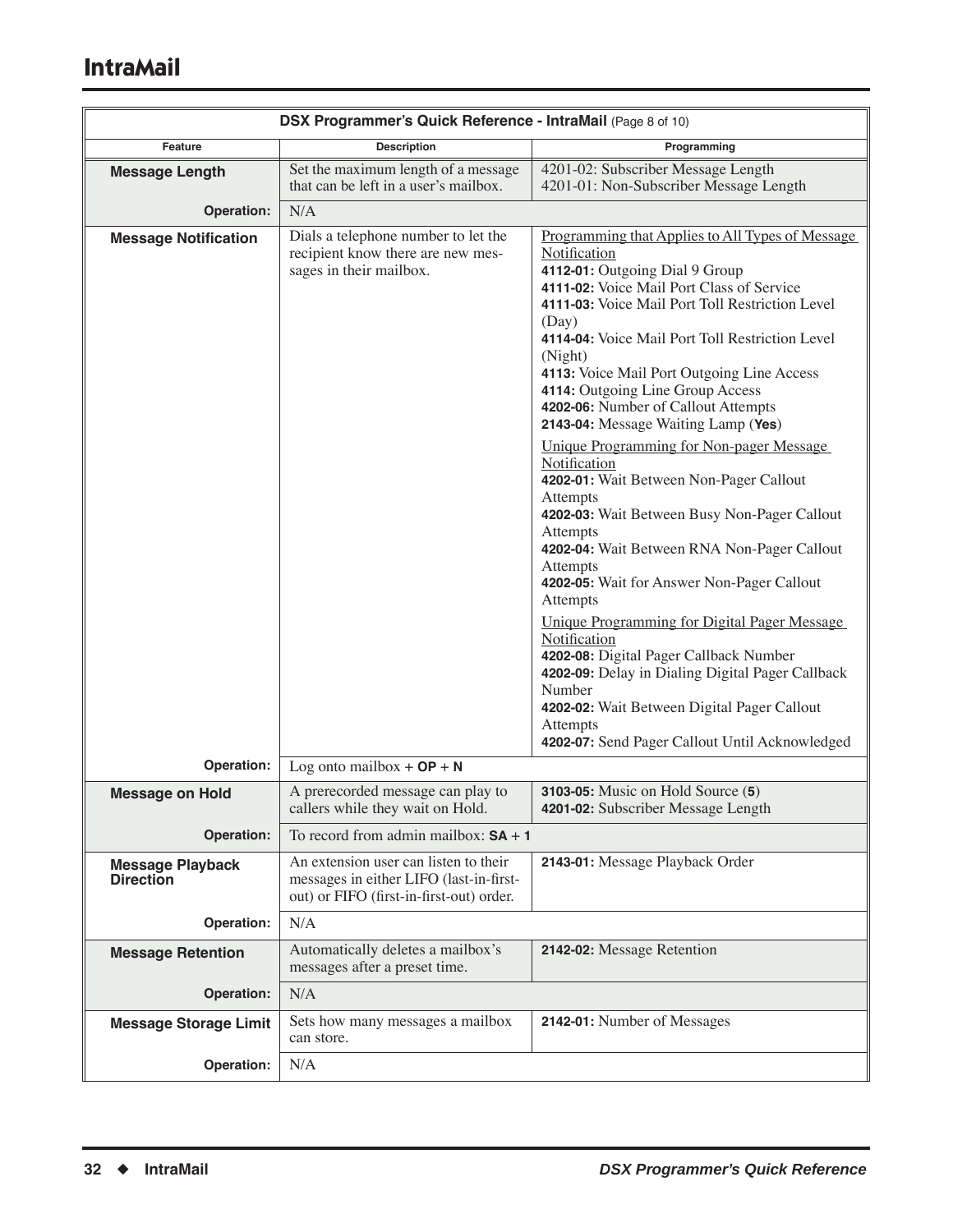| DSX Programmer's Quick Reference - IntraMail (Page 9 of 10)                  |                                                                                                                                                                                              |                                                                                                                                                                                                               |  |
|------------------------------------------------------------------------------|----------------------------------------------------------------------------------------------------------------------------------------------------------------------------------------------|---------------------------------------------------------------------------------------------------------------------------------------------------------------------------------------------------------------|--|
| Feature                                                                      | <b>Description</b>                                                                                                                                                                           | Programming                                                                                                                                                                                                   |  |
| <b>Message Waiting</b><br>Lamp                                               | The Ring/Message Lamp flashes when<br>the user has new messages waiting in<br>their mailbox.                                                                                                 | 2143-04: Message Waiting Lamp                                                                                                                                                                                 |  |
| Operation:                                                                   | N/A                                                                                                                                                                                          |                                                                                                                                                                                                               |  |
| <b>Multiple Company</b><br>Greetings                                         | By assigning a unique Answer Table<br>to each line, a single IntraMail system<br>can provide individual greetings and<br>dialing options for several companies.                              | 3131-02: IntraMail Answer Table Assignment                                                                                                                                                                    |  |
| Operation:                                                                   | N/A                                                                                                                                                                                          |                                                                                                                                                                                                               |  |
| N                                                                            |                                                                                                                                                                                              |                                                                                                                                                                                                               |  |
| <b>Next Call Routing</b><br><b>Mailbox</b>                                   | Provides callers with additional dial-<br>ing options after they leave a mes-<br>sage in an extension's mailbox<br>(depending on the setting of the Next<br>Call Routing Mailbox Dial Mode). | Programming Subscriber Mailboxes<br>2144-04: Next Call Routing Mailbox<br>2144-03: Dialing Option<br><b>Programming Announcement Mailboxes</b><br>4223-03: Next Call Routing Mailbox<br>4223-01: Repeat Count |  |
|                                                                              |                                                                                                                                                                                              | 4223-02: Hang Up After                                                                                                                                                                                        |  |
| Operation:                                                                   | N/A                                                                                                                                                                                          |                                                                                                                                                                                                               |  |
| Q                                                                            |                                                                                                                                                                                              |                                                                                                                                                                                                               |  |
| <b>Quick Message</b>                                                         | Automated Attendant callers can dial<br>a digit followed by an extension num-<br>ber to leave a message directly in a<br>user's mailbox.                                                     | 4231: Dial Action Table Digit Assignments (REC1<br>or REC2)<br>4201-01: Non-Subscriber Message Length                                                                                                         |  |
| Operation:                                                                   | To leave a Quick Message: Dial * + Leave message                                                                                                                                             |                                                                                                                                                                                                               |  |
| S                                                                            |                                                                                                                                                                                              |                                                                                                                                                                                                               |  |
| <b>Screened Transfer</b>                                                     | Similar to telephone system screened<br>transfers in which the transferring<br>party controls the transfer.                                                                                  | 4231: Dial Action Table Digit Assignment (1)<br>4222-03: Screened Transfer Timeout                                                                                                                            |  |
| Operation:                                                                   | N/A                                                                                                                                                                                          |                                                                                                                                                                                                               |  |
| <b>Subscriber Mailbox</b>                                                    | The mailbox type normally used for<br>telephone system extensions.                                                                                                                           | 2141-01: Station Mailbox Type (1)<br>2143-04: Message Waiting Lamp<br>4201-02: Subscriber Message Length<br>4201-01: Non-Subscriber Message Length                                                            |  |
| <b>Operation:</b>                                                            | N/A                                                                                                                                                                                          |                                                                                                                                                                                                               |  |
| <b>System Administrator</b><br><b>System Administrator</b><br><b>Mailbox</b> | The extension user that has IntraMail<br>system administration capabilities.                                                                                                                 | 2142-03: System Administrator                                                                                                                                                                                 |  |
| Operation:                                                                   | Log onto admin mailbox $+$ SA                                                                                                                                                                |                                                                                                                                                                                                               |  |
| <b>System Re-initialization</b>                                              | Re-initializing IntraMail returns all<br>programmed options to their default<br>values.                                                                                                      | 9011: System Initialization                                                                                                                                                                                   |  |
| Operation:                                                                   | To initialize: INTERCOM + $\#^* \#^*$ + NECDSX + 9011 + HOLD + 1 + HOLD                                                                                                                      |                                                                                                                                                                                                               |  |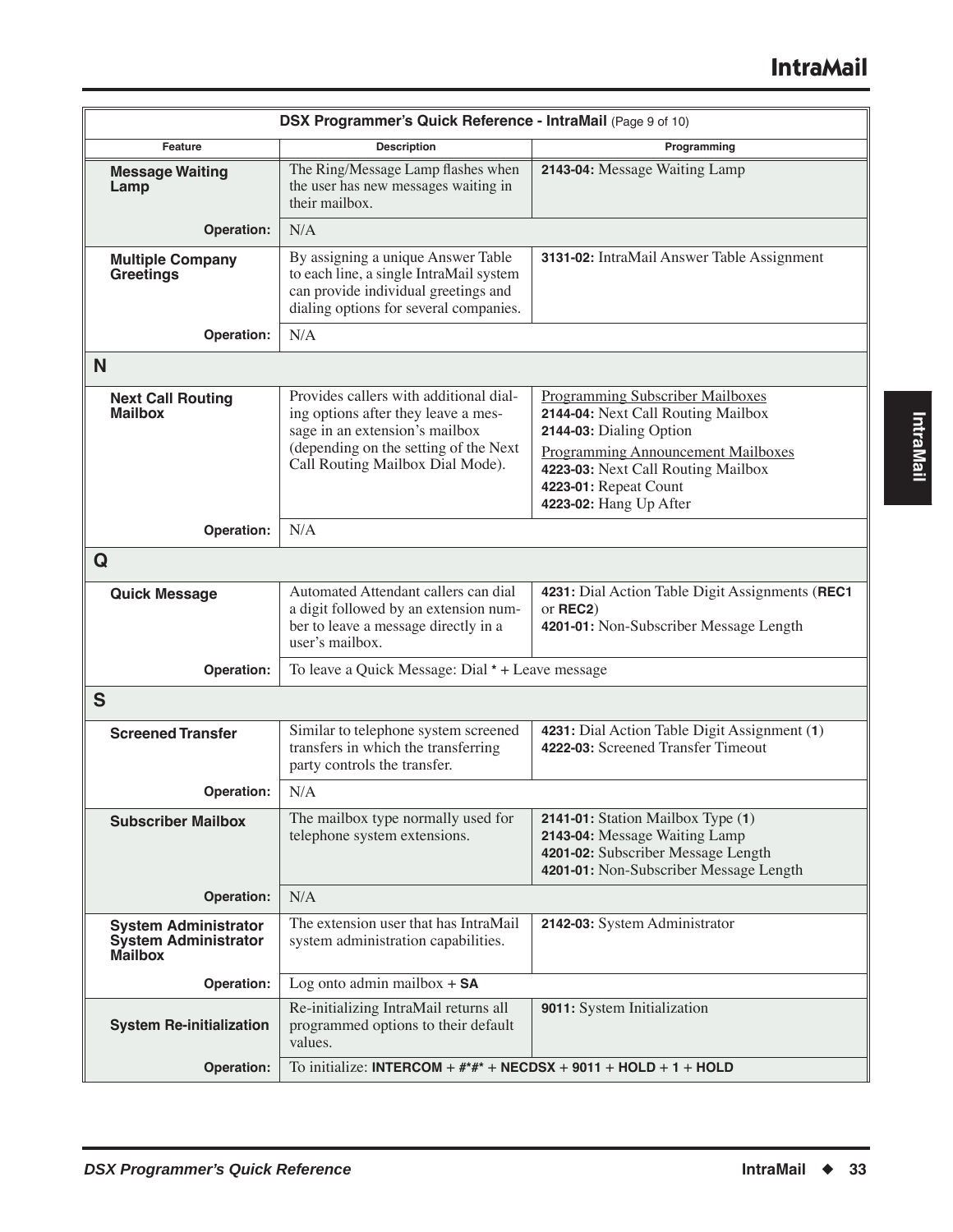# **IntraMail**

| DSX Programmer's Quick Reference - IntraMail (Page 10 of 10) |                                                                                                                         |                                                                                                                                                                                                                                                                                                                                                                                                                                                                                                                                                                                                                                                                                                                                                                                                                                                                                                                                                                                                                |
|--------------------------------------------------------------|-------------------------------------------------------------------------------------------------------------------------|----------------------------------------------------------------------------------------------------------------------------------------------------------------------------------------------------------------------------------------------------------------------------------------------------------------------------------------------------------------------------------------------------------------------------------------------------------------------------------------------------------------------------------------------------------------------------------------------------------------------------------------------------------------------------------------------------------------------------------------------------------------------------------------------------------------------------------------------------------------------------------------------------------------------------------------------------------------------------------------------------------------|
| Feature                                                      | <b>Description</b>                                                                                                      | Programming                                                                                                                                                                                                                                                                                                                                                                                                                                                                                                                                                                                                                                                                                                                                                                                                                                                                                                                                                                                                    |
| T                                                            |                                                                                                                         |                                                                                                                                                                                                                                                                                                                                                                                                                                                                                                                                                                                                                                                                                                                                                                                                                                                                                                                                                                                                                |
| <b>Transfer to a UCD</b><br>Group                            | The Automated Attendant can trans-<br>fer outside callers to UCD Group<br>master numbers.                               | 4231: Dial Action Table Digit Assignment (1 or 2<br>to master number).                                                                                                                                                                                                                                                                                                                                                                                                                                                                                                                                                                                                                                                                                                                                                                                                                                                                                                                                         |
| Operation:                                                   | N/A                                                                                                                     |                                                                                                                                                                                                                                                                                                                                                                                                                                                                                                                                                                                                                                                                                                                                                                                                                                                                                                                                                                                                                |
| U                                                            |                                                                                                                         |                                                                                                                                                                                                                                                                                                                                                                                                                                                                                                                                                                                                                                                                                                                                                                                                                                                                                                                                                                                                                |
| <b>Undefined Routing</b>                                     | A dial pad digit for which the Auto-<br>mated Attendant has no routing<br>defined.                                      | 4231: Dial Action Table Digit Assignment (0)                                                                                                                                                                                                                                                                                                                                                                                                                                                                                                                                                                                                                                                                                                                                                                                                                                                                                                                                                                   |
| Operation:                                                   | N/A                                                                                                                     |                                                                                                                                                                                                                                                                                                                                                                                                                                                                                                                                                                                                                                                                                                                                                                                                                                                                                                                                                                                                                |
| <b>Unscreened Transfer</b>                                   | Similar to telephone system<br>unscreened transfers in which the<br>transferring party immediately<br>extends the call. | 4231: Dial Action Table Digit Assignment (2)<br>1603-01: Transfer Recall Time                                                                                                                                                                                                                                                                                                                                                                                                                                                                                                                                                                                                                                                                                                                                                                                                                                                                                                                                  |
| Operation:                                                   | N/A                                                                                                                     |                                                                                                                                                                                                                                                                                                                                                                                                                                                                                                                                                                                                                                                                                                                                                                                                                                                                                                                                                                                                                |
| $\mathbf V$                                                  |                                                                                                                         |                                                                                                                                                                                                                                                                                                                                                                                                                                                                                                                                                                                                                                                                                                                                                                                                                                                                                                                                                                                                                |
| <b>Voice Mail Overflow</b><br>Operation:                     | Insures that IntraMail will pick up<br>calls that don't go through.<br>N/A                                              | <b>Setting Up Group Ring DIL Overflow</b><br>3112-01: Direct Termination in the Day (e.g., 600)<br>3112-04: Direct Termination at Night (e.g., 600)<br>3112-02: Enable Day Overflow (Yes)<br>3112-03: Day Overflow Destination (700)<br>3112-05: Enable Night Overflow (Yes)<br>3112-06: Night Overflow Destination (700)<br>1601-02: DIL No Answer Timer<br>Setting Up UCD Group Overflow<br>See Group Mailbox<br><b>Setting Up DIL Overflow</b><br>3112-02: Enable Day Overflow (Yes)<br>3112-03: Day Overflow Destination (700)<br>3112-05: Enable Night Overflow (Yes)<br>3112-06: Night Overflow Destination (700)<br><b>1601-02:</b> DIL No Answer Timer<br><b>Setting Up Key Ring Overflow</b><br>3112-01: Direct Termination in the Day (CLEAR)<br>3112-02: Enable Day Overflow (Yes)<br>3112-03: Day Overflow Destination (700)<br>3112-04: Direct Termination at Night (CLEAR)<br>3112-05: Enable Night Overflow (Yes)<br>3112-06: Night Overflow Destination (700)<br>1601-01: Line No Answer Timer |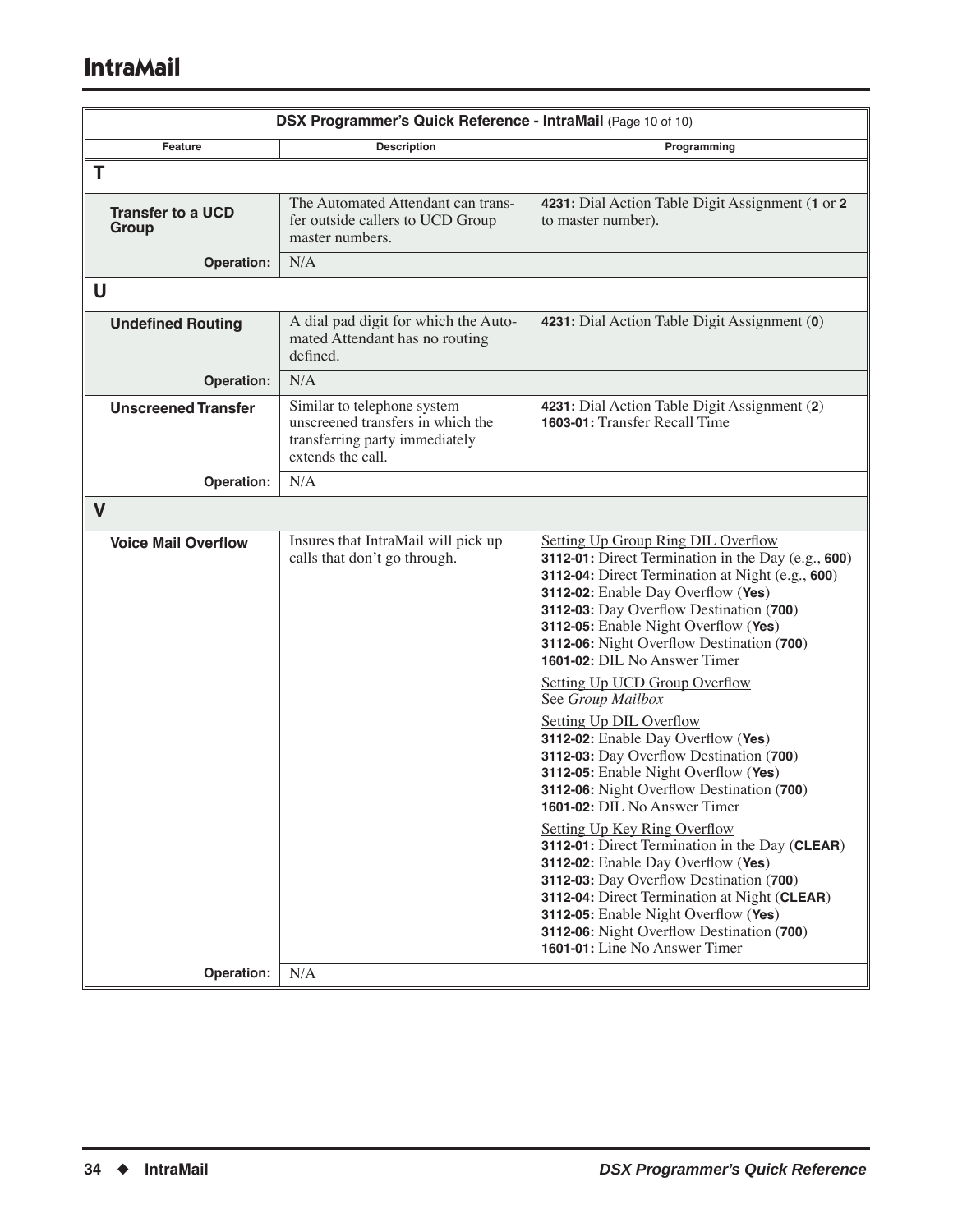# **DS-Series to DSX Program Cross Reference**

# **Cross Reference From DS-Series to DSX**

# **DS-Series to DSX Cross Reference Chart**

| <b>DS to DSX Programming Cross Reference</b> |                                |                    |
|----------------------------------------------|--------------------------------|--------------------|
| <b>DS Program</b>                            | <b>DS Program Description</b>  | <b>DSX Program</b> |
| 0101                                         | <b>Class of Service Option</b> |                    |
|                                              |                                |                    |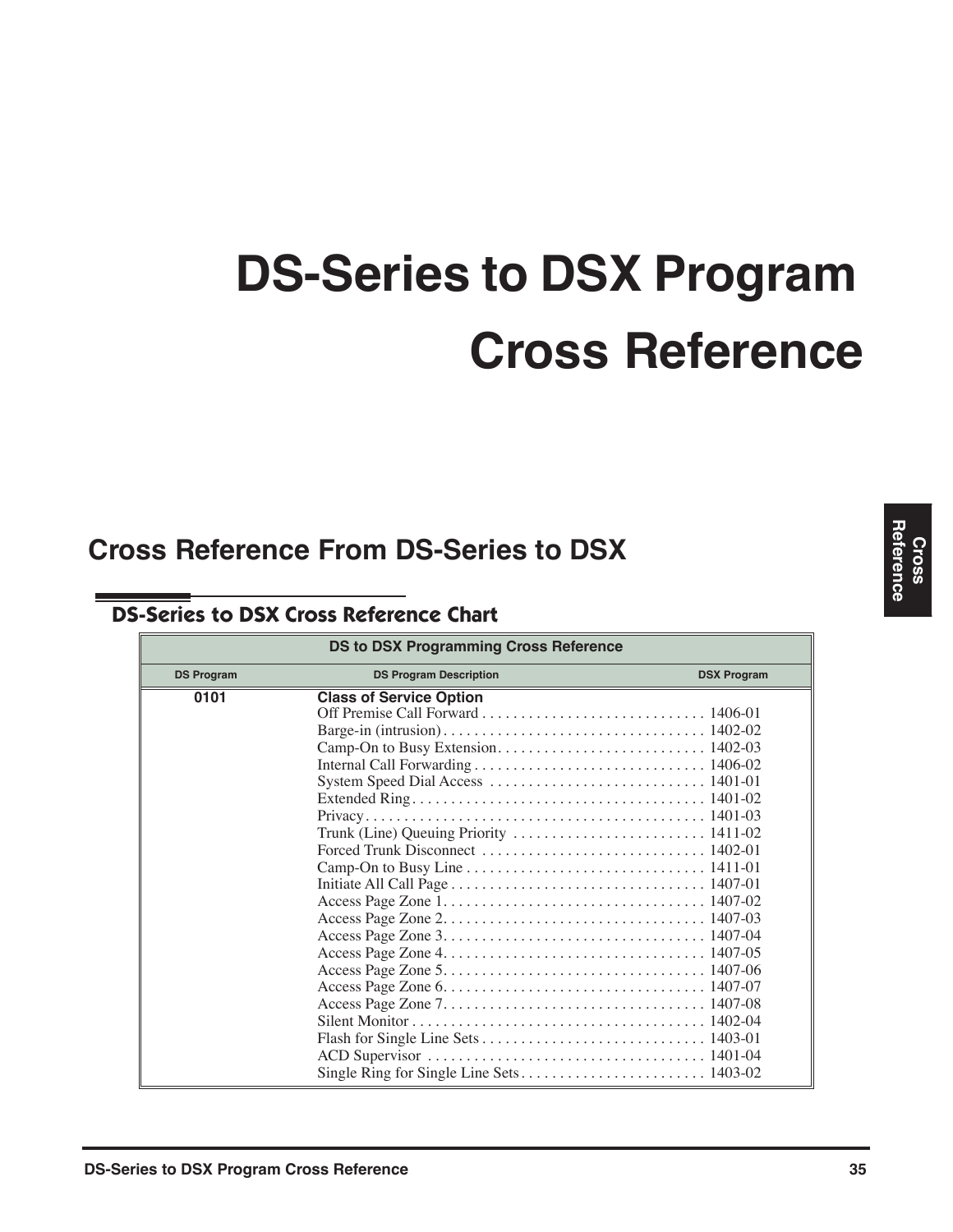| <b>DS to DSX Programming Cross Reference</b> |                                                                                                                                                                                                                                       |                    |
|----------------------------------------------|---------------------------------------------------------------------------------------------------------------------------------------------------------------------------------------------------------------------------------------|--------------------|
| <b>DS Program</b>                            | <b>DS Program Description</b>                                                                                                                                                                                                         | <b>DSX Program</b> |
|                                              | View System Alarms<br>Remote Call Forwarding/Alternate Attendant<br>2nd Call CLID (Extension Level Call Waiting Caller ID)  1404-02<br>Forced Account Codes for Toll Calls Only  1412-06<br>SLT High Voltage Message Waiting  1403-04 |                    |
|                                              |                                                                                                                                                                                                                                       |                    |
| 0201                                         | <b>Tenant Option Programming</b>                                                                                                                                                                                                      |                    |
|                                              | <b>CPRU</b> Relay<br><b>CPRU Relay Page Zone Assignment</b><br>Door1 Relay Page Zone Assignment<br>Door2 Relay Page Zone Assignment                                                                                                   |                    |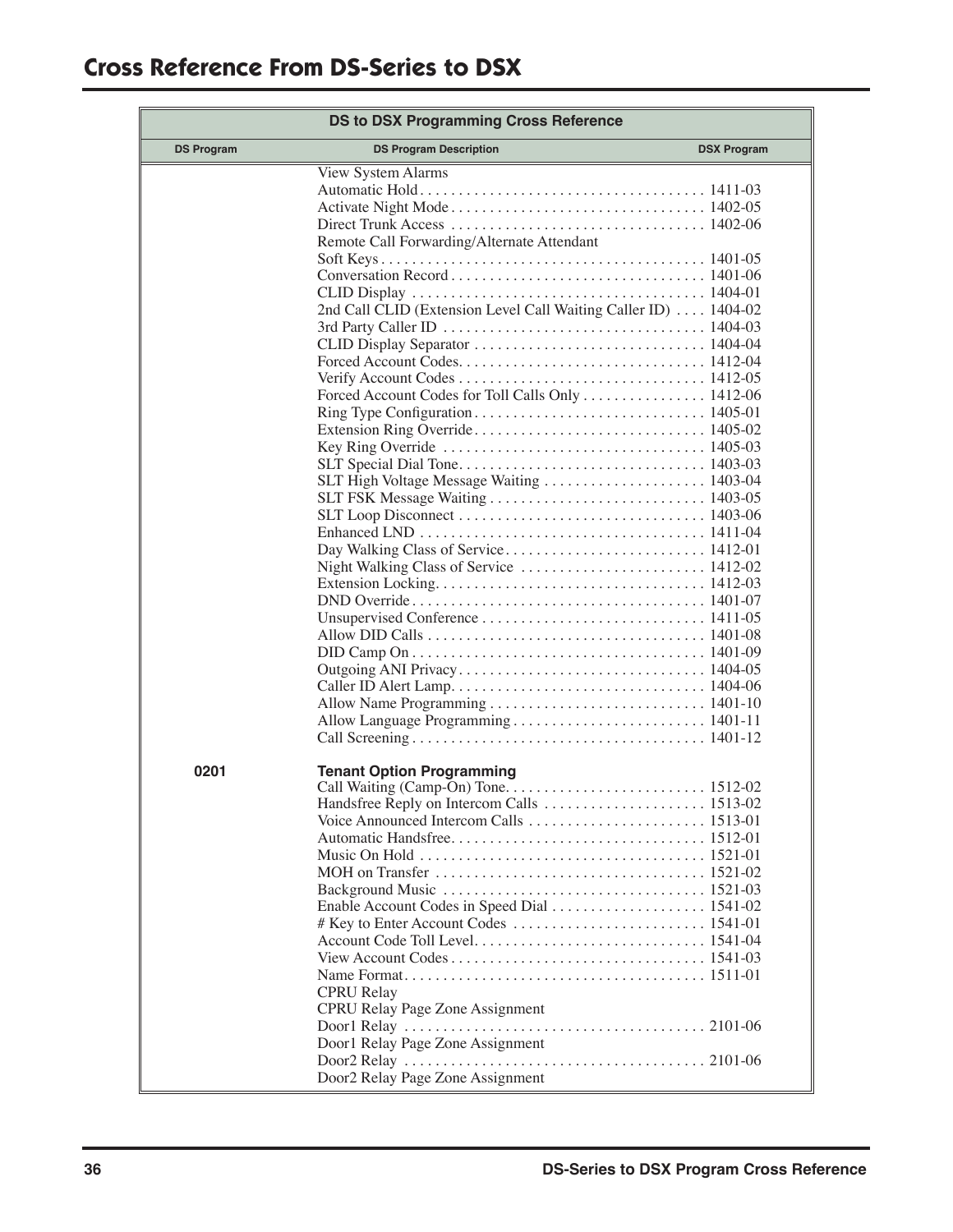| <b>DS to DSX Programming Cross Reference</b> |                                                                                                                          |                    |
|----------------------------------------------|--------------------------------------------------------------------------------------------------------------------------|--------------------|
| <b>DS Program</b>                            | <b>DS Program Description</b>                                                                                            | <b>DSX Program</b> |
| 0202                                         | <b>Ring Over External Page Options</b>                                                                                   |                    |
| 0203                                         | <b>UNA Ringing Over External Page</b><br><b>UNA Ringing Option</b>                                                       |                    |
| 0301                                         | <b>System Options (Part 1)</b><br>A-Law Companding<br>Fixed Baud Rate<br>Modem Installed                                 |                    |
| 0302                                         | <b>System Identification</b>                                                                                             |                    |
| 0401                                         | <b>System Timers</b><br>Modem Reserve<br>Trunk Overflow<br>Centrex Type Feature Key Delay<br>Number of Password Attempts |                    |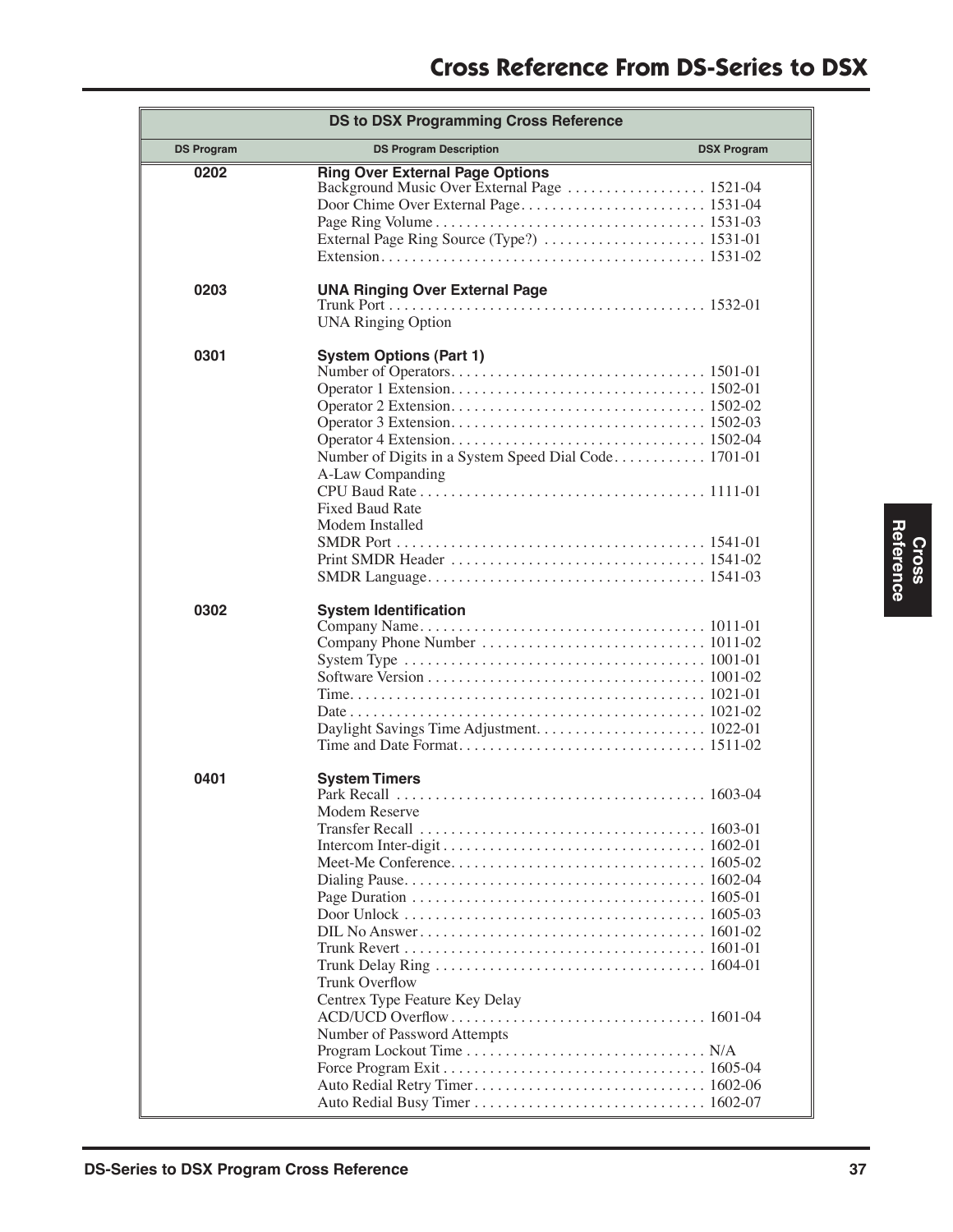| <b>DS to DSX Programming Cross Reference</b> |                                                                                                                                                                                                                             |  |
|----------------------------------------------|-----------------------------------------------------------------------------------------------------------------------------------------------------------------------------------------------------------------------------|--|
| <b>DS Program</b>                            | <b>DS Program Description</b><br><b>DSX Program</b>                                                                                                                                                                         |  |
| 0402                                         | <b>Trunk Timers</b><br>$Camp-On$                                                                                                                                                                                            |  |
|                                              | $\text{PBX/Centrex } \text{Flash } \ldots \ldots \ldots \ldots \ldots \ldots \ldots \ldots \ldots \ldots 1612-04$<br><b>PBX</b> Pause                                                                                       |  |
|                                              | Manual DTMF Tone On $\dots\dots\dots\dots\dots\dots\dots\dots\dots\dots$ 1111-01                                                                                                                                            |  |
|                                              |                                                                                                                                                                                                                             |  |
|                                              | Minimum Double Ring Detection Off Timer 1611-03<br>Maximum Double Ring Detection Off Timer 1611-04                                                                                                                          |  |
|                                              | Pause Timer                                                                                                                                                                                                                 |  |
| 0403                                         | <b>Station Timers</b><br>$Camp$ -On                                                                                                                                                                                         |  |
|                                              | Call Waiting Tone Interval                                                                                                                                                                                                  |  |
|                                              | Hoof Flash Transfer<br><b>Hook Flash Disconnect</b>                                                                                                                                                                         |  |
|                                              | Drop Pulse Send<br><b>DTMF</b> Detect<br><b>Ring No Answer Hunt</b>                                                                                                                                                         |  |
| 0404                                         | <b>Analog Station Timers</b><br>Ringing Frequency                                                                                                                                                                           |  |
|                                              | Maximum Break Time $\ldots \ldots \ldots \ldots \ldots \ldots \ldots \ldots \ldots \ldots 1621-02$<br>Minimum Hookflash Time $\ldots \ldots \ldots \ldots \ldots \ldots \ldots \ldots 1621-05$<br>Minimum Ground Flash Time |  |
|                                              |                                                                                                                                                                                                                             |  |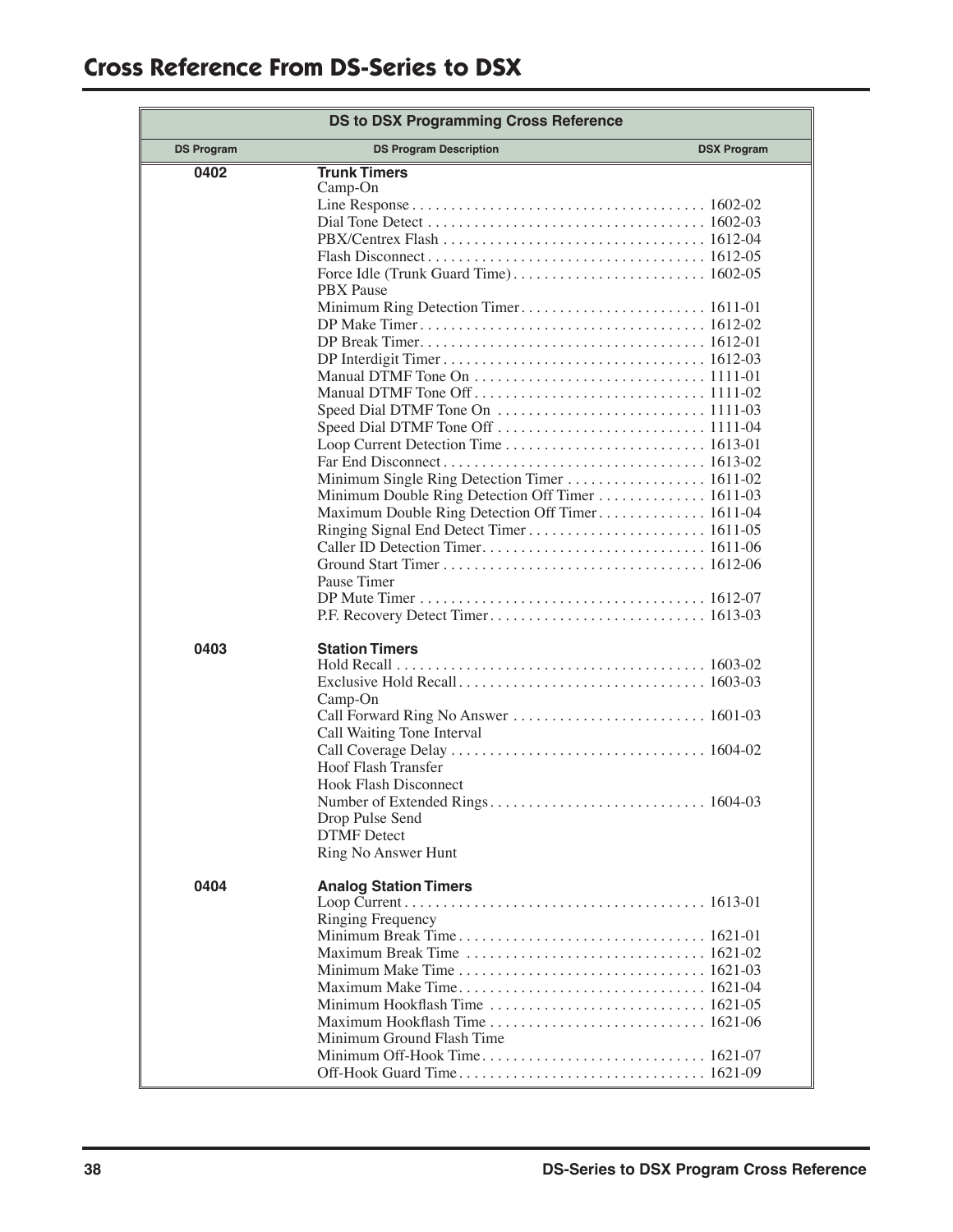| <b>DS to DSX Programming Cross Reference</b> |                                                                                                                                                                                                                                                                                                                                               |  |  |
|----------------------------------------------|-----------------------------------------------------------------------------------------------------------------------------------------------------------------------------------------------------------------------------------------------------------------------------------------------------------------------------------------------|--|--|
| <b>DS Program</b>                            | <b>DS Program Description</b><br><b>DSX Program</b>                                                                                                                                                                                                                                                                                           |  |  |
|                                              |                                                                                                                                                                                                                                                                                                                                               |  |  |
| 0405                                         | <b>T1/E1 Trunk Timers</b><br>Pause Timer<br>Transmit Dial Pulse Make Time  1632-02<br>Receive Dial Pulse Minimum Make Time  1631-04<br>Receive Dial Pulse Maximum Make Time 1631-05<br>Receive Minimum Answer Time 1652-05<br>Receive Maximum Answer Time  1652-06                                                                            |  |  |
|                                              | Receive Flash Maximum Time $\ldots \ldots \ldots \ldots \ldots \ldots \ldots \ldots 1631-07$                                                                                                                                                                                                                                                  |  |  |
| 0406                                         | <b>T1 Trunk Timers</b><br>Transmit Remove Ring Time                                                                                                                                                                                                                                                                                           |  |  |
| 0407                                         | <b>E1 Trunk Timers</b><br>Receive Double Answer Maximum Time 1652-10<br>Receive Seize Acknowledge Minimum Time 1652-01<br>Receive Seize Acknowledge Maximum Time 1652-02<br>Receive Digit Acknowledge Time<br>Receive Digit Acknowledge Minimum Time  1652-03<br>Receive Digit Acknowledge Maximum Time 1652-04<br>Transmit Seize Signal Time |  |  |
| 0408                                         | <b>E1 MFC Timers</b>                                                                                                                                                                                                                                                                                                                          |  |  |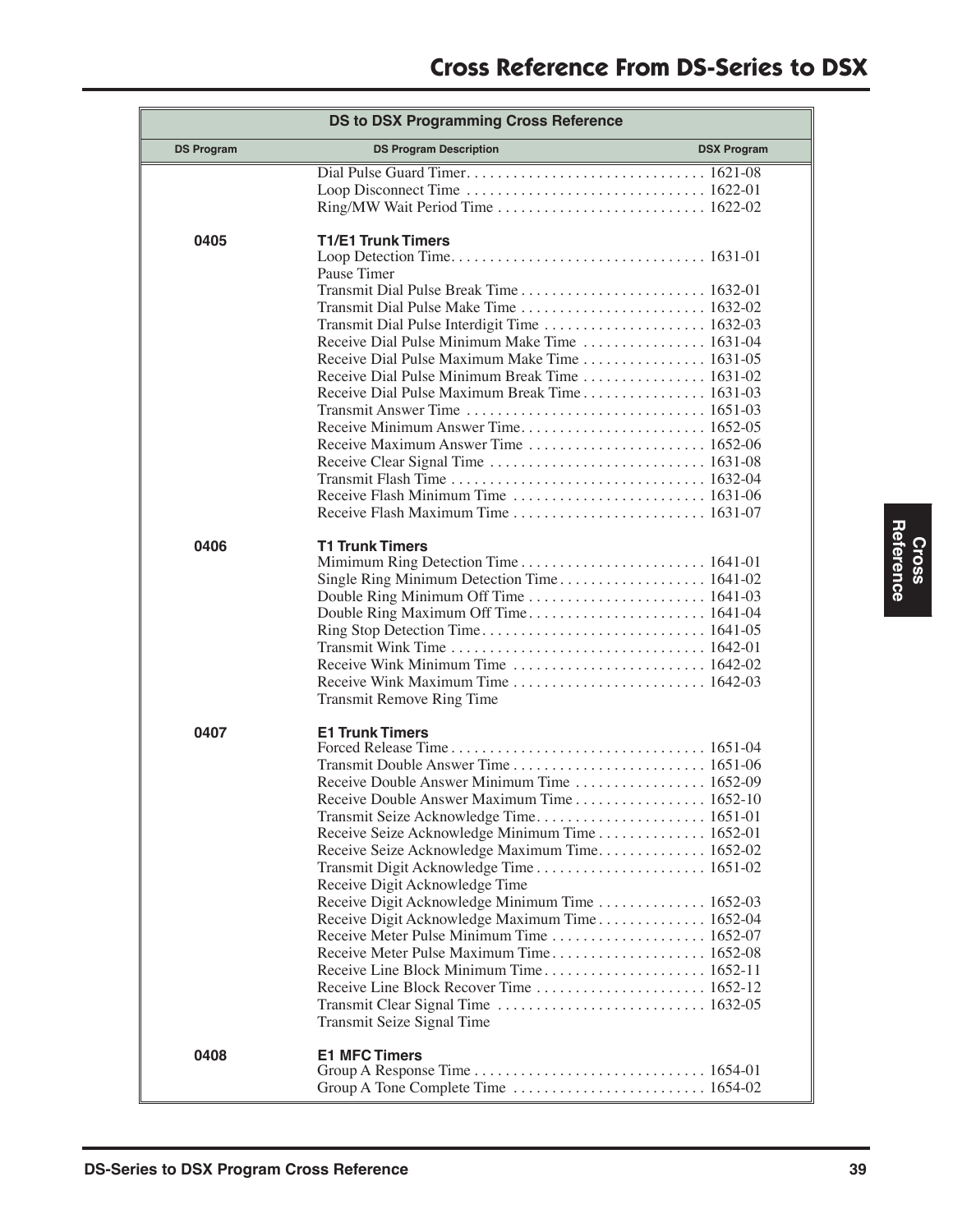| <b>DS to DSX Programming Cross Reference</b> |                                                                                                                                                                                             |                    |
|----------------------------------------------|---------------------------------------------------------------------------------------------------------------------------------------------------------------------------------------------|--------------------|
| <b>DS Program</b>                            | <b>DS Program Description</b>                                                                                                                                                               | <b>DSX Program</b> |
|                                              |                                                                                                                                                                                             |                    |
| 0501                                         | <b>Numbering Plan</b><br>Single Digit Access                                                                                                                                                |                    |
| 0502                                         | Station Extension Assignments 1311-01                                                                                                                                                       |                    |
| 0503                                         |                                                                                                                                                                                             |                    |
| 0505                                         |                                                                                                                                                                                             |                    |
| 0510                                         | <b>ACD/UCD Master Extension Numbers and Names</b>                                                                                                                                           |                    |
| 0511                                         | <b>Ring Group Master Extension Numbers and Names</b><br>Extension Number<br>. 1314-01<br>.<br>Ring Group Ring Type $\ldots \ldots \ldots \ldots \ldots \ldots \ldots \ldots \ldots 2201-02$ |                    |
| 0601                                         | <b>Configure Toll Level Options</b><br><b>Toll Restriction Level</b>                                                                                                                        |                    |
| 0602                                         | 1010 + XXX Equal Access Dialing  3521-01                                                                                                                                                    |                    |
| 0603                                         | 1 + NPA/NXX Dialing 3-Digit Table. 3531-01                                                                                                                                                  |                    |
| 0604                                         | 1 + NPA + NXX Dialing 6-Digit Table 3541-01                                                                                                                                                 |                    |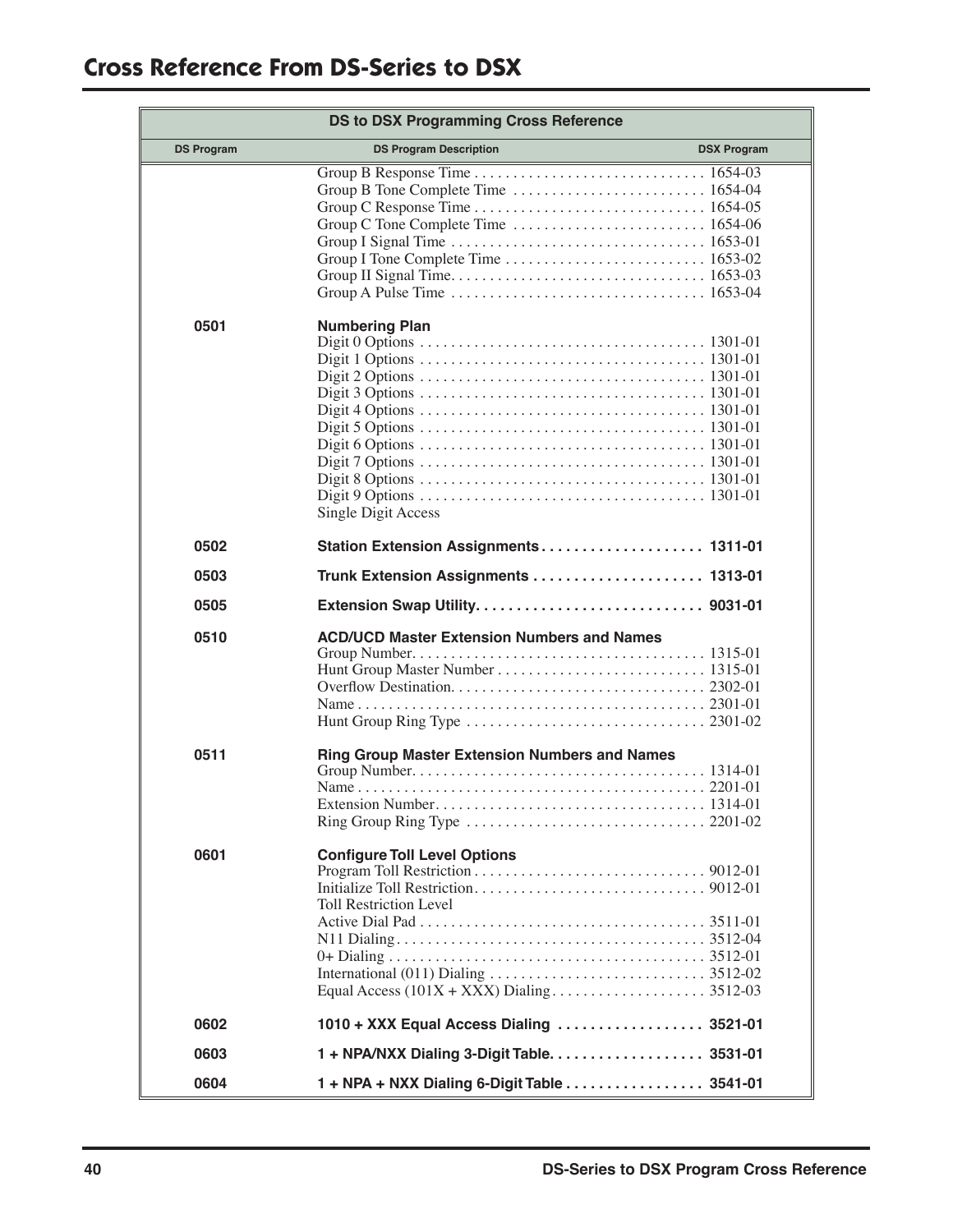| <b>DS to DSX Programming Cross Reference</b> |                                                                                                                                                                                                                          |                    |  |
|----------------------------------------------|--------------------------------------------------------------------------------------------------------------------------------------------------------------------------------------------------------------------------|--------------------|--|
| <b>DS Program</b>                            | <b>DS Program Description</b>                                                                                                                                                                                            | <b>DSX Program</b> |  |
| 0605                                         |                                                                                                                                                                                                                          |                    |  |
| 0606                                         | NPA + NXX Dialing 6-Digit Table  3561-01                                                                                                                                                                                 |                    |  |
| 0610                                         |                                                                                                                                                                                                                          |                    |  |
| 0801                                         | Selectable Display Messages  2501-01                                                                                                                                                                                     |                    |  |
| 1001                                         | <b>Trunk Port Description</b><br>ANI/DNIS (DS2000 Only) $\ldots \ldots \ldots \ldots \ldots \ldots \ldots \ldots \ldots$ 3121-02                                                                                         |                    |  |
| 1002                                         | <b>Trunk Groups</b>                                                                                                                                                                                                      |                    |  |
| 1003                                         | <b>Trunk Options</b><br>Night Ring Type $\ldots \ldots \ldots \ldots \ldots \ldots \ldots \ldots \ldots \ldots \ldots$ 3113-03<br>Extension's Operator (DS2000 Only) $\dots \dots \dots \dots \dots \dots \dots$ 2114-03 |                    |  |
| 1004                                         |                                                                                                                                                                                                                          |                    |  |
| 1005                                         |                                                                                                                                                                                                                          |                    |  |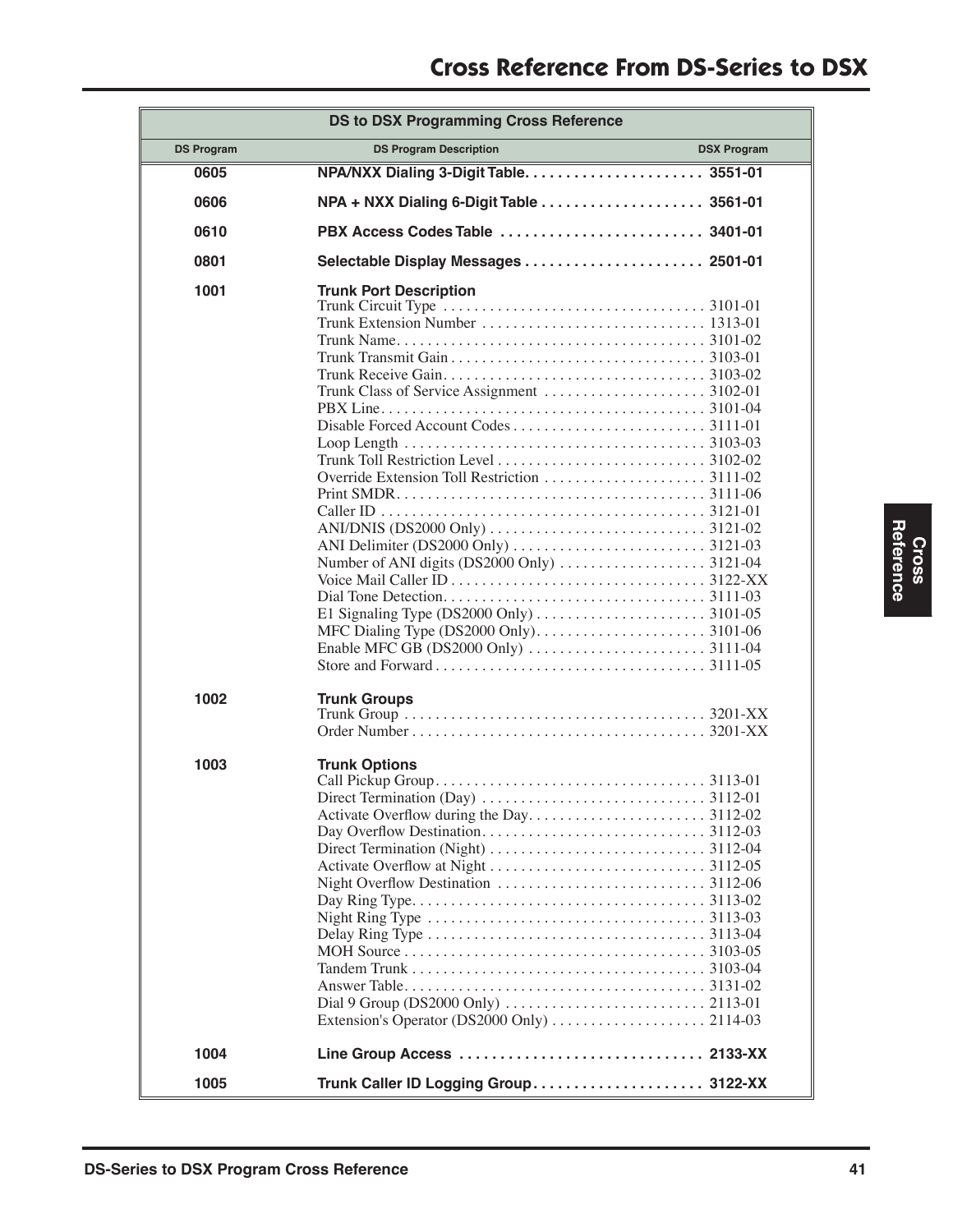| <b>DS to DSX Programming Cross Reference</b> |                                                                            |                    |
|----------------------------------------------|----------------------------------------------------------------------------|--------------------|
| <b>DS Program</b>                            | <b>DS Program Description</b>                                              | <b>DSX Program</b> |
| 1006                                         |                                                                            |                    |
| 1101                                         | <b>System Speed Dial Numbers</b>                                           |                    |
| 1201                                         |                                                                            |                    |
| 1301                                         |                                                                            |                    |
| 1302                                         | Caller ID Outbound Line/Group  3711-01                                     |                    |
| 1303                                         |                                                                            |                    |
| 1304                                         |                                                                            |                    |
| 1305                                         | Foreign Area (FPNA) Exception List Data 3715-XX                            |                    |
| 1401                                         |                                                                            |                    |
| 1402                                         |                                                                            |                    |
| 1403                                         | DID MFC Dialing Category 3302-01                                           |                    |
| 1701                                         | <b>Programmable Function Key Assignments</b><br>Data Key<br>ACD Log On Key |                    |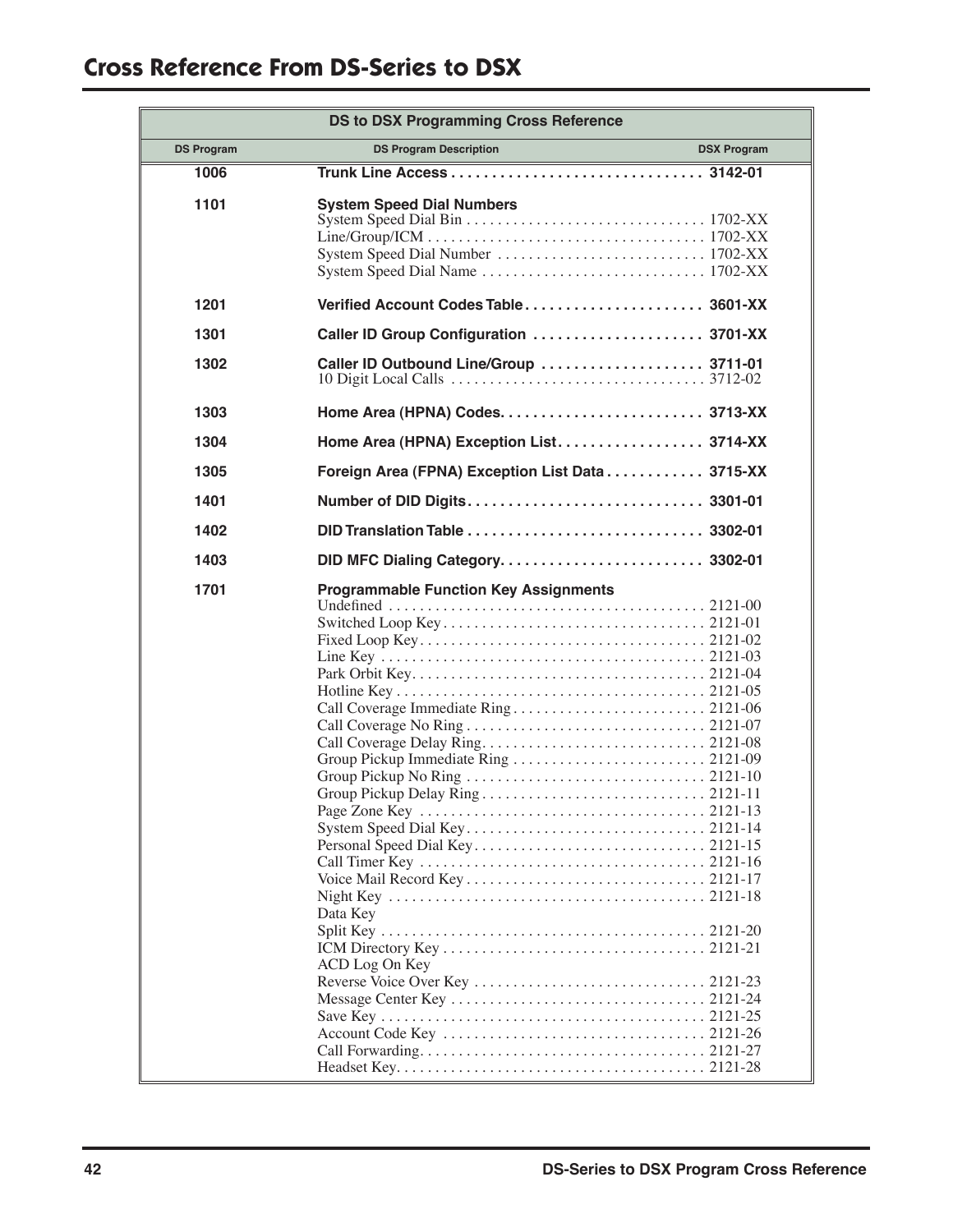| <b>DS to DSX Programming Cross Reference</b> |                                                                 |                    |  |
|----------------------------------------------|-----------------------------------------------------------------|--------------------|--|
| <b>DS Program</b>                            | <b>DS Program Description</b>                                   | <b>DSX Program</b> |  |
| 1702                                         | <b>Personal Speed Dial Key</b>                                  |                    |  |
| 1703                                         | <b>DSS Key Assignment</b>                                       |                    |  |
| 1704                                         | <b>DSS Console Key Assignment</b><br>Data Key<br>ACD Log On Key |                    |  |
| 1705                                         | Soft Key Configuration  2124-XX                                 |                    |  |
| 1801                                         | <b>Extension Port Description</b><br><b>DSS Block Number</b>    |                    |  |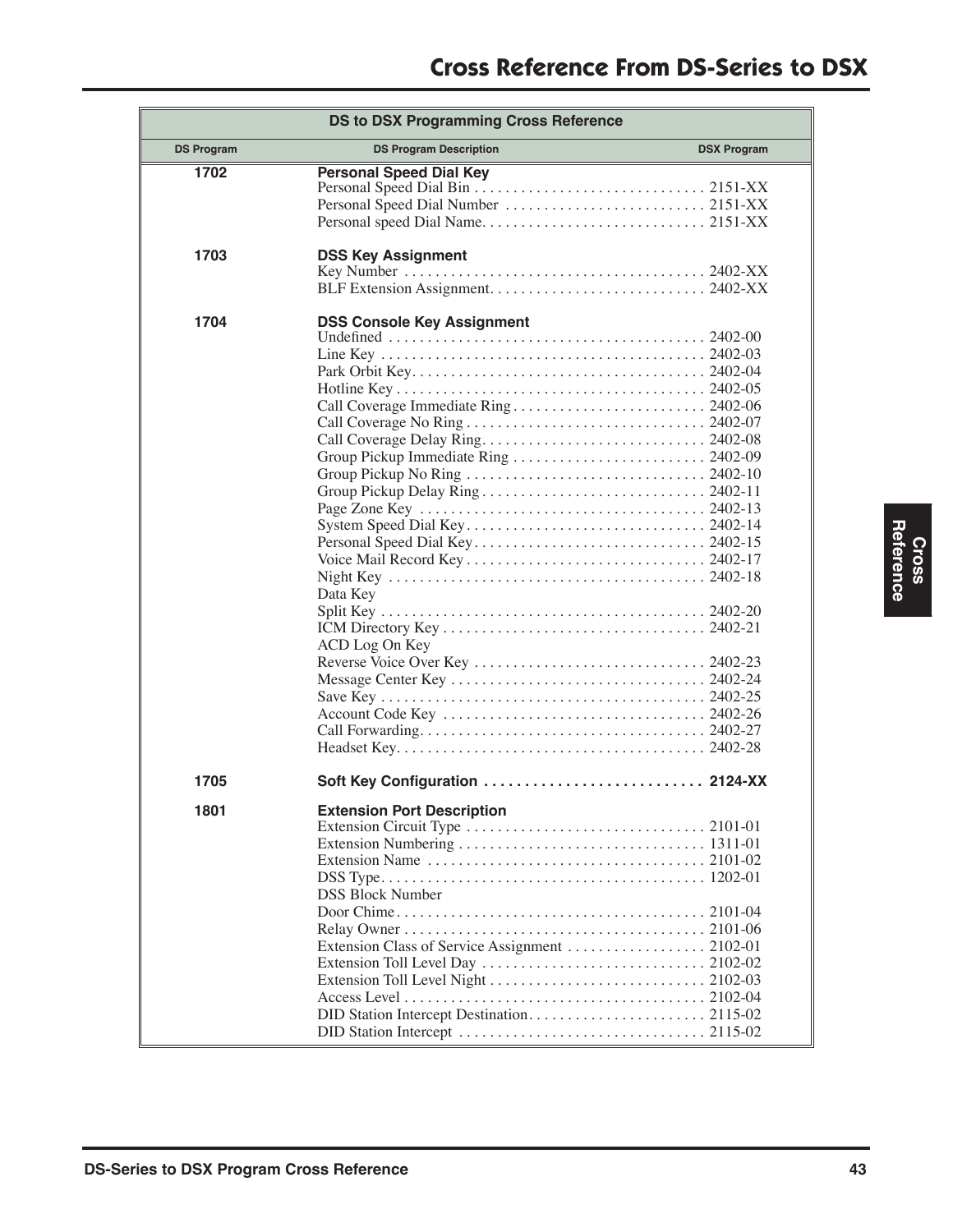# **Cross Reference From DS-Series to DSX**

| <b>DS to DSX Programming Cross Reference</b> |                                                                                       |                    |  |
|----------------------------------------------|---------------------------------------------------------------------------------------|--------------------|--|
| <b>DS Program</b>                            | <b>DS Program Description</b>                                                         | <b>DSX Program</b> |  |
| 1802                                         | <b>Extension Options (Part 1)</b><br>Outgoing ANI ID (DS2000 Only)                    |                    |  |
| 1803                                         | <b>Extension Line Access Assignments</b>                                              |                    |  |
| 1804                                         | <b>Extension Trunk Group Access</b>                                                   |                    |  |
| 1805                                         | <b>Ring Assignments</b>                                                               |                    |  |
| 1806                                         | <b>Ring Type Configuration</b><br>Initialize Ring Type                                |                    |  |
| 1807                                         | <b>Extension Features (Part 2)</b><br>Walking Class of Service Security Code. 1412-xx |                    |  |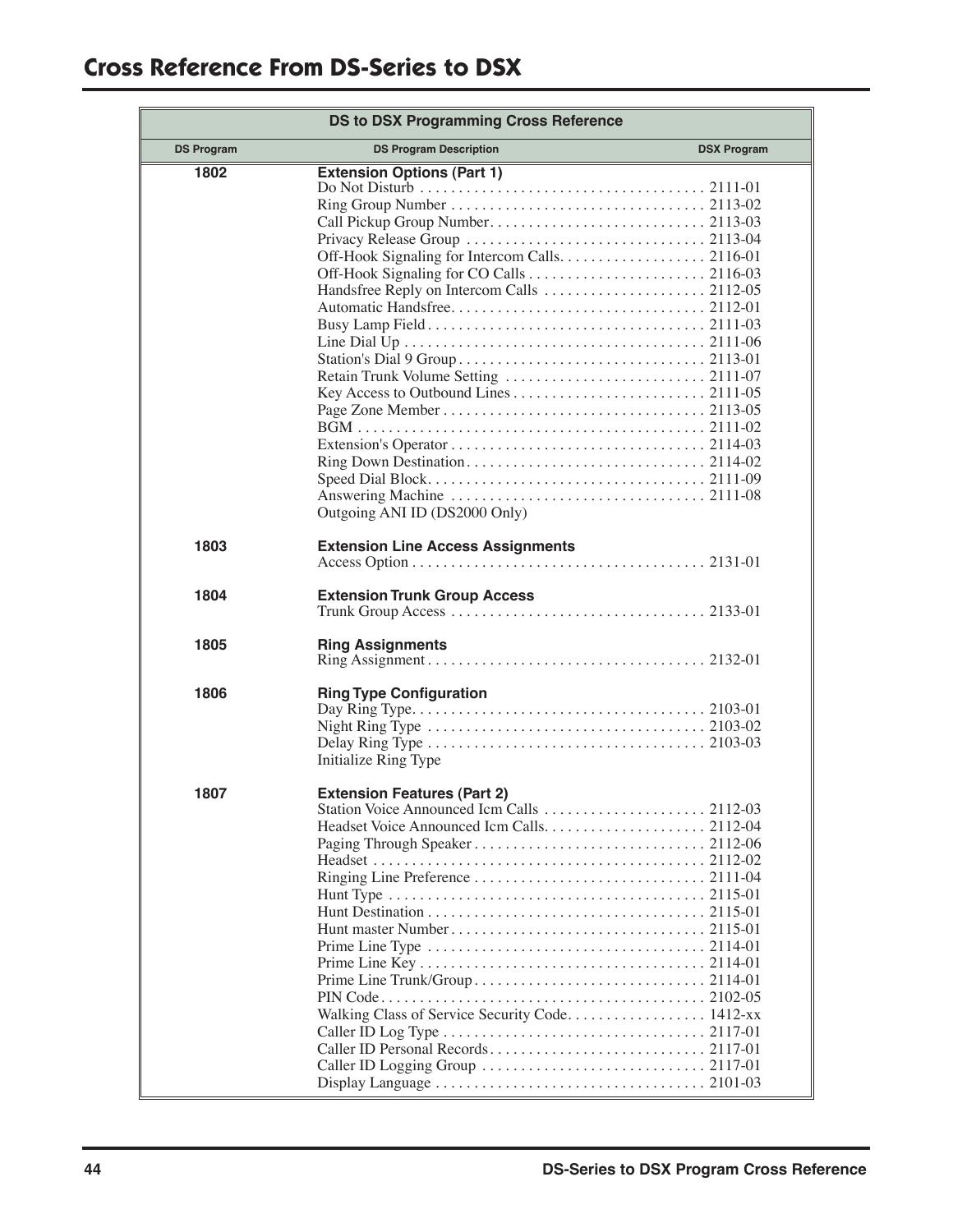| <b>DS to DSX Programming Cross Reference</b> |                                                                                                                                                                                                                                                                                                                                                                                                                                                                                                                                                                          |  |  |  |
|----------------------------------------------|--------------------------------------------------------------------------------------------------------------------------------------------------------------------------------------------------------------------------------------------------------------------------------------------------------------------------------------------------------------------------------------------------------------------------------------------------------------------------------------------------------------------------------------------------------------------------|--|--|--|
| <b>DS Program</b>                            | <b>DS Program Description</b><br><b>DSX Program</b>                                                                                                                                                                                                                                                                                                                                                                                                                                                                                                                      |  |  |  |
| 1808                                         | <b>IntraMail Subscriber Mailbox Options</b><br>Auto Attendant Do Not Disturb  2144-01                                                                                                                                                                                                                                                                                                                                                                                                                                                                                    |  |  |  |
| 8001                                         | <b>Voice Mail Setup</b><br>Voice Mail Type $\dots \dots \dots \dots \dots \dots \dots \dots \dots \dots \dots \dots$ 4101-01                                                                                                                                                                                                                                                                                                                                                                                                                                             |  |  |  |
| 8002                                         | <b>Voice Mail Options (Part 1)</b>                                                                                                                                                                                                                                                                                                                                                                                                                                                                                                                                       |  |  |  |
| 8003                                         | <b>Voice Mail Options (Part 2)</b>                                                                                                                                                                                                                                                                                                                                                                                                                                                                                                                                       |  |  |  |
| 8004                                         | <b>IntraMail System Options</b><br>Subscriber Message Length  4201-02<br>Non-Subscriber Message Length  4201-01<br>Fax Extension<br>Digital Pager Callback Number  4202-08<br>Delay in Dialing Digital Pager Callback Number 4202-09<br>Wait Between Digital Pager Callout Attempts  4202-02<br>Wait Between Non-Pager Callout Attempts  4202-01<br>Wait Between Busy Non-Pager Callout Attempts 4202-03<br>Wait Between RNA Non-Pager Callout Attempts. 4202-04<br>Wait for Answer Non-Pager Callout Attempts 4202-05<br>Send Pager Callout Until Acknowledged  4202-07 |  |  |  |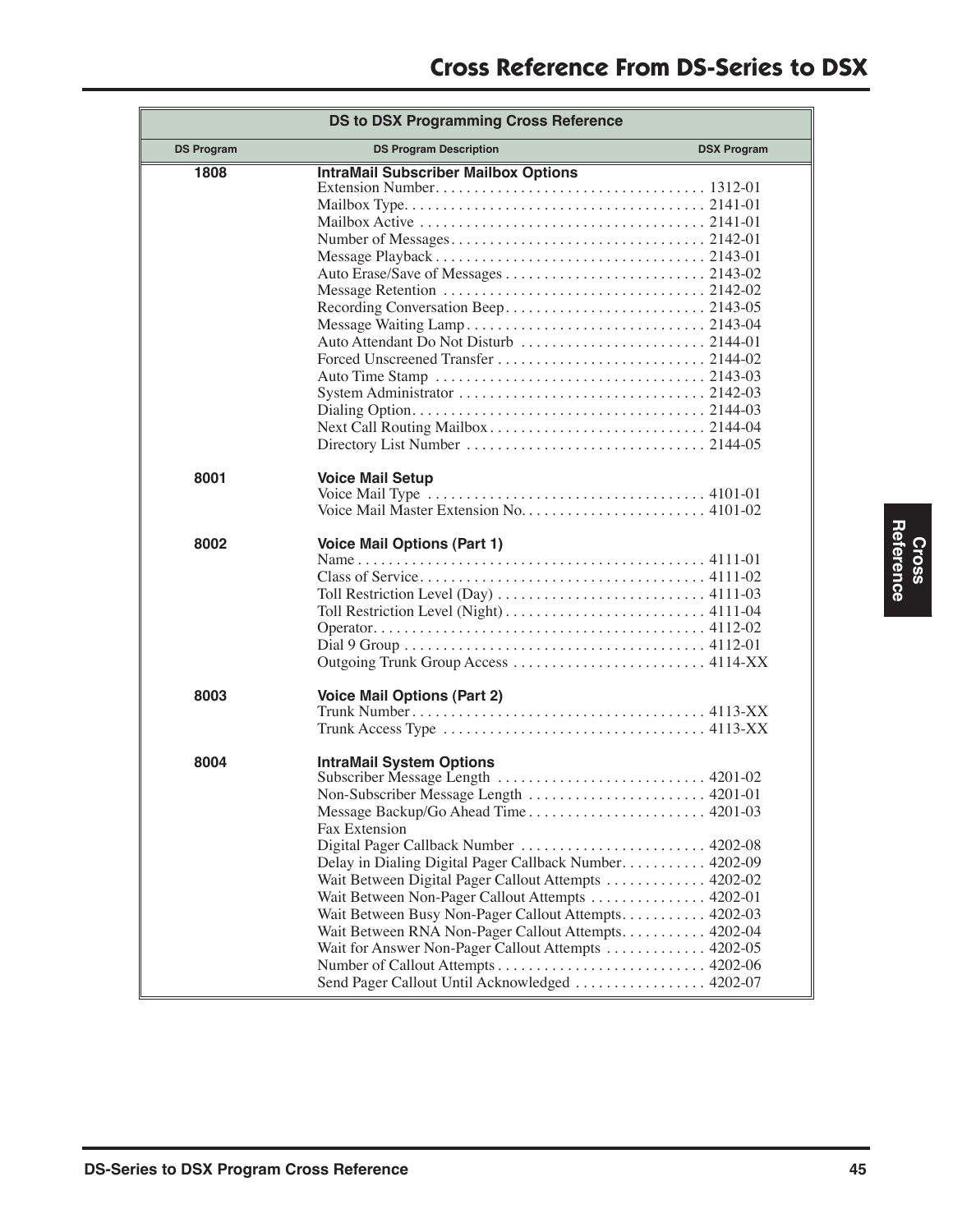| <b>DS to DSX Programming Cross Reference</b> |                                                                                    |                    |  |  |
|----------------------------------------------|------------------------------------------------------------------------------------|--------------------|--|--|
| <b>DS Program</b>                            | <b>DS Program Description</b>                                                      | <b>DSX Program</b> |  |  |
| 8005                                         | <b>IntraMail Master Mailbox Options</b>                                            |                    |  |  |
|                                              |                                                                                    |                    |  |  |
|                                              | Minimum Number of Letters Required 4224-05<br>Directory List Number to Use 4224-01 |                    |  |  |
|                                              |                                                                                    |                    |  |  |
|                                              |                                                                                    |                    |  |  |
|                                              |                                                                                    |                    |  |  |
|                                              | Time Limit for Dialing Commands 4224-02                                            |                    |  |  |
|                                              | Next Call Routing Mailbox 4224-07                                                  |                    |  |  |
| 8006                                         | <b>IntraMail Routing Mailboxes</b>                                                 |                    |  |  |
|                                              |                                                                                    |                    |  |  |
|                                              |                                                                                    |                    |  |  |
|                                              |                                                                                    |                    |  |  |
|                                              |                                                                                    |                    |  |  |
|                                              |                                                                                    |                    |  |  |
|                                              | Time Limit for Dialing Commands 4222-02                                            |                    |  |  |
|                                              | Next Call Routing Mailbox 4223-03                                                  |                    |  |  |
|                                              |                                                                                    |                    |  |  |
|                                              |                                                                                    |                    |  |  |
|                                              | Minimum Number of Letters Required 4224-05                                         |                    |  |  |
|                                              | Directory List Number to Use 4224-01                                               |                    |  |  |
|                                              |                                                                                    |                    |  |  |
|                                              |                                                                                    |                    |  |  |
|                                              | Time Limit for Dialing Commands 4224-02                                            |                    |  |  |
|                                              |                                                                                    |                    |  |  |
|                                              | Next Call Routing Mailbox 4224-07                                                  |                    |  |  |
| 8007                                         | <b>IntraMail Answer Tables</b>                                                     |                    |  |  |
|                                              |                                                                                    |                    |  |  |
|                                              | Answer Schedule Override  4211-02                                                  |                    |  |  |
|                                              |                                                                                    |                    |  |  |
|                                              |                                                                                    |                    |  |  |
|                                              |                                                                                    |                    |  |  |
|                                              |                                                                                    |                    |  |  |
|                                              | Type 1: (Day of the Week)                                                          |                    |  |  |
|                                              |                                                                                    |                    |  |  |
|                                              |                                                                                    |                    |  |  |
|                                              |                                                                                    |                    |  |  |
|                                              | Type 2: (Range of Days)                                                            |                    |  |  |
|                                              |                                                                                    |                    |  |  |
|                                              |                                                                                    |                    |  |  |
|                                              |                                                                                    |                    |  |  |
|                                              |                                                                                    |                    |  |  |
|                                              |                                                                                    |                    |  |  |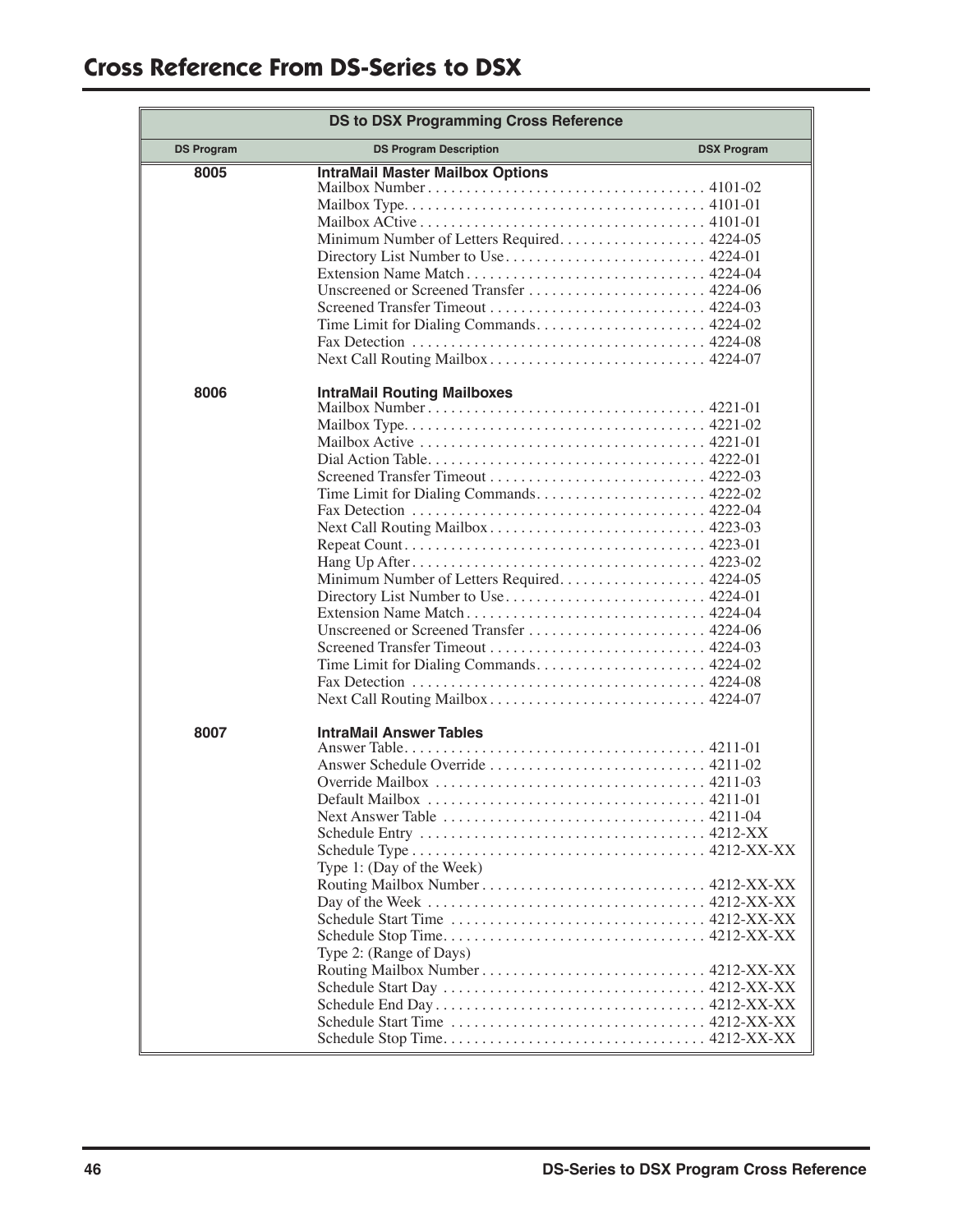| <b>DS to DSX Programming Cross Reference</b> |                                                                                |                    |  |  |
|----------------------------------------------|--------------------------------------------------------------------------------|--------------------|--|--|
| <b>DS Program</b>                            | <b>DS Program Description</b>                                                  | <b>DSX Program</b> |  |  |
|                                              | Type 3: (Range of Days)                                                        |                    |  |  |
| 8008                                         | <b>IntraMail Dial Action Tables</b><br>Digit "*"                               |                    |  |  |
| 9801                                         |                                                                                |                    |  |  |
| 9803                                         | <b>Ring Tone Setup</b>                                                         |                    |  |  |
| 9804                                         |                                                                                |                    |  |  |
| 9901                                         |                                                                                |                    |  |  |
| 9902                                         | <b>Set Up Stations (DS1000)</b>                                                |                    |  |  |
| 9902                                         | <b>Set Up Stations (DS2000)</b><br>Slot?<br>Install<br>Swap<br>Remove<br>Ports |                    |  |  |
| 9903                                         | Set Up Trunks (DS1000)                                                         |                    |  |  |
| 9903                                         | Set Up Trunks (DS2000)                                                         |                    |  |  |
| 9904                                         | <b>T1/E1 Configuration</b>                                                     |                    |  |  |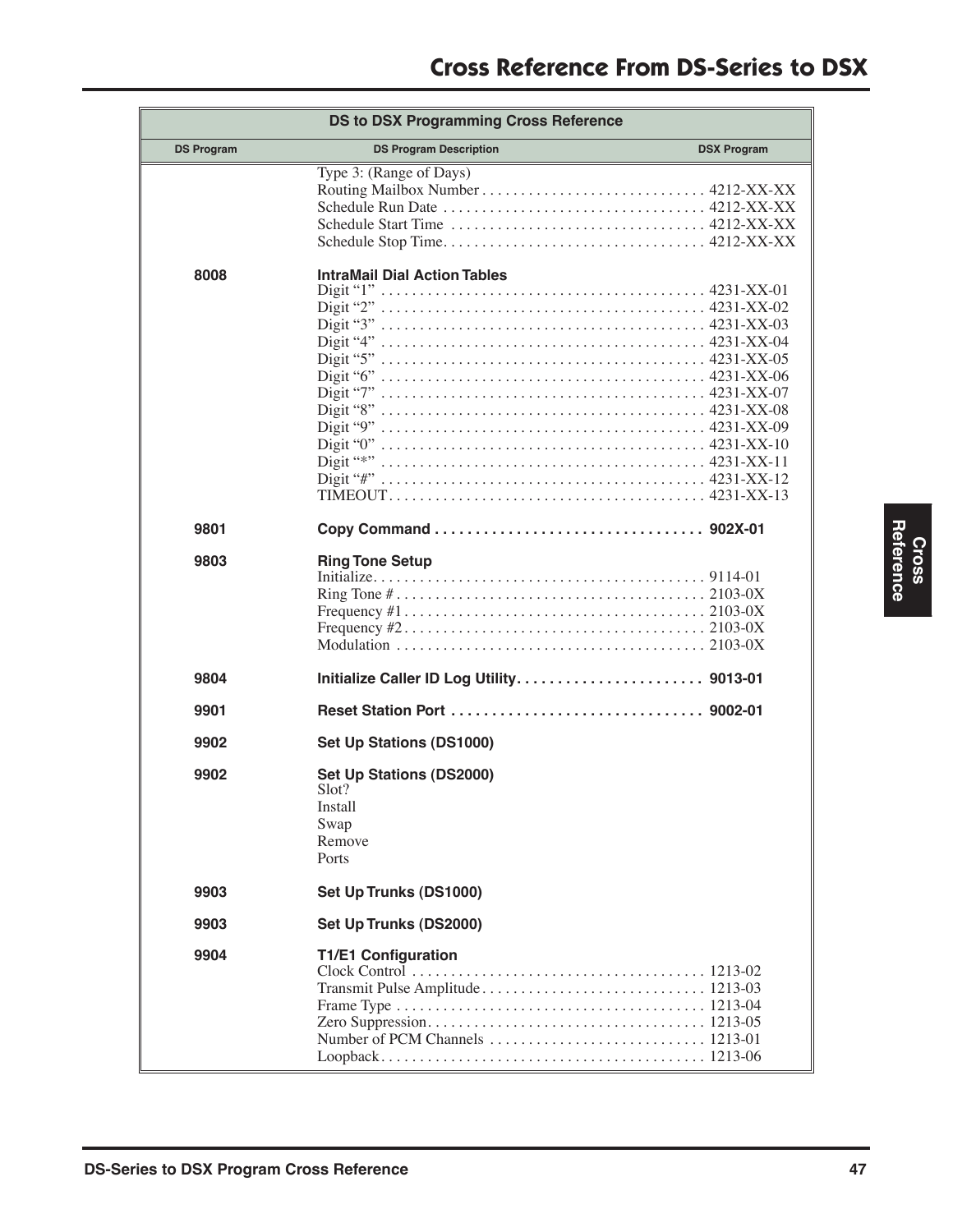# **Cross Reference From DS-Series to DSX**

| <b>DS to DSX Programming Cross Reference</b> |                                         |                    |  |  |
|----------------------------------------------|-----------------------------------------|--------------------|--|--|
| <b>DS Program</b>                            | <b>DS Program Description</b>           | <b>DSX Program</b> |  |  |
| 9905                                         |                                         |                    |  |  |
| 9906                                         |                                         |                    |  |  |
| 9907                                         |                                         |                    |  |  |
| 9908                                         | <b>PC Card Erase Utility</b>            |                    |  |  |
| 9988                                         | <b>DS1000 Database Transfer Utility</b> |                    |  |  |
| 9998                                         | <b>Regional Defaults</b>                |                    |  |  |
| 9999                                         |                                         |                    |  |  |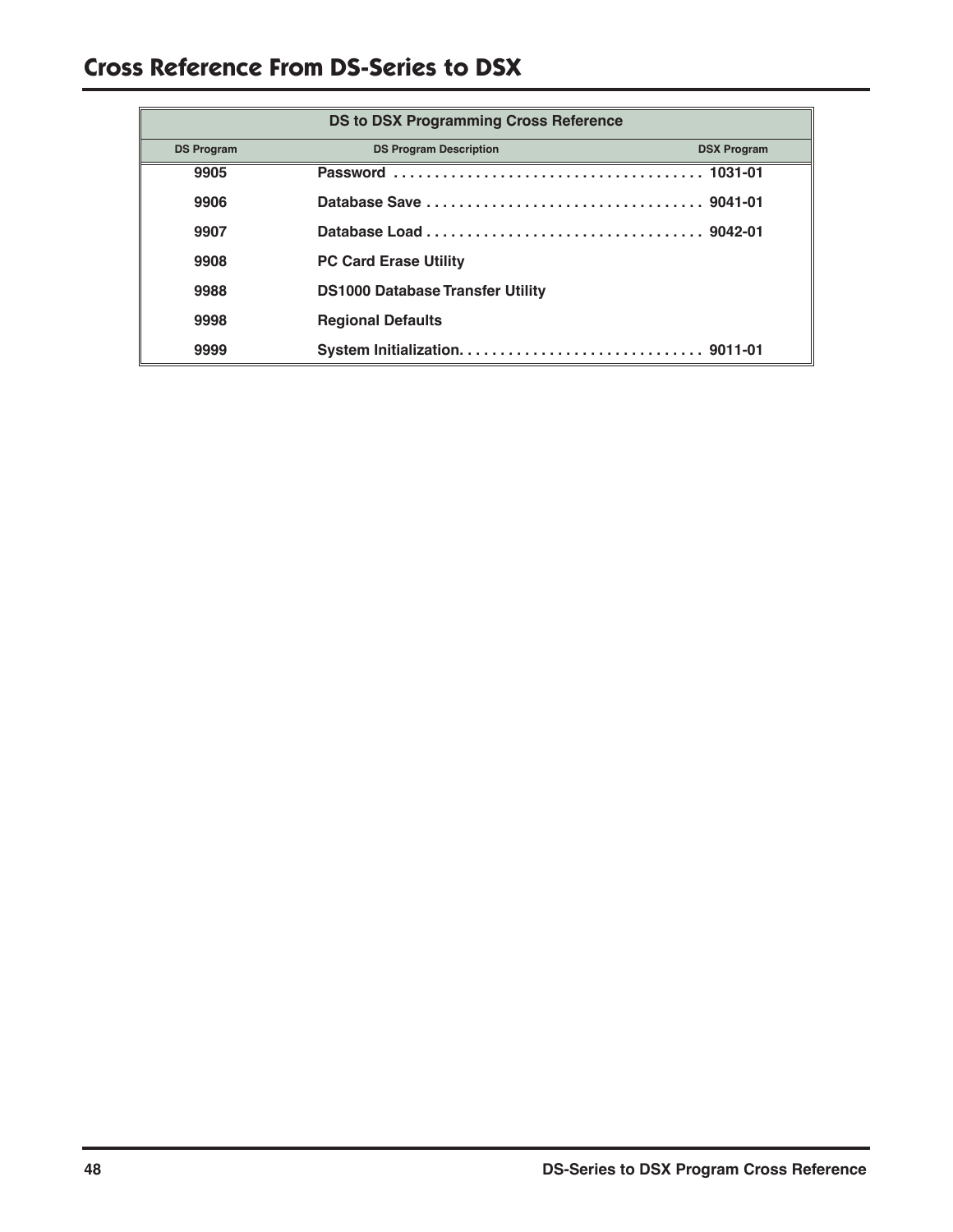# **DSX Program List**

# **System Options: 1001-1702**

**10xx-Configuration**

**100x-System** 1001-Version 1001-01: System Type 1001-02: Software Version 1001-03: DSP Version

#### **101x-ID** 1011-Name

1011-01: System Name 1011-02: Telephone Number Name Programming Chart

# **102x-Time**

1021-Set Time and Date 1021-01: System Time 1021-02: System Date 1022-Daylight Savings Time 1022-01: Automatic Daylight Savings Time Setting 1023-Internet (Network Time Server [NTS]) 1023-01: Network Time Server Name **103x-Programming** 1031-Password Entry 1031-01: New Password

# **11xx-CPU**

**110x-I/O**

1101-RS232 Settings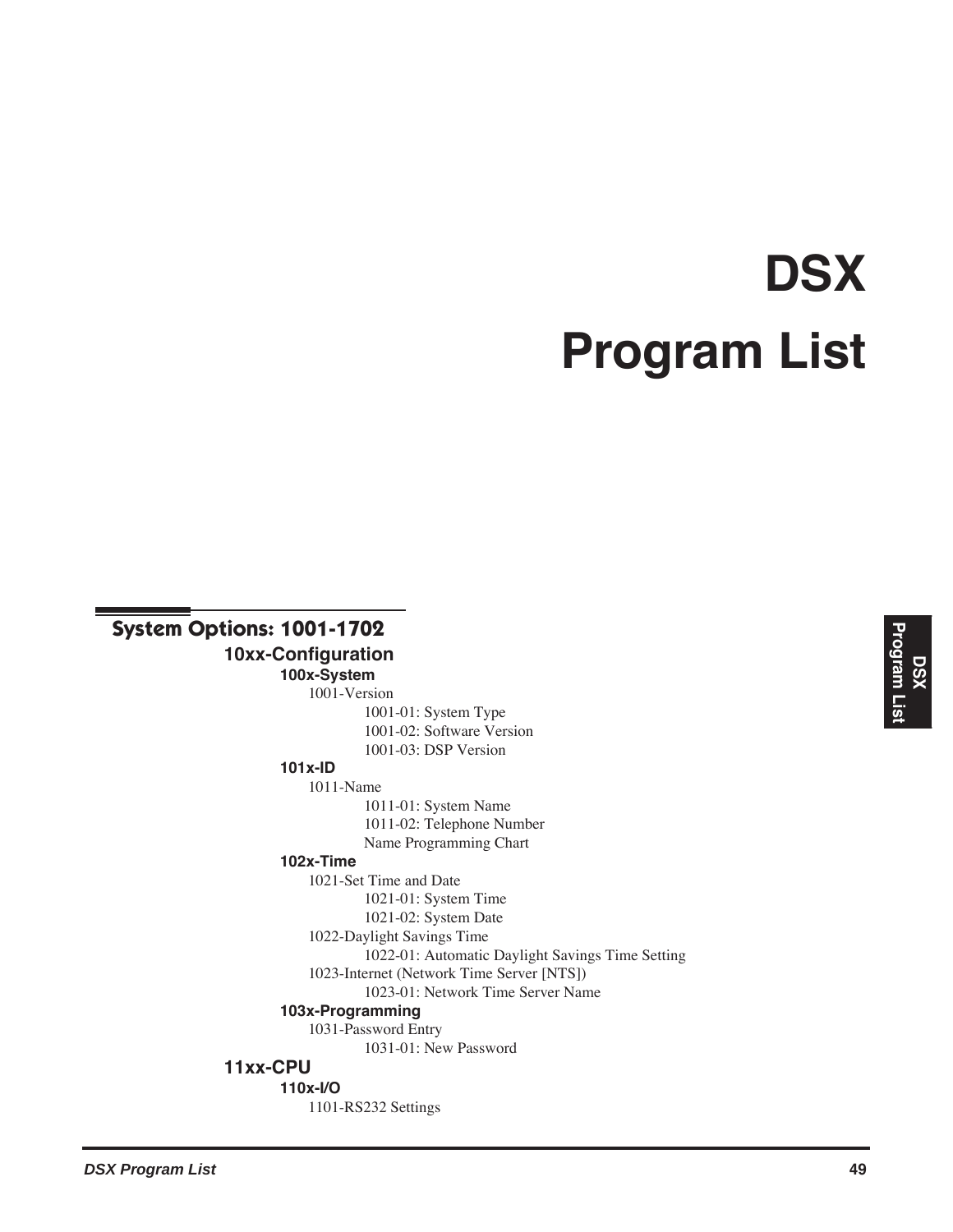1101-01: Baud Rate 1102-Modem Settings TBD 1103-USB Settings TBD 1104-Ethernet Setup 1104-01: System IP Address 1104-02: System Subnet Mask 1104-03: Default Gateway **111x-Tones** 1111-DTMF Setup 1111-01: Manual DTMF Tone On 1111-02: Manual DTMF Tone Off 1111-03: Speed Dial DTMF Tone On 1111-04: Speed Dial DTMF Tone Off **12xx-Slots 120x-Stations** 1201-Type (Station Card Type) 1201-01: Card Type 1202-Ports (Primary Station Ports) 1202-01: Primary Station Port Assignment 1203-Secondary Station Ports 1203-01: Secondary Station Port Assignment **121x-Lines** 1211-Lines (Line Card Type) 1211-01: Card Type 1212-Ports 1212-01: Line Port Assignment 1213-T1/E1 Card Setup 1213-01: Number of PCM Channels 1213-02: Clock Control 1213-03: Transmit Pulse Amplitude 1213-04: Framer Type 1213-05: Zero Suppression 1213-06: Loopback Mode **13xx-Numbering 130x-Dial Plan** 1301-Digits 1301-[01-10]: Function Type 1301-[01-10]: Expected Number of Digits **131x-Extensions** 1311-Stations 1311-01: Station Extension Number 1312-Voice Mail Ports 1312-01: Voice Mail Extension Number 1313-Lines 1313-01: Line Extension Number 1314-Ring Groups 1314-01: Ring Group Master Extension Number 1315-UCD Groups 1315-01: UCD Group Master Extension Number **14xx-COS (Class of Service)**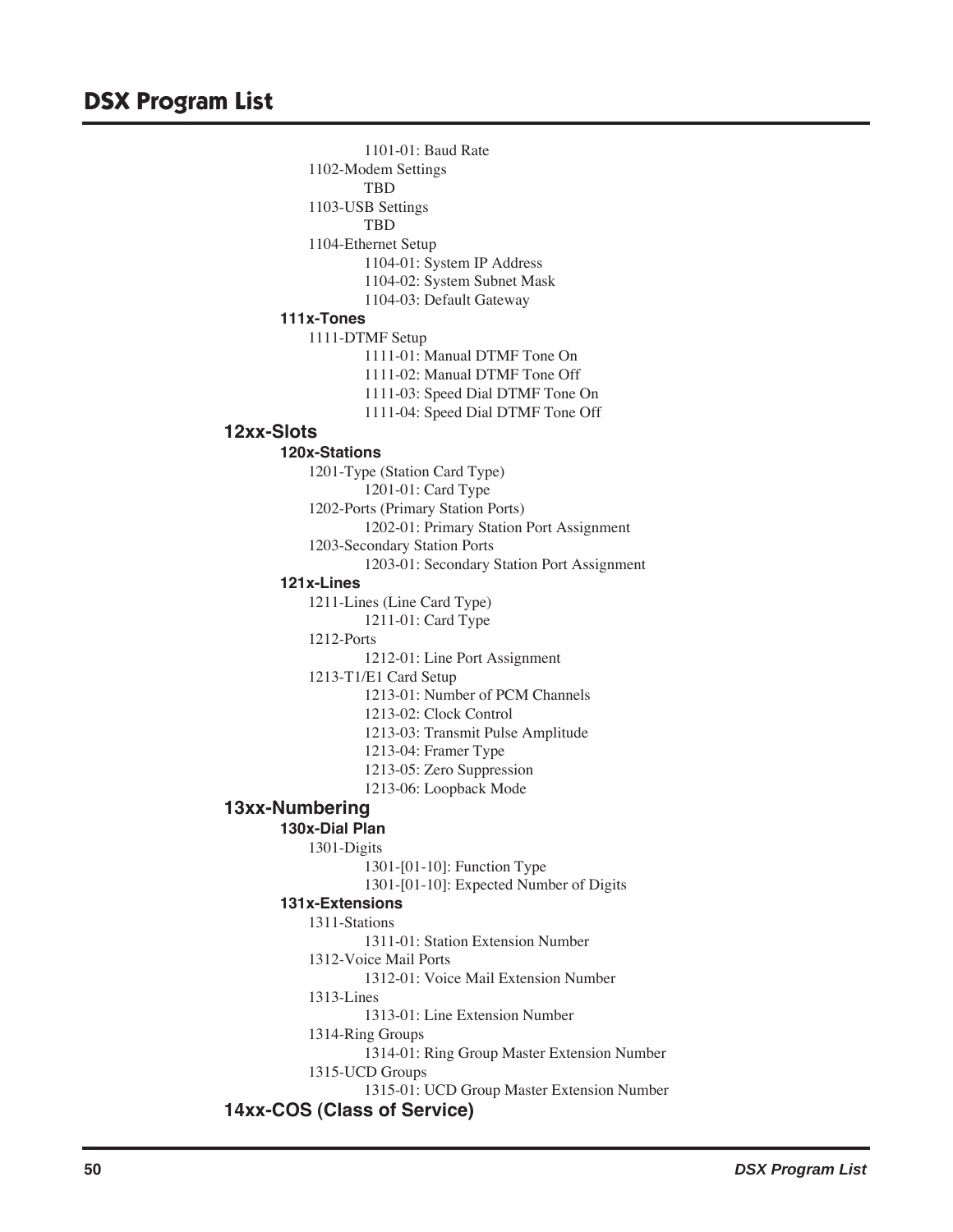```
140x-Station
1401-Features
        1401-01: System Speed Dial Access
        1401-02: Extended Ring
        1401-03: Privacy
        1401-04: ACD Supervisor
        1401-05: Soft Keys
        1401-06: Conversation Record
        1401-07: DND Override
        1401-08: Receive DID Calls
        1401-09: Receive DID Camp-On
        1401-10: Name Programming
        1401-11: Language Programming
        1401-12: Call Screening
        1401-13: Hotline Automatic Transfer
1402-Access
        1402-01: Forced Line Disconnect
        1402-02: Barge In (Intrusion)
        1402-03: Camp-On to Busy Extension
        1402-04: Silent Monitor
        1402-05: Activate Night Mode
        1402-06: Direct Line Access
        1402-07: Remote Call Forwarding
1403-SLT's (Single Line Telephone Options)
        1403-01: Flash for Single Line Set
        1403-02: Single Ring for Single Line Set
        1403-03: Special Dial Tone for Single Line Set
        1403-04: High Voltage Message Waiting Lamp for Single Line Set
        1403-05: FSK Message Waiting Lamp for Single Line Set
        1403-06: Loop Disconnect for Single Line Set
1404-Caller ID
        1404-01: Caller ID Display
        1404-02: Second Call Caller ID
        1404-03: Third Party Caller ID
        1404-04: Caller ID Display Separator
        1404-05: Outgoing ANI Privacy
        1404-06: Caller ID Alert Lamp
1405-Distinctive Ringing
        1405-01: Ring Type Configuration
        1405-02: Station Ring Override
        1405-03: Key Ring Override
1406-Call Forwarding Options
        1406-01: Call Forwarding Off-Premises
        1406-02: Internal Call Forwarding
1407-Paging
        1407-01: Make All Call Page
        1407-02: Make Page Into Zone 1
        1407-03: Make Page Into Zone 2
        1407-04: Make Page Into Zone 3
        1407-05: Make Page Into Zone 4
        1407-06: Make Page Into Zone 5
```
1407-07: Make Page Into Zone 6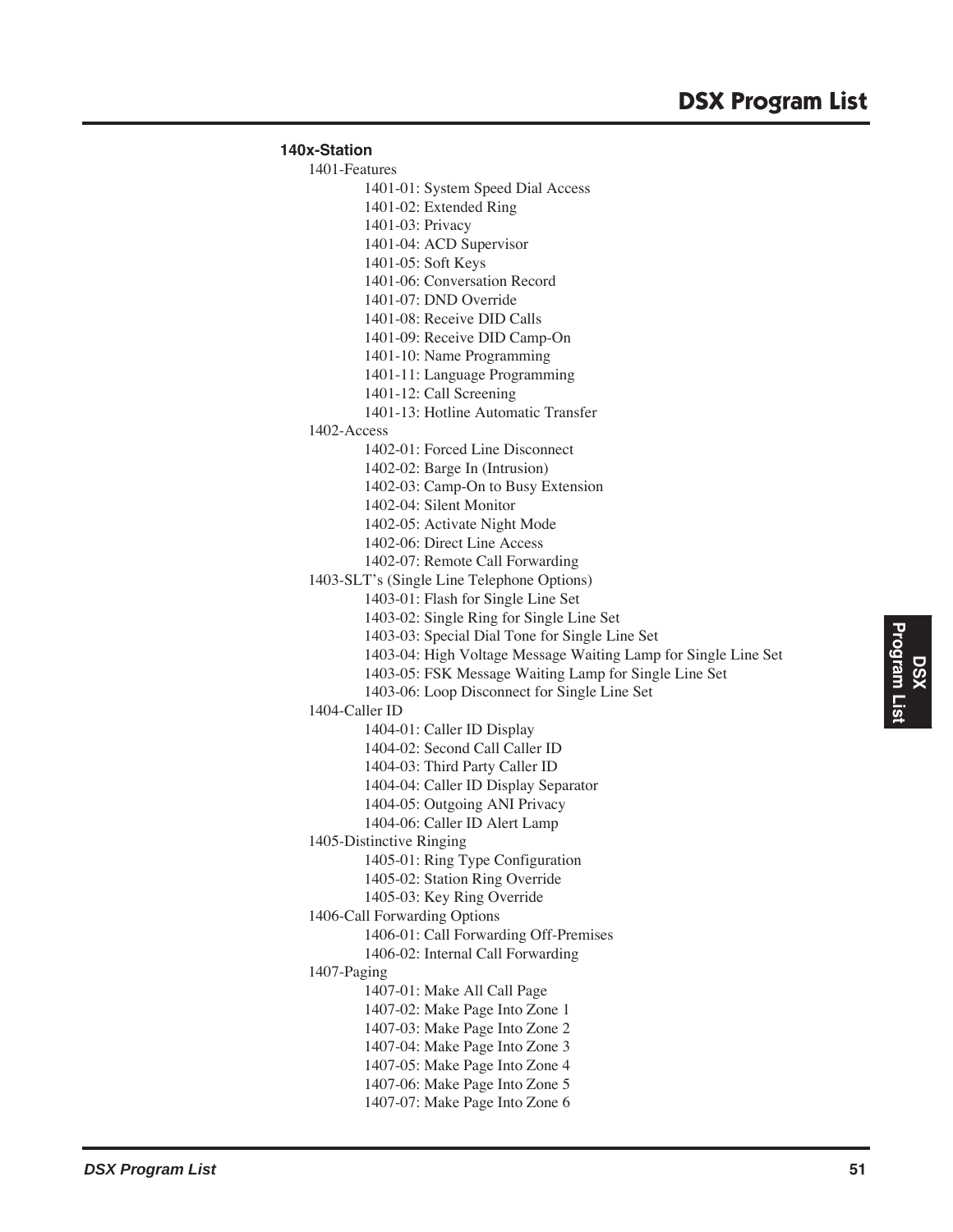1407-08: Make Page Into Zone 7 **141x-Line** 1411-Access 1411-01: Camp-On to Busy Lines 1411-02: Line Queue Priority 1411-03: Automatic Hold 1411-04: Enhanced Last Number Redial 1411-05: Unsupervised Conference 1412-Toll Restriction 1412-01: Walking Class of Service (Day) 1412-02: Walking Class of Service (Night) 1412-03: Station Locking 1412-04: Forced Account Codes 1412-05: Verified Account Codes 1412-06: Account Codes for Toll Calls Only **15xx-Options 150x-Operators** 1501-Setup 1501-01: Number of Operators 1502-Assignments 1502-01: Operator Number 1 1502-02: Operator Number 2 1502-03: Operator Number 3 1502-04: Operator Number 4 **151x-Stations** 1511-Display 1511-01: Name Format 1511-02: Clock Display Format 1512-Calls 1512-01: Automatic Handsfree 1512-02: Call Waiting Tones 1513-Intercom 1513-01: Intercom Voice Announcements 1513-02: Handsfree Reply (Handsfree Answerback) **152x-MOH/BGM** 1521-Setup 1521-01: Enable Music on Hold 1521-02: Music on Hold for Transferred Calls 1521-03: Background Music Source 1521-04: Background Music over External Page 1521-05: Audio Input 1 Gain Setting 1521-06: Audio Input 2 Gain Setting **153x-Paging** 1531-Setup 1531-01: External Page Ring Type 1531-02: Extension Ring Over External Page 1531-03: External Page Ring Volume 1531-04: Door Chime Over External Page 1531-05: External Page Gain 1532-Ring Control 1532-[01-64]: External Page Line Ringing **154x-SMDR (Station Message Detail Recording)**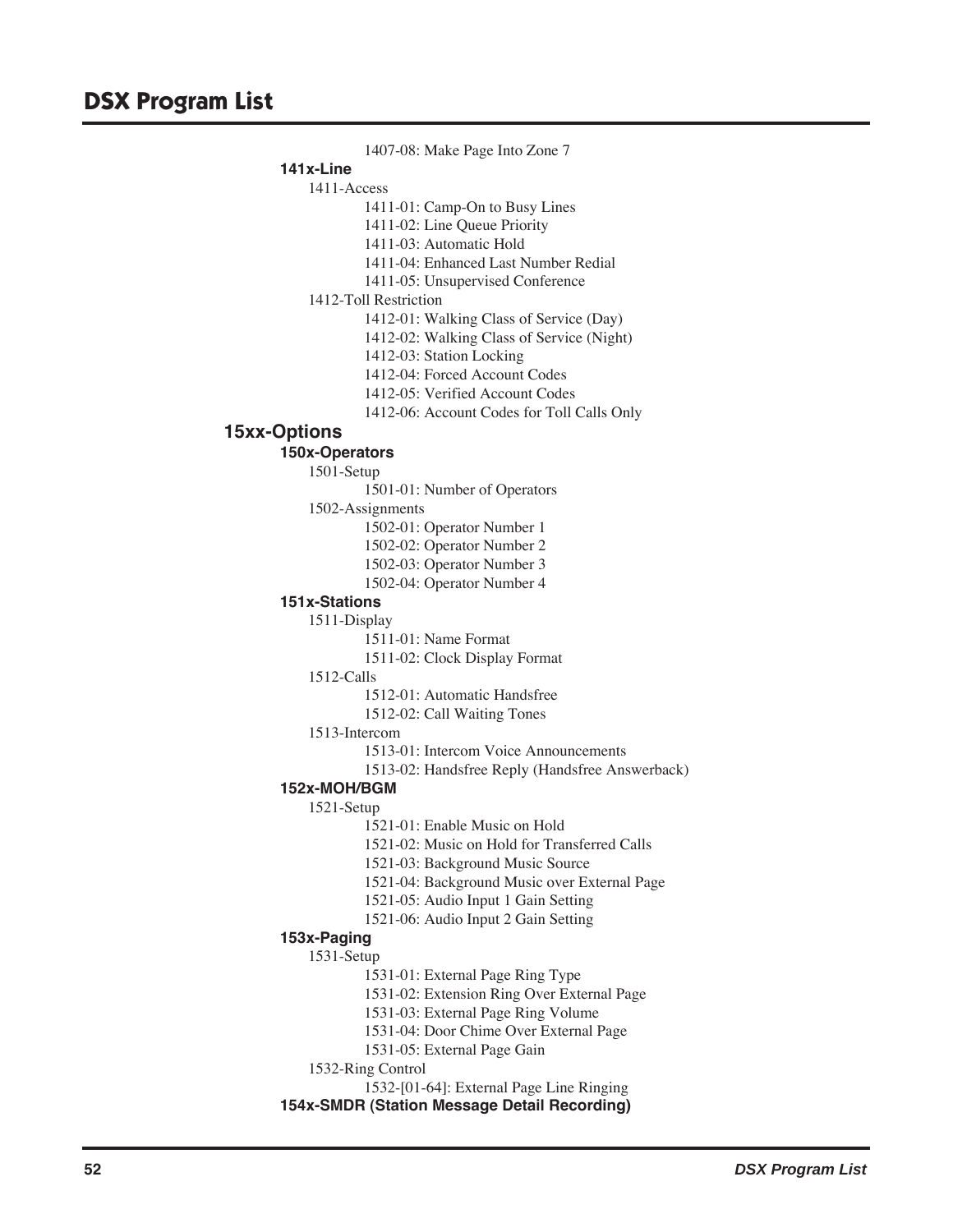1541-Setup

1541-01: SMDR Port

1541-02: Print SMDR Headers

1541-03: SMDR Language

# **155x-Account Codes**

1551-Setup

- 1551-01: Dial # to Enter Account Codes
- 1551-02: Allow Account Codes in Speed Dial Bins
- 1551-03: Show Account Codes on Telephone Display
- 1551-04: Account Code Toll Restriction Level

## **16xx-Timers**

#### **160x-Feature Timers**

1601-Incoming Call Timers 1601-01: Line No Answer Timer 1601-02: DIL No Answer Timer 1601-03: Call Forward No Answer Timer 1601-04: UCD No Answer Timer 1602-Outgoing Call Timers 1602-01: Interdigit Timer 1602-02: Line Response Timer 1602-03: Dialtone Detect Timer 1602-04: Dial Pause Timer 1602-05: CO Busy Out Timer 1602-06: Repeat Redial Timer 1602-07: Repeat Redial Busy Timer 1603-Recall Timers 1603-01: Transfer Recall Timer 1603-02: Hold Recall Timer 1603-03: Exclusive Hold Recall Timer 1603-04: Park Orbit Recall Timer 1604-Station Timers 1604-01: Delay Ring Timer 1604-02: Call Coverage Delay Ring Timer 1604-03: Extended Ringing Timer 1605-Control Timers 1605-01: Page Duration Timer 1605-02: Meet Me Conference Join Timer 1605-03: Door Relay Unlock Timer 1605-04: Forced Program Exit Timer 1605-05: Backlight Idle Timer **161x-COI (Analog Line) Timers** 1611-Incoming 1611-01: Minimum Ring Detect Timer 1611-02: Minimum Single Ring Detection Timer 1611-03: Minimum Double Ring Detection Off Timer 1611-04: Maximum Double Ring Detection Off Timer 1611-05: Ringing Signal End Detection Timer 1611-06: Caller ID Detection Timer 1612-Outgoing 1612-01: DP Break Timer 1612-02: DP Make Timer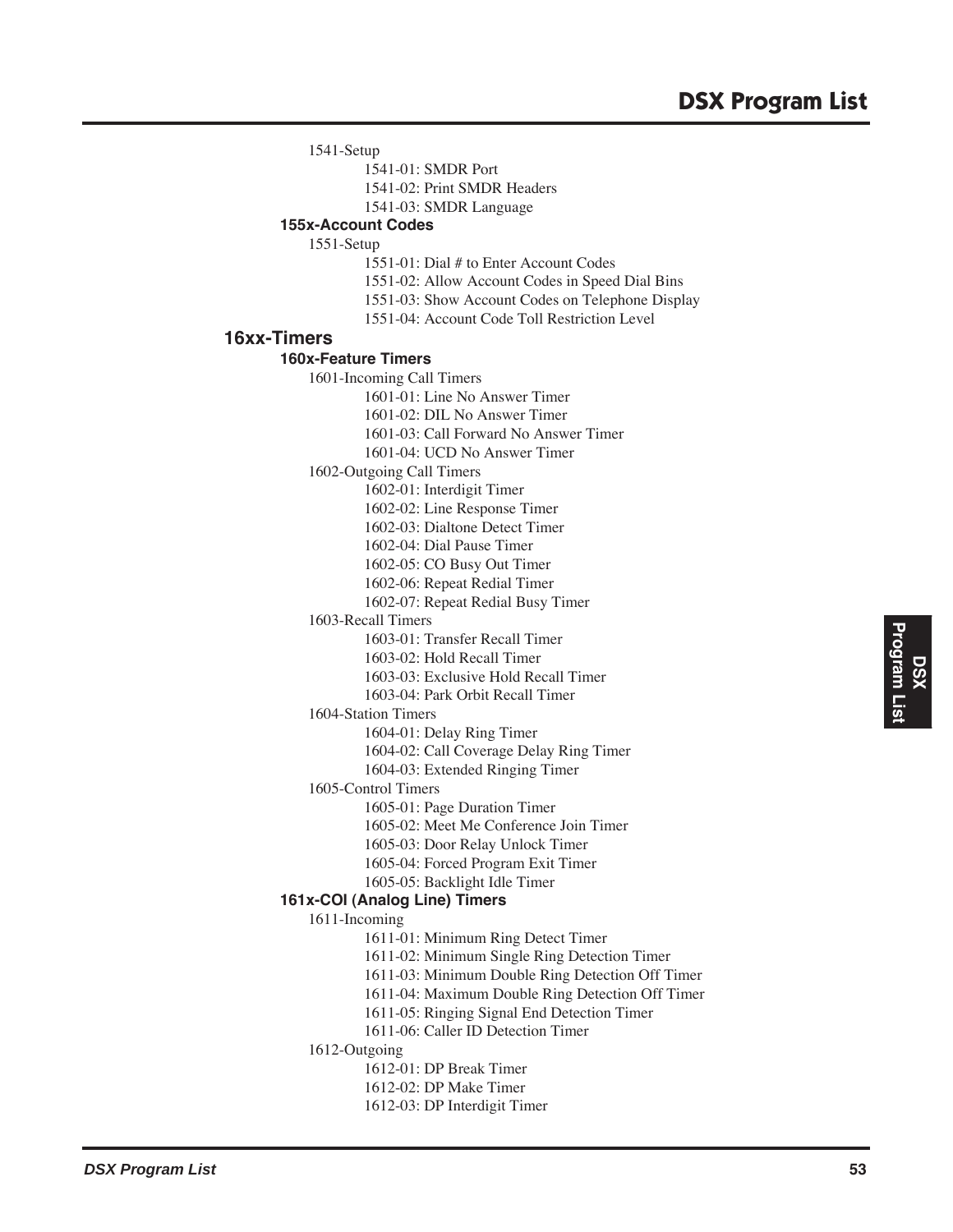1612-04: PBX/Centrex Flash Timer 1612-05: Flash Disconnect Timer 1612-06: Ground Start Timer 1612-07: Shunt Pause Timer 1613-Loop Control 1613-01: Loop Current Detection Timer 1613-02: Far End Disconnect Timer 1613-03: Power Failure Recovery Detect Timer **162x-SLI (Analog Single Line) Timers** 1621-Incoming 1621-01: Minimum DP Break Timer 1621-02: Maximum DP Break Timer 1621-03: Minimum DP Make Timer 1621-04: Maximum DP Make Timer 1621-05: Minimum Hookflash Timer 1621-06: Maximum Hookflash Timer 1621-07: Minimum Off Hook Timer 1621-08: Dial Pulse Guard Timer 1621-09: Off Hook Guard Time 1622-Outgoing 1622-01: Loop Disconnect Timer 1622-02: Ring/MW Wait Period Time **163x-T1/E1 Timers** 1631-Incoming 1631-01: Receive Loop Detection Timer 1631-02: Receive Dial Pulse Minimum Break Timer 1631-03: Receive Dial Pulse Maximum Break Timer 1631-04: Receive Dial Pulse Minimum Make Timer 1631-05: Receive Dial Pulse Maximum Make Timer 1631-06: Receive Minimum Flash Timer 1631-07: Receive Maximum Flash Timer 1631-08: Receive Minimum Clear Signal Timer 1632-Outgoing 1632-01: Transmit Dial Pulse Break Timer 1632-02: Transmit Dial Pulse Make Timer 1632-03: Transmit Dial Pulse Interdigit Timer 1632-04: Transmit Flash Timer 1632-05: Transmit Clear Signal Timer **164x-T1 Specific Timers** 1641-Ring Detect 1641-01: Minimum Ring Detect Timer 1641-02: Single Ring Minimum Detection Timer 1641-03: Double Ring Minimum Detection Timer 1641-04: Double Ring Maximum Detection Timer 1641-05: Ring Stop Detection Timer 1642-Call Control 1642-01: Transmit Wink Timer 1642-02: Receive Minimum Wink Timer 1642-03: Receive Maximum Wink Timer 1642-04: Ground Start Remove Ring Timer **165x-E1 Specific Timers** 1651-TX (Transmit Timers)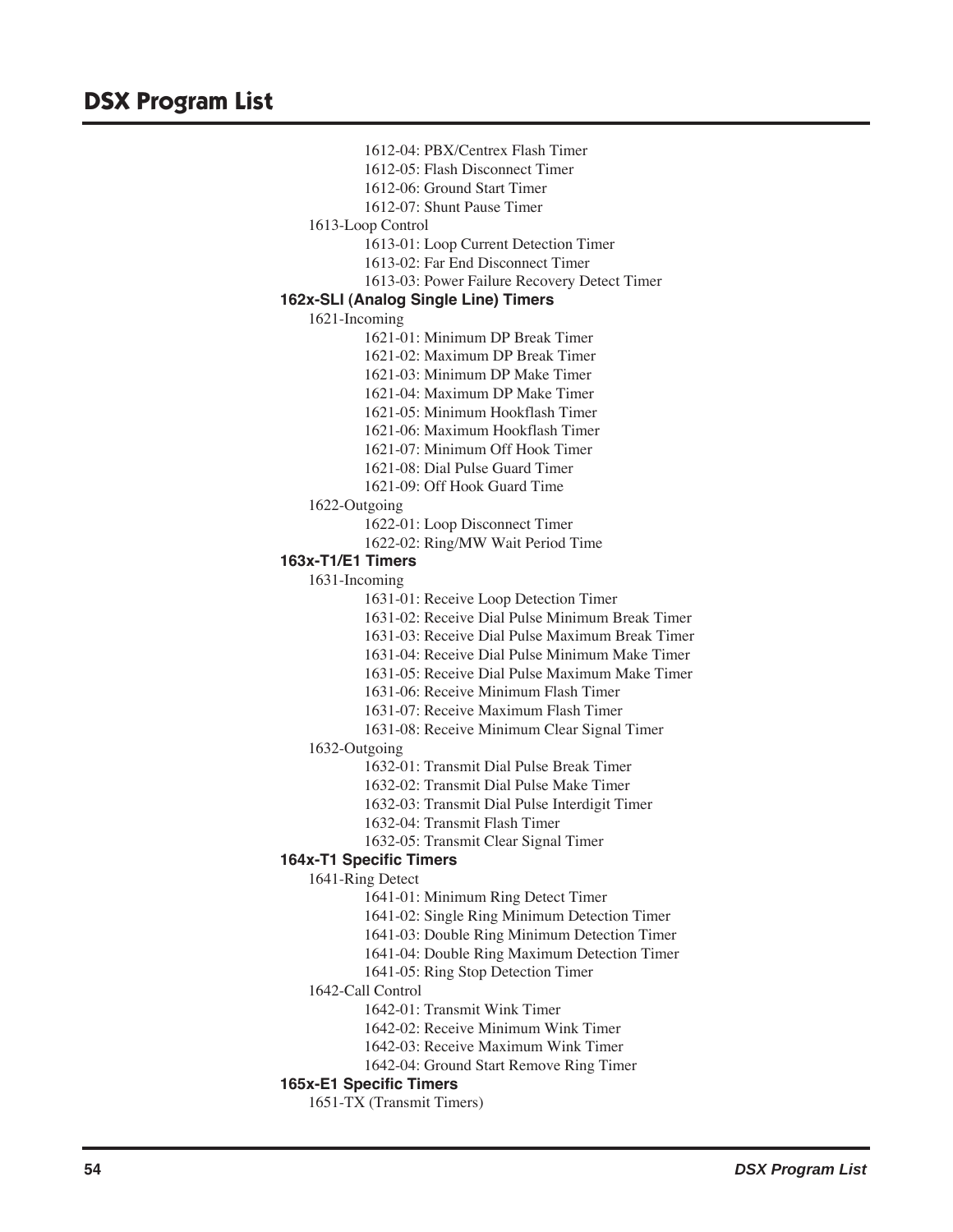# **DSX Program List**

1651-01: Transmit Seize Acknowledge Timer 1651-02: Transmit Digit Acknowledge Timer 1651-03: Transmit Answer Timer 1651-04: Transmit Forced Clear Signal Timer 1651-05: Transmit Seize Signal (BZL) Timer 1651-06: Transmit Double Answer (BZL) Timer 1652-RX (Receive Timers) 1652-01: Receive Minimum Seize Acknowledge Timer 1652-02: Receive Maximum Seize Acknowledge Timer 1652-03: Receive Minimum Digit Acknowledge Timer 1652-04: Receive Maximum Digit Acknowledge Timer 1652-05: Receive Minimum Answer Timer 1652-06: Receive Maximum Answer Timer 1652-07: Receive Minimum Meter Pulse Timer 1652-08: Receive Maximum Meter Pulse Timer 1652-09: Receive Minimum Double Answer (BZL) Timer 1652-10: Receive Maximum Double Answer (BZL) Timer 1652-11: Receive Minimum Line Block Timer 1652-12: Receive Line Block Recover Timer 1653-MFC Incoming Timers 1653-01: GI Signal Timer 1653-02: GI Tone Complete Timer 1653-03: GII Signal Timer 1653-04: GA Pulse Response Timer 1654-MFC Outgoing Timers 1654-01: GA Response Timer 1654-02: GA Tone Complete Timer 1654-03: GB Response Timer 1654-04: GB Tone Complete Timer 1654-05: GC Response Timer 1654-06: GC Tone Complete Timer **17xx-Speed Dial (System) 170x-Setup** 1701-Format 1701-01: Number of System Speed Dial Bins 1702-Assignment (System Speed Dial Assignment)

1702-[001-999]: Select System Speed Dial Bin to Program

1702-[001-999]: System Speed Dial Bin Type

1702-[001-999]: System Speed Dial Bin Line

1702-[001-999]: System Speed Dial Bin Group

1702-[001-999]: System Speed Dial Bin Number 1702-[001-999]: System Speed Dial Bin Name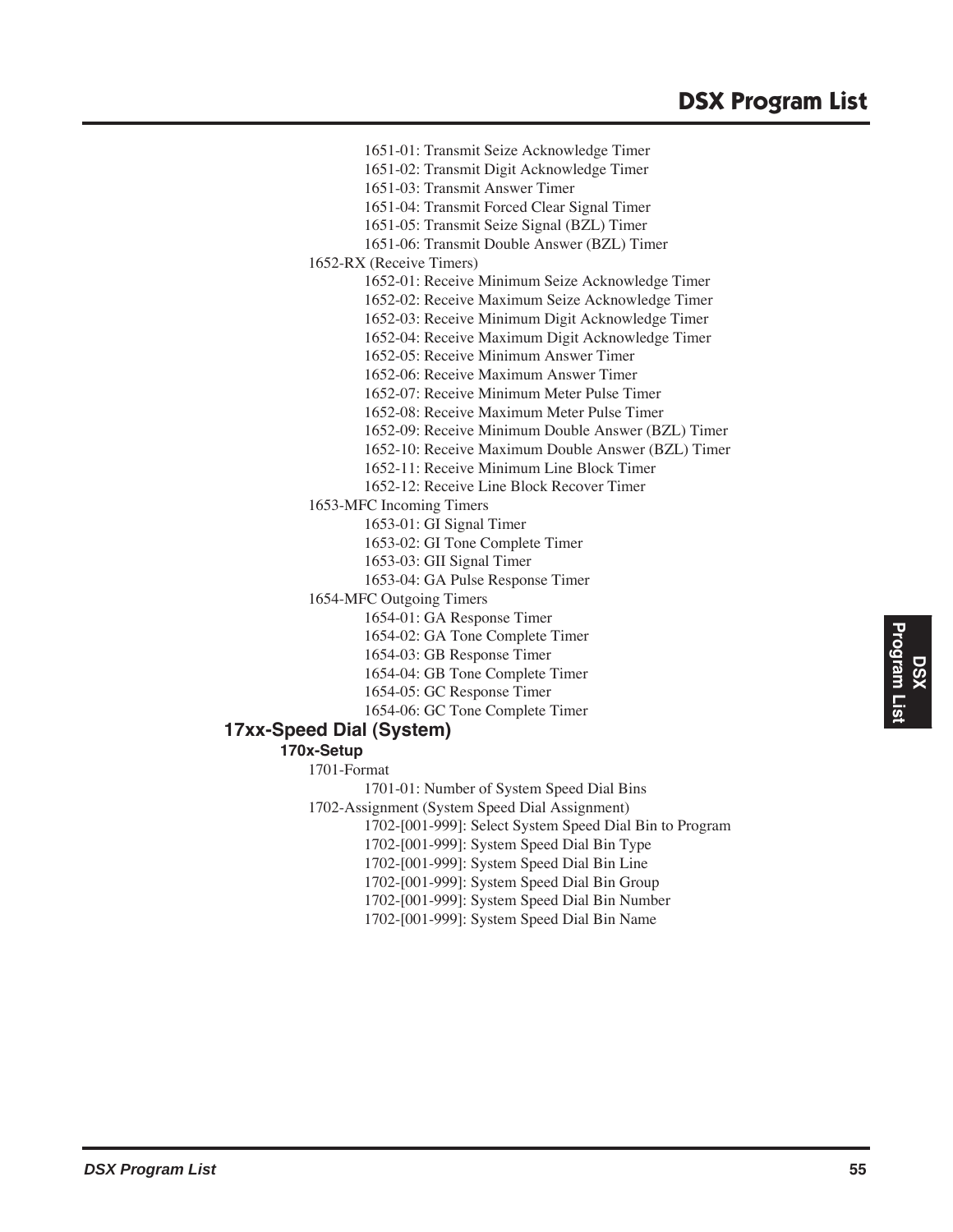```
Stations: 2101-2501
            21xx-Configuration
                    210x-Setup
                        2101-Type
                                2101-01: Station Type
                                2101-02: Station Name
                                2101-03: Station Display Language
                                2101-04: Door Chime Selection
                                2101-05: Outgoing ANI ID
                                2101-06: Door Relay Assignment
                        2102-Access
                                2102-01: Class of Service
                                2102-02: Station Toll Level (Day)
                                2102-03: Station Toll Level (Night)
                                2102-04: User Programming Access Level
                                2102-05: Station PIN Code
                        2103-Ringing
                                2103-01: Day Ring Type
                                2103-02: Night Ring Type
                                2103-03: Delay Ring Type
                                2103-04: Station's Intercom Ring Tone
                                2103-05: Station's Ring Group Ring Tone
                                2103-06: Station's Recall Ring Tone
                                2103-07: Station's Ring "A" Tone
                                2103-08: Station's Ring "B" Tone
                                2103-09: Station's Ring "C" Tone
                        2104-Display
                                2104-01: Backlight Brightness While Active
                                2104-02: Backlight Brightness While Idle
                                2104-03: Key Pad Illumination
                    211x-Options
                        2111-Features
                                2111-01: Allow Do Not Disturb
                                2111-02: Allow Background Music
                                2111-03: Enable DSS/BLF Keys
                                2111-04: Ringing Line Preference
                                2111-05: Key Access for Outside Lines
                                2111-06: Line Dial Up
                                2111-07: Retain Line Volume Setting
                                2111-08: Answering Machine
                                2111-09: Personal Speed Dial
                        2112-Speaker Control
                                2112-01: Automatic Handsfree
                                2112-02: Headset Mode
                                2112-03: Voice Announcements Through Speaker
                                2112-04: Voice Announcements in Headset Mode
                                2112-05: Handsfree Reply (Handsfree Answerback)
                                2112-06: Paging Through Speaker
                        2113-Groups
                                2113-01: Dial 9 Group
```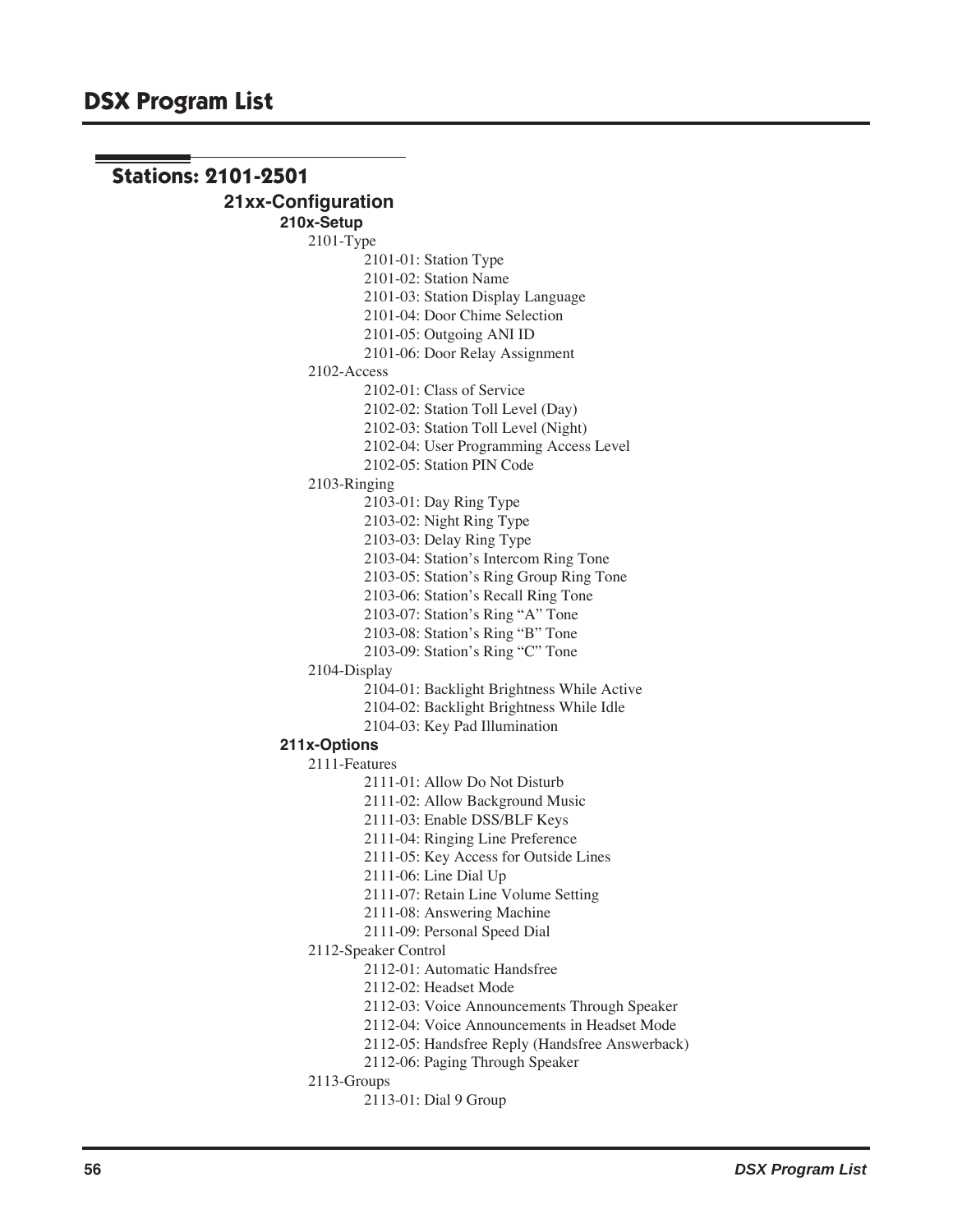- 2113-02: Ring Group 2113-03: Pickup Group 2113-04: Privacy Group 2113-05: Page Group (Zone) 2114-Off Hook Options 2114-01: Prime Line Type 2114-01: Prime Line Key 2114-01: Prime Line Line 2114-01: Prime Line Group 2114-02: Station Ring Down Type 2114-02: Station Ring Down Destination 2114-03: Station's Operator Extension Number 2115-Hunting and Overflow Options Sample Hunt Group Programming 2115-01: Hunt Type 2115-01: Hunt Destination 2115-01: UCD Group Master Number 2115-02: DID Station Intercept Type 2115-02: DID Station Intercept Destination 2116-Off Hook Signaling Options 2116-01: Off Hook Signaling for Incoming Intercom Calls 2116-02: Off Hook Signaling for Calls from Hotline Partner 2116-03: Off Hook Signaling for Incoming Outside Calls 2117-Call Logging (Caller ID Logging) 2117-01: Caller ID Log Type 2117-01: Caller ID Log Size 2117-01: Caller ID Log Group **212x-Keys** 2121-Feature Keys 2121-[01 to 24]: Feature Key Codes 2121-[01 to 24]: Feature Key Data 2122-Ring Override (Key Ring Override) 2122-[01 to 24]: Key Ring Override 2123-BLF (DSS Keys) 2123-[01-24]: DSS/BLF Key Assignments 2124-Soft Keys (Idle Menu Soft Keys for Super Display) 2124-[01-12]: Idle Menu Soft Key Assignments (Super Display) **213x-Access** 2131-Lines 2131-[01-64]: Line Access 2132-Ringing 2132-[01-64]: Line Ringing 2133-Line Groups 2133-[01-64]: Line Group Access **214x-IntraMail (Station Mailbox)** 2141-Type 2141-01: Station Mailbox Type 2142-Setup 2142-01: Number of Messages 2142-02: Message Retention 2142-03: System Administrator
	- 2142-04: Station Mailbox Voice Prompt Language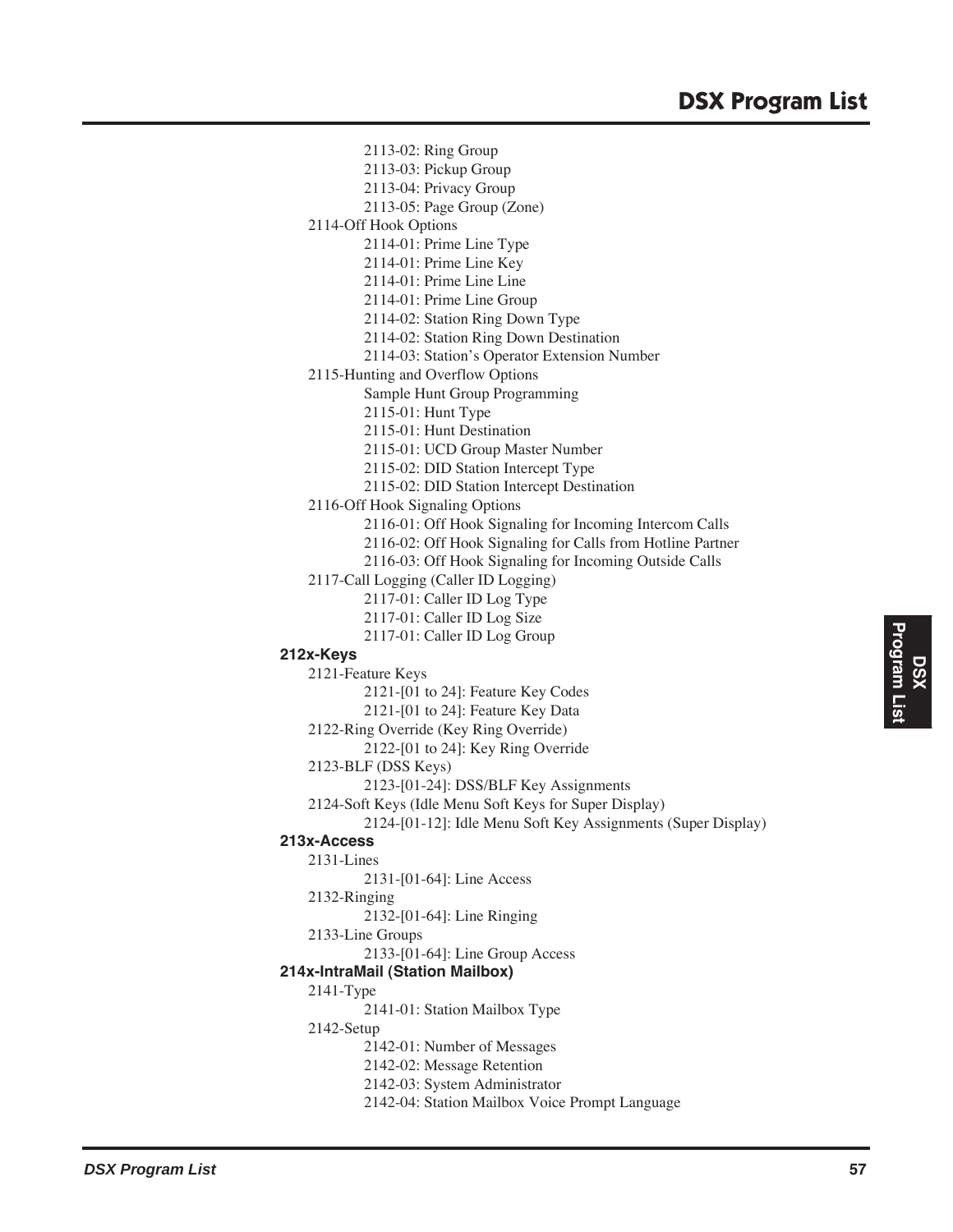2143-Options

2143-01: Message Playback Order

2143-02: Auto Erase/Save of Messages

2143-03: Auto Time Stamp

2143-04: Message Waiting Lamp

2143-05: Recording Conversation Beep

2144-Auto-Attendant (Automated Attendant)

2144-01: Auto Attendant Do Not Disturb

2144-02: Forced Unscreened Transfer

2144-03: Dialing Option

2144-04: Next Call Routing Mailbox

2144-05: Directory List Number

## **215x-Speed Dial (Personal)**

2151-Assignment (Personal Speed Dial Bin Assignment)

2151-[01-20]: Personal Speed Dial Bin Type

2151-[01-20]: Personal Speed Dial Bin Line

2151-[01-20]: Personal Speed Dial Bin Group

2151-[01-20]: Personal Speed Dial Bin Number

2151-[01-20]: Personal Speed Dial Bin Name

# **22xx-Ring Groups**

**220x-Setup**

2201-Identification

2201-01: Ring Group Name

2201-02: Ring Group Incoming Ring Type

#### **221x-IntraMail (Ring Group Mailbox)**

2211-Type

2211-01: Mailbox Type

2211-01: Routing Mailbox Number

2212-Setup

2212-01: Number of Messages

2212-02: Message Retention

2212-03: System Administrator

2212-04: Ring Group Mailbox Voice Prompt Language

2213-Options

2213-01: Message Playback Order

2213-02: Auto Erase/Save of Messages

2213-03: Auto Time Stamp

2213-04: Message Waiting Lamp

2213-05: Recording Conversation Beep

2214-Auto-Attendant (Automated Attendant)

2214-01: Auto Attendant Do Not Disturb

2214-02: Forced Unscreened Transfer

2214-03: Dialing Option

2214-04: Next Call Routing Mailbox

2214-05: Directory List Number

# **23xx-UCD Groups**

# **230x-Setup**

2301-Identification

2301-01: UCD Group Name

2301-02: UCD Group Incoming Ring Type

2302-01: UCD Group Overflow Destination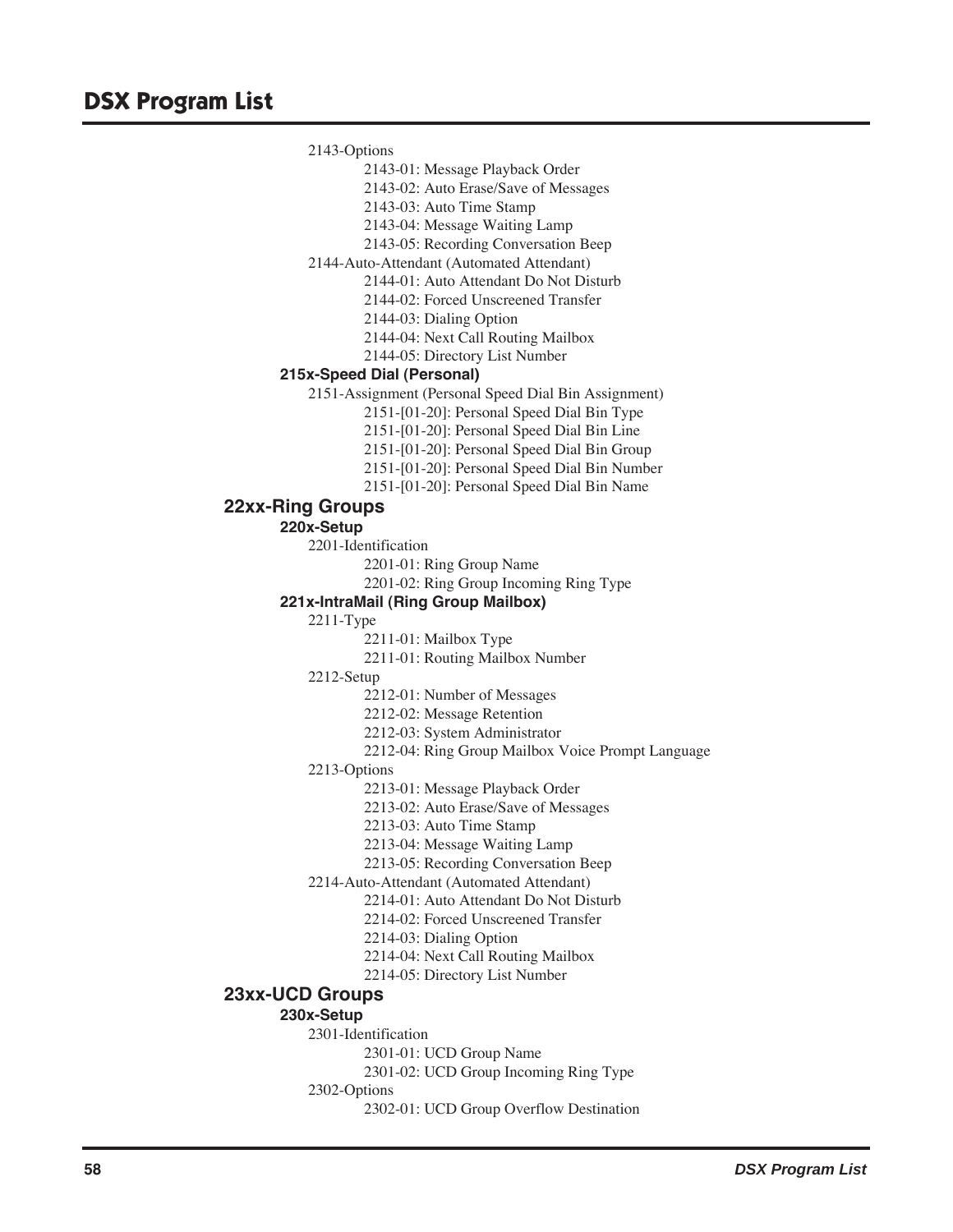## **231x-IntraMail (UCD Group Mailbox)**

2311-Type

- 2311-01: UCD Group Mailbox Type
- 2311-01: UCD Group Routing Mailbox Number

2312-Setup

2312-01: Number of Messages

2312-02: Message Retention

2312-03: System Administrator

2312-04: UCD Group Mailbox Voice Prompt Language

2313-Playback

2313-01: Message Playback Order

2313-02: Auto Erase/Save of Messages

2313-03: Auto Time Stamp

2313-04: Message Waiting Lamp

- 2313-05: Recording Conversation Beep
- 2314-(Auto-Attendant) Automated Attendant

2314-01: Auto Attendant Do Not Disturb

2314-02: Forced Unscreened Transfer

- 2314-03: Dialing Option
- 2314-04: Next Call Routing Mailbox
- 2314-05: Directory List Number

# **24xx-DSS Consoles**

**240x-Setup**

2401-Config (DSS Console Configuration)

2401-01: DSS Owner

2402-Keys (DSS Console Keys)

2402-[01-60]: DSS Console Key Codes

2402-[01-60]: DSS Console Key Data

# **25xx-Text Messages (Selectable Display Messaging)**

# **250x-Setup**

2501-Text

2501-[01-16]: Selectable Display Messages Name Programming Chart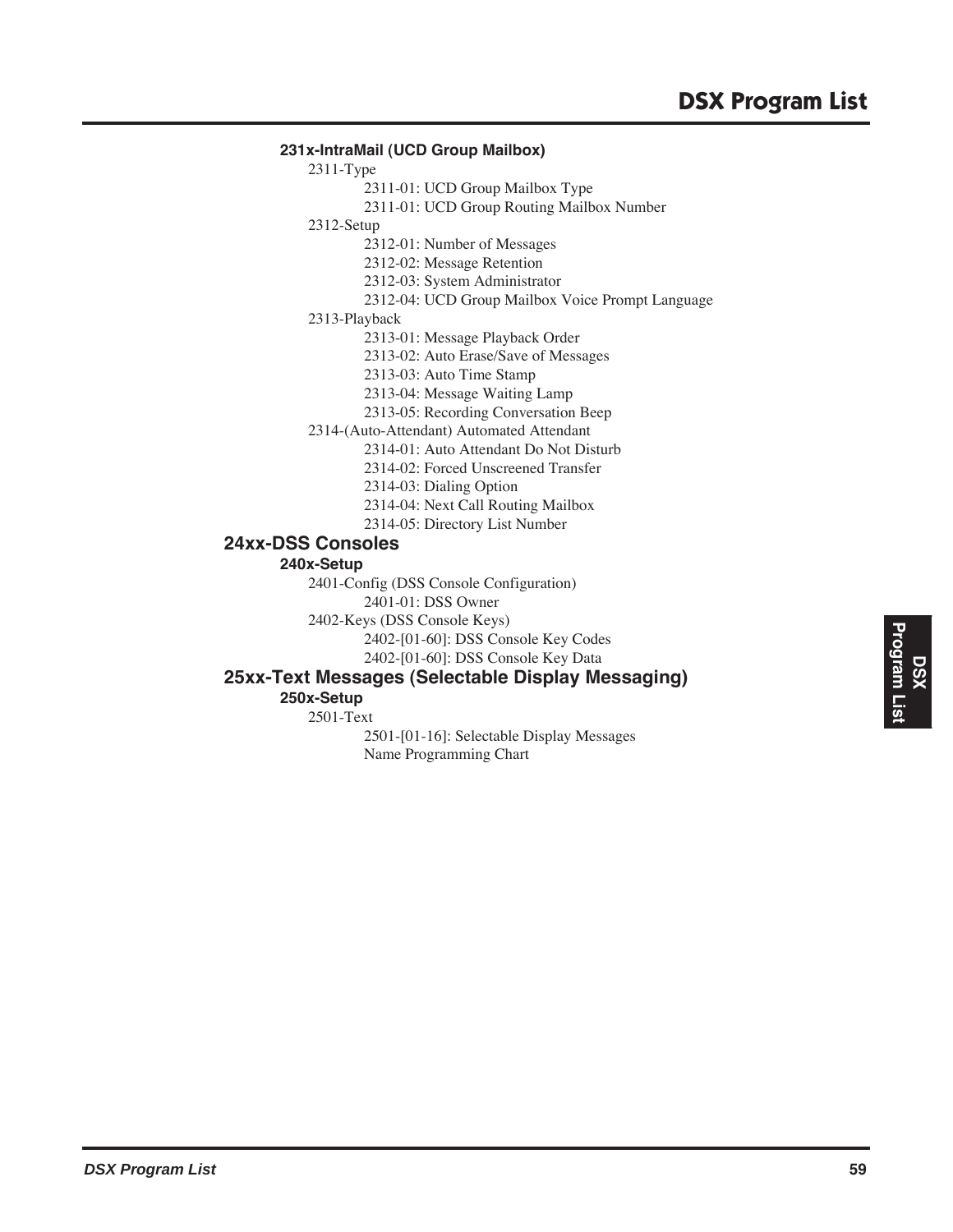**Lines: 3101-3715 31xx-Configuration 310x-Setup** 3101-Type 3101-01: Line Type 3101-02: Line Name 3101-03: DTMF Dialing 3101-04: PBX Line 3101-05: E1 Signaling Type 3101-06: MFC Signaling Type 3102-Access 3102-01: Line Class of Service 3102-02: Line Toll Level 3103-Settings 3103-01: Transmit Gain 3103-02: Receive Gain 3103-03: Loop Length 3103-04: Tandem Calls 3103-05: Music On Hold Source **311x-Options** 3111-Features 3111-01: Disable Forced Account Codes 3111-02: Override Extension's Toll Level 3111-03: Dial Tone Detection 3111-04: Enable MFC Group B 3111-05: Store and Forward 3111-06: Station Message Detail Recording 3112-Termination 3112-01: Direct Termination in the Day 3112-02: Enable Day Overflow 3112-03: Day Overflow Destination 3112-04: Direct Termination at Night 3112-05: Enable Night Overflow 3112-06: Night Overflow Destination 3113-Ringing 3113-01: Pickup Group Assignment 3113-02: Day Ring Type 3113-03: Night Ring Type 3113-04: Delay Ring Type **312x-Caller ID** 3121-Settings 3121-01: Caller ID Type 3121-02: ANI/DNIS Format 3121-03: ANI/DNIS Delimiter 3121-04: Number of ANI Digits 3122-Groups 3122-[01-08]: Caller ID Group Membership **313x-Voice Mail** 3131-Settings 3131-01: Pass Caller ID to Voice Mail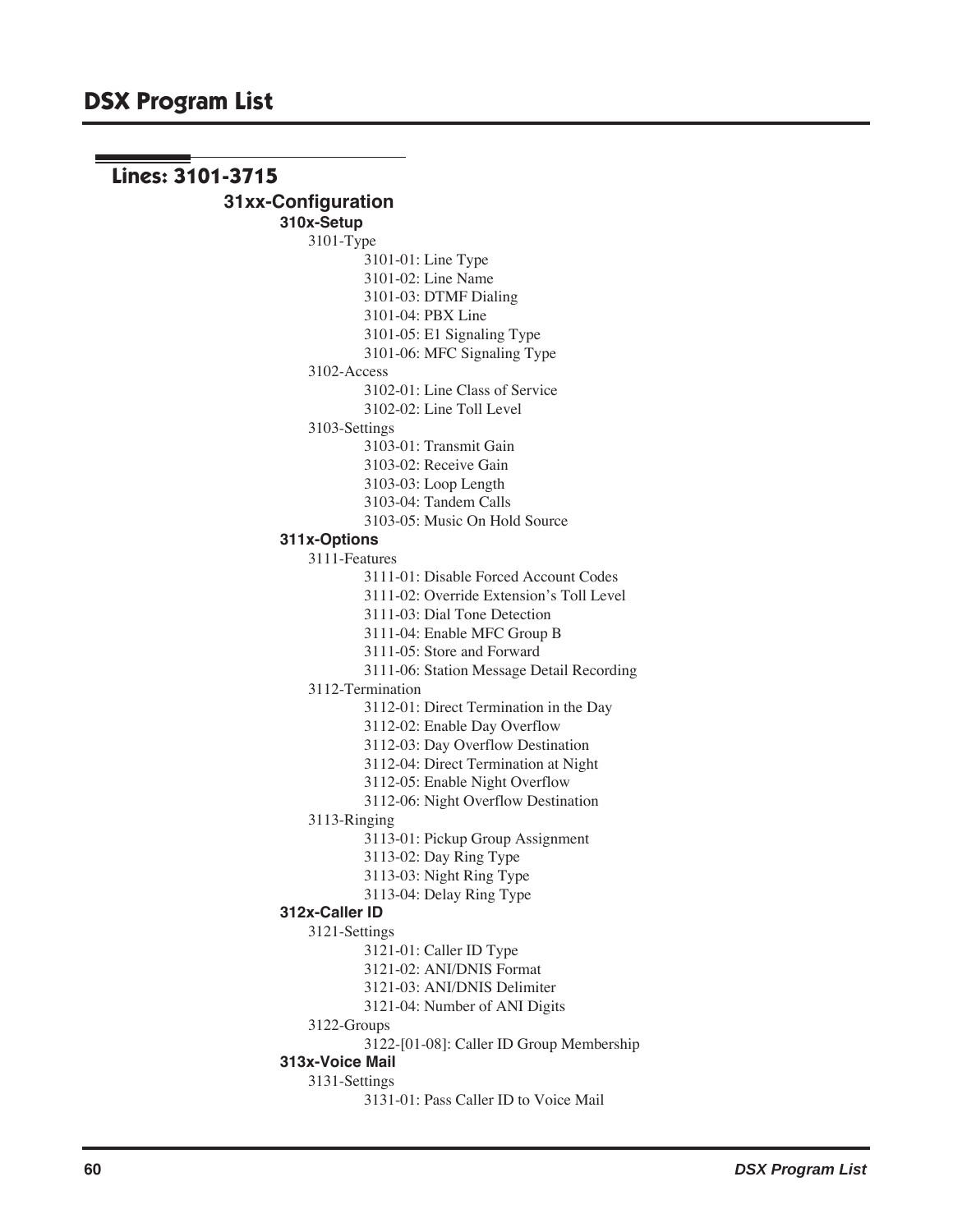3131-02: IntraMail Answer Table Assignment 3131-03: Line Voice Prompt Language **314x-TIE Line** 3141-Dialing 3141-01: Tie Line Caller's Outbound Dial 9 Group 3141-02: Tie Line Caller's Operator Extension 3142-Line Access 3142-[01-64]: Tie Line Caller's Outbound Line Access 3143-Group Access 3143-[01-64]: Tie Line Caller's Outbound Line Group Access **32xx-Groups 320x-Setup** 3201-Order 3201-[01-64]: Line Group **33xx-DID (Direct Inward Dialing) 330x-Setup** 3301-Options 3301-01: Number of DID Digits 3302-Translations DID Example: Routing DID Block 400-416 Default Routing Programming Ranges and Exceptions 3302-01: Incoming DID Digits 3302-01: Day Translation Destination 3302-01: Night Translation Destination 3302-01: MFC Category **34xx-PBX 340x-Setup** 3401-Codes 3401-01: PBX Access Code Digits **35xx-Toll Restriction 350x-Setup** 3501-Type 3501-01: Toll Restriction Country Type 3501-02: Emergency Number **351x-Options** 3511-Settings 3511-01: Active Key Pad 3512-U.S. Dialing 3512-01: Allow 0 + XXX Operator Assisted Dialing 3512-02: Allow 011 + XXX International Dialing 3512-03: Allow 101x Equal Access Dialing 3512-04: Allow N11 Dialing 3513-International Dialing 3513-01: 0 + x Dialing 3513-01: 0 + x Offset **352x-1010-XXX / Local XXX (Equal Access Dialing)** 3521-Table Options 3521-01: Initialize Table 3521-02: Table Type (Allow or Deny) 3522-Table Entries 3522-xx: Table Data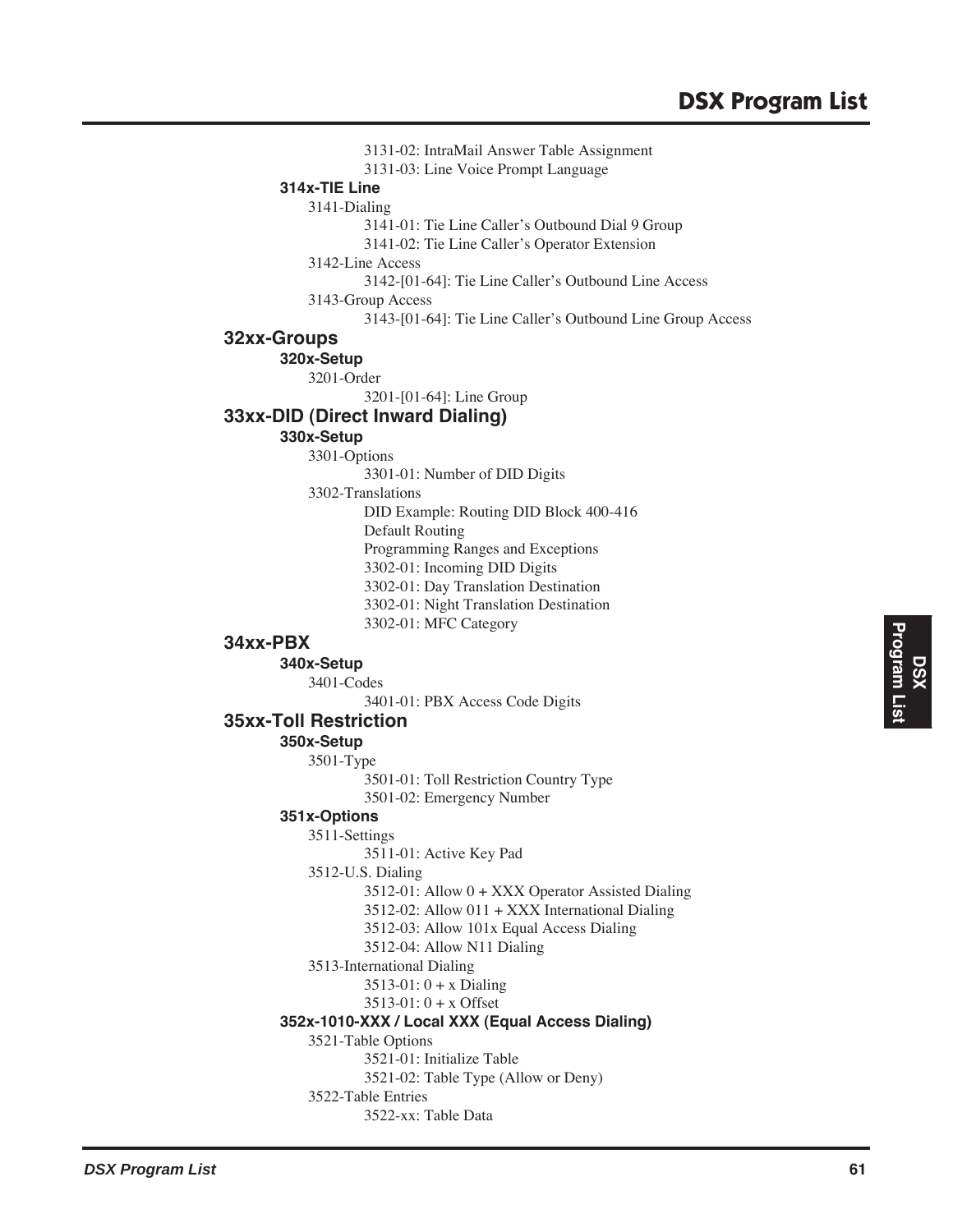**353x-1+XXX / TBL-A XXX (NPA/NXX Dialing 3-Digit Table)** 3531-Table Options 3531-01: Initialize Table 3531-02: Table Type (Allow or Deny) 3532-Table Entries 3532-xx: Table Data **354x-1+XXX-XXX / TBL-A XXXXXXX (1 + NPA + NXX Dialing 6-Digit Table)** 3541-Table Options 3541-01: Initialize Table 3541-02: Table Type (Allow or Deny) 3542-Table Entries 3542-xx: Table Data **355x-XXX / TBL-B-XXX (NPA/NXX Dialing 3-Digit Table)** 3551-Table Options 3551-01: Initialize Table 3551-02: Table Type (Allow or Deny) 3552-Table Entries 3552-xx: Table Data **356x-XXX-XXX / TBL-B XXXXXX (NPA + NXX Dialing 6-Digit Table)** 3561-Table Options 3561-01: Initialize Table 3561-02: Table Type (Allow or Deny) 3562-Table Entries 3562-xx: Table Data **36xx-AC Codes (Verified Account Codes Table) 360x-Setup** 3601-Codes 3601-xx: Verified Account Code Data **37xx-Caller ID (System-Wide Options) 370x-Log Groups (Caller ID Logging Groups)** 3701-Setup 3701-[01-08]: Caller ID Logging Group Size **371x-Callback** 3711-Route 3711-01: Caller ID Callback Route Type 3711-01: Caller ID Callback Line 3711-01: Caller ID Callback Group 3712-Treatment Options (Caller ID Callback Dial Treatment Options) 3712-01: Initialize Caller ID Dial Treatment Tables 3712-02: 10-Digit Local Calls 3712-03: Home Area Code Exception List Type 3713-Home NPA's (Home Area Code Table) 3713-[01-16]: Home Area Code Table Data 3714-HNPA Exceptions (Home Area Code Exception List Table) 3714-[01-96]: Home Area Code Exception List Table Data 3715-FNPA Exceptions (Foreign Area Code Exception List Table) 3715-[01-96]: Foreign Area Code Exception List Table Data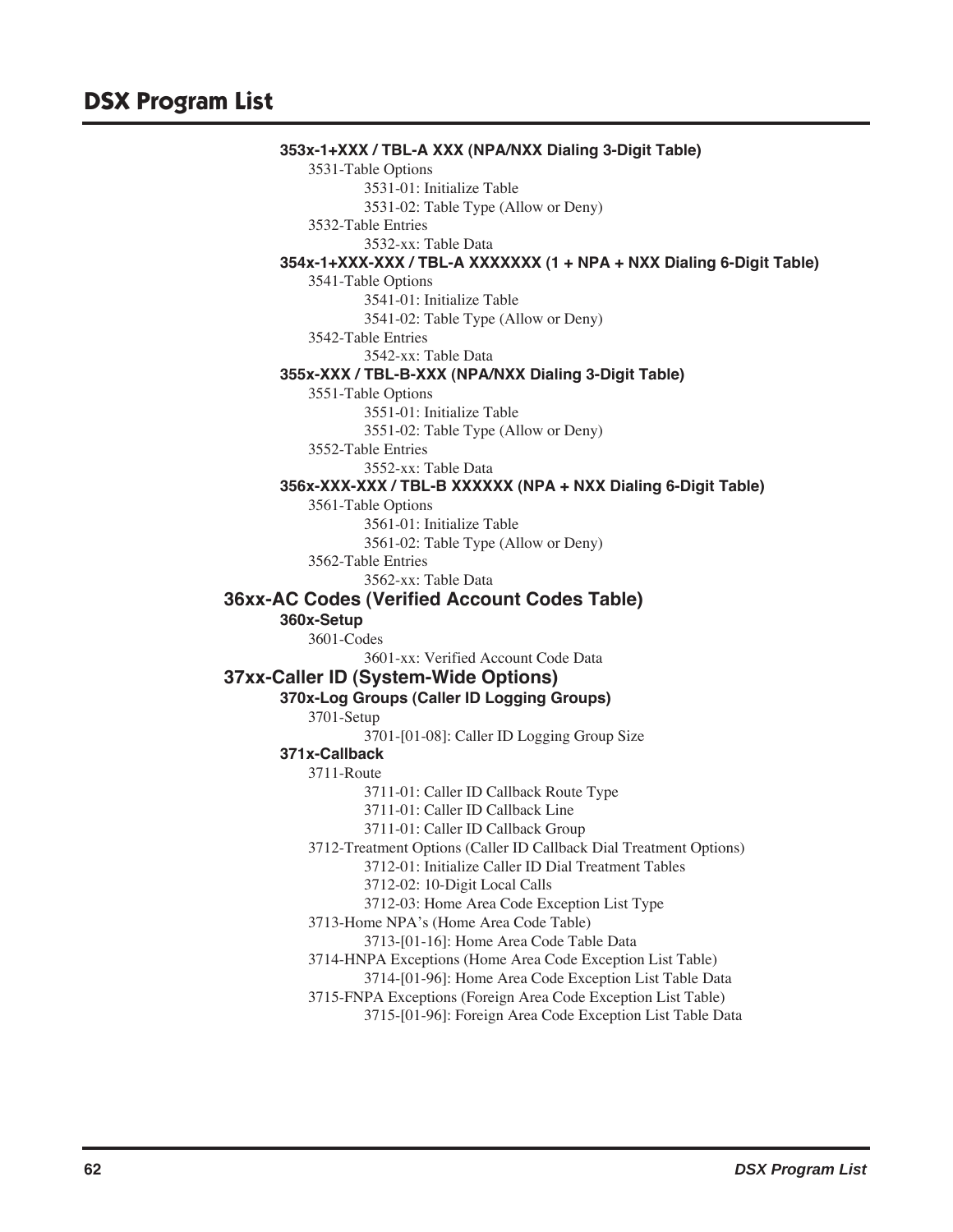# **Voice Mail Options: 4101-4231**

# **41xx-Configuration**

#### **410x-System (Voice Mail System Options)**

4101-Type

4101-01: Voice Mail Type

4101-02: Voice Mail Master Number

## **411x-Ports (Voice Mail Port Setup)**

4111-Options (Voice Mail Port Options)

4111-01: Voice Mail Port Name

4111-02: Voice Mail Port Class of Service

4111-03: Voice Mail Port Toll Restriction Level (Day)

4111-04: Voice Mail Port Toll Restriction Level (Night)

Name Programming Chart

4112-Off Hook (Voice Mail Port Off Hook Options)

4112-01: Outgoing Dial 9 Group

4112-02: Operator's Extension

4113-Line Access (Voice Mail Port Outgoing Line Access)

4113-xx: Outgoing Line xx Access

4114-Group Access (Outgoing Line Group Access)

4114-xx: Outgoing Line Group xx Access

## **42xx-IntraMail**

## **420x-Options**

4201-Messages (IntraMail Message Options)

4201-01: Outgoing Message Length

4201-02: Incoming Message Length

4201-03: Message Backup/Go Ahead Time

4202-Notification (Message Notification Options)

4202-01: Wait Between Non-Pager Callout Attempts

4202-02: Wait Between Digital Pager Callout Attempts

4202-03: Wait Between Busy Non-Pager Callout Attempts

4202-04: Wait Between RNA Non-Pager Callout Attempts

4202-05: Wait for Answer Non-Pager Callout Attempts

4202-06: Number of Callout Attempts

4202-07: Send Pager Callout Until Acknowledged

4202-08: Digital Pager Callback Number

4202-09: Delay in Dialing Digital Pager Callback Number

4203-Voice Prompts (Active System Voice Prompt Languages)

4203-01: Primary Voice Prompt Language

4203-02: Secondary Voice Prompt Language

## **421x-Answer Table**

4211-Setup (Answer Table Setup)

4211-01: Default Mailbox

4211-02: Answer Schedule Override

4211-03: Override Mailbox

4211-04: Next Answer Table

4212-Schedule (Schedule Setup)

4212-[01-10]: Schedule Type

4212-[01-10]: Routing Mailbox Number

4212-[01-10]: Schedule Start Day

4212-[01-10]: Schedule End Day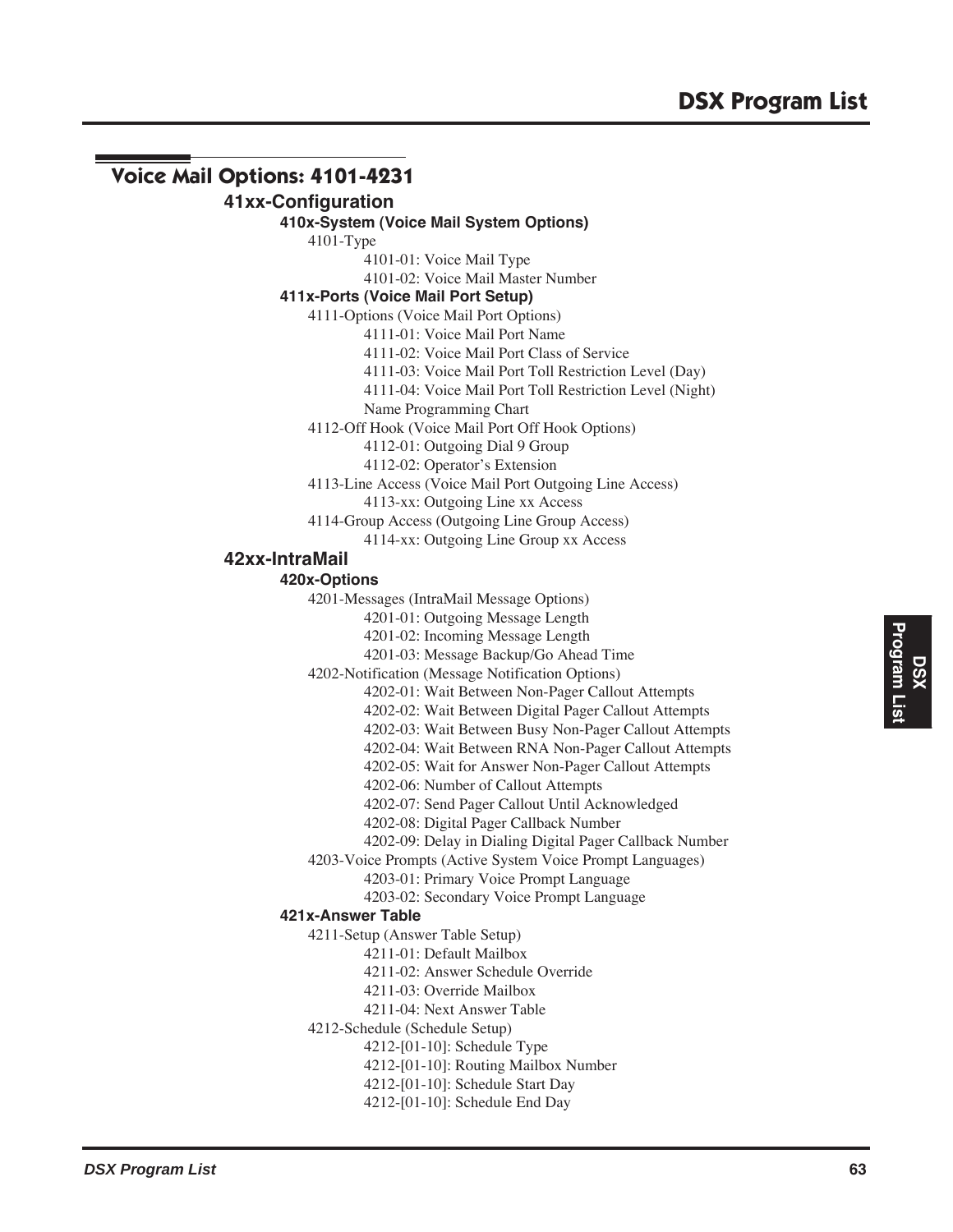4212-[01-10]: Schedule Run Date 4212-[01-10]: Schedule Start Time 4212-[01-10]: Schedule End Time Type 1 (Day of Week) Schedule Example Type 2 (Range of Days) Schedule Example Type 3 (Date) Schedule Example **422x-Routing Mailbox** 4221-Setup (Routing Mailbox Setup) 4221-01: Routing Mailbox Type 4221-02: Routing Mailbox Voice Prompt Language 4222-Routing Options 4222-01: Dial Action Table 4222-02: Time Limit for Dialing Commands 4222-03: Screened Transfer Timeout 4222-04: Fax Detection 4222-05: Fax Extension 4223-Announcement Opts (Announcement Mailbox Options) 4223-01: Repeat Count 4223-02: Hang Up After 4223-03: Next Call Routing Mailbox 4224-Directory Options (Directory Dialing Mailbox Options) 4224-01: Directory List Number to Use 4224-02: Time Limit for Dialing Commands 4224-03: Screened Transfer Timeout 4224-04: Extension Name Match 4224-05: Minimum Number of Letters Required 4224-06: Transfer Options 4224-07: Next Call Routing Mailbox 4224-08: Fax Detection 4224-09: Fax Transfer Extension **423x-Dial Actions (Dial Action Table Options)** 4231-Digit Assignment 4231-01: Digit xx Action 4231-01: Digit xx Routing Data STRF Action - Screened Transfer (1) UTRF Action - Unscreened Transfer (2) REC1 Action - Quick Message With Greeting (3) REC2 Action - Quick Message Without Greeting (4) LOGON Action - Log Onto Voice Mail (5) Hang Up Action (6) GOTO Action - Go to Mailbox (7) UND Action - Undefined Routing (0) Digits Caller Dialed Digits Ignore Digits No Routing

Pause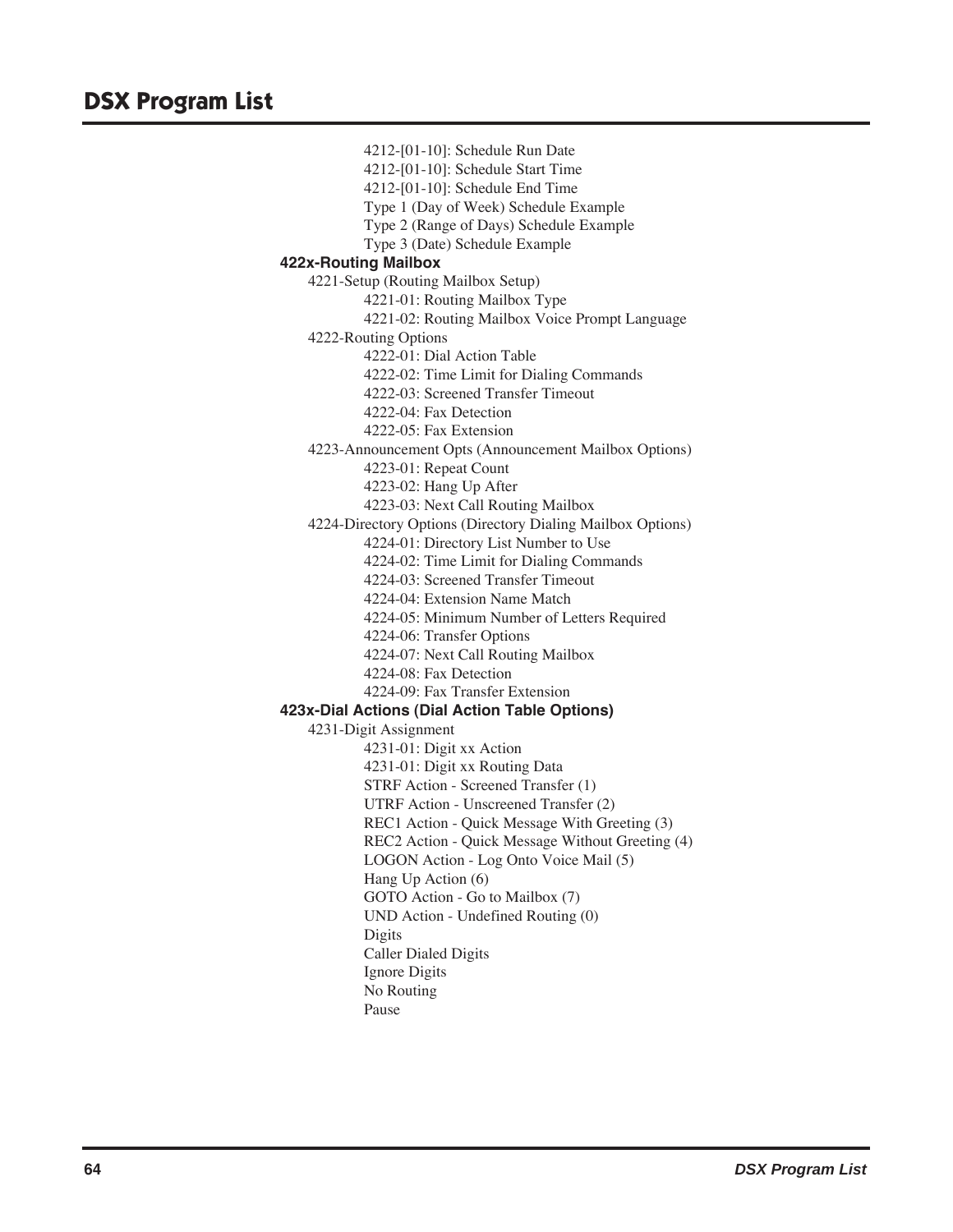## **Maintenance Options: 9001 - 9042 90xx-Utilities 900x-Reset (Reset Utilities)** 9001-System (System Reset) 9001-01: System Reset 9002-Station (Station Reset) 9002-01: Station Reset **901x-Initialize (Initialize Utilities)** 9011-System (Initialize System) 9011-01: System Initialization 9012-Toll Restrictions (Initialize Toll Restriction) 9012-01: Initialize Toll Restriction 9013-CID Logs (Initialize Caller ID Logs) 9013-01: Initialize Caller ID Logs 9014-Ring Tones (Initialize Ring Tones) 9014-01: Initialize Ring Tones **902x-Copy** 9021-Station Copy 9021-01: Station Copy 9022-Line Copy 9022-01: Line Copy **903x-Swap Ports** 9031-Station Swap 9031-01: Station Swap 9032-Line Swap 9032-01: Line Swap **904x-Backup/Restore** 9041-Backup 9041-01: Backup to CompactFlash 9042-Restore 9042-01: Restore from CompactFlash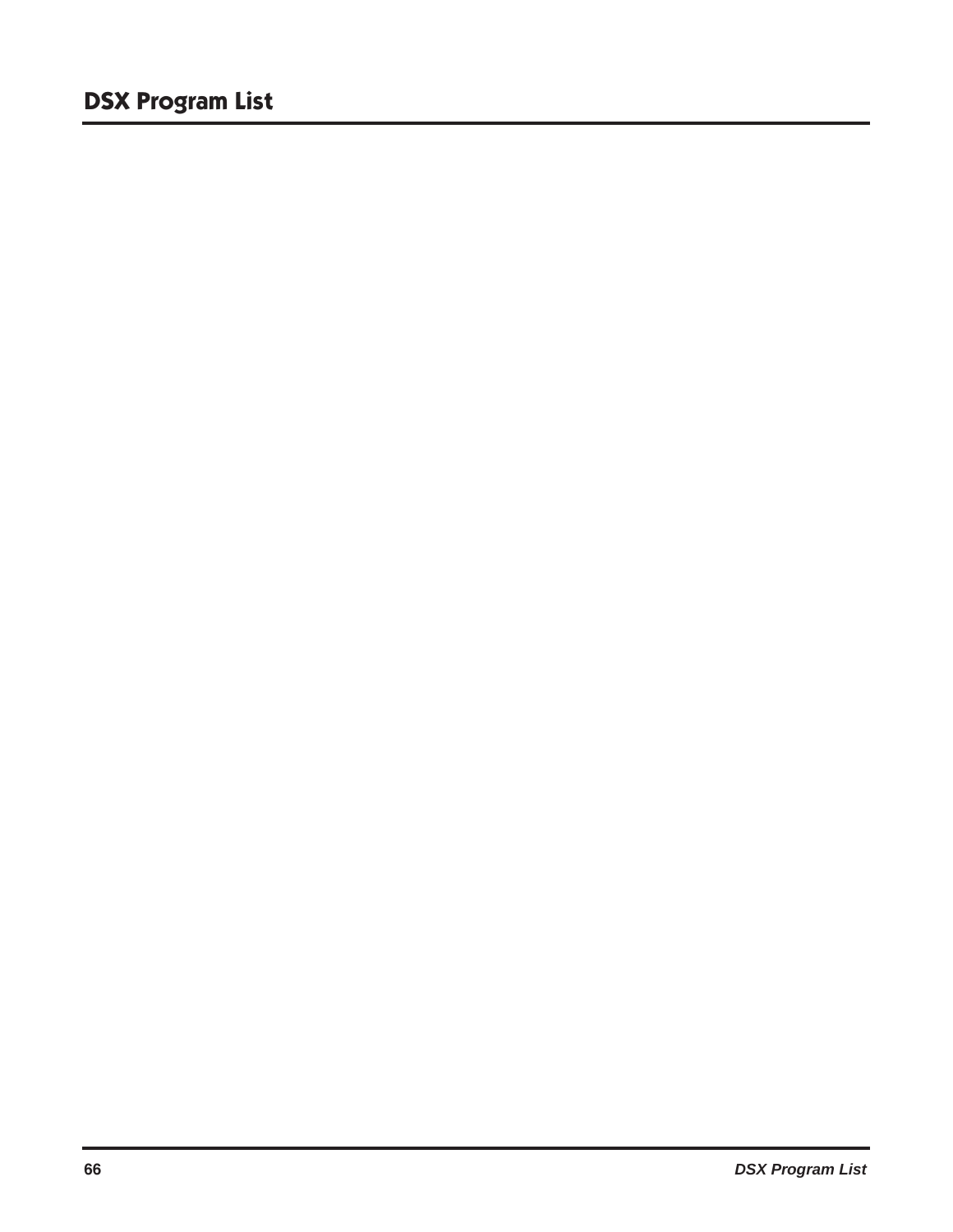

NEC Unified Solutions, Inc. 4 Forest Parkway, Shelton, CT 06484 Tel: 800-365-1928 Fax: 203-926-5458 **www.necunifiedsolutions.com**

# **Other Important Telephone Numbers**

| Emergency Technical Service (After Hours): 203-929-7920 |  |
|---------------------------------------------------------|--|
| (Excludes discontinued products)                        |  |